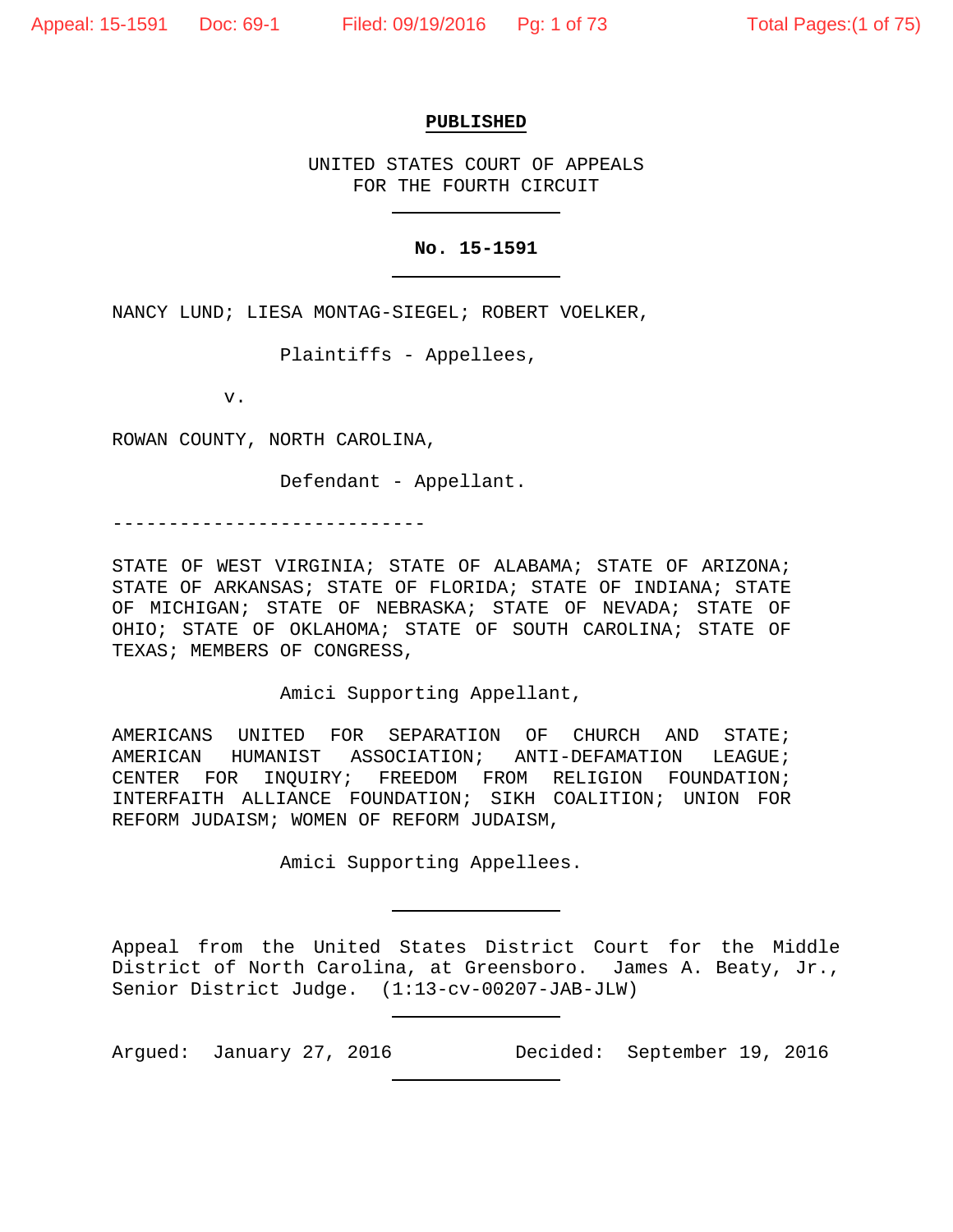Before WILKINSON, SHEDD, and AGEE, Circuit Judges.

Reversed and remanded with directions by published opinion. Judge Agee wrote the majority opinion, in which Judge Shedd concurs. Judge Wilkinson wrote a dissenting opinion.

**ARGUED:** Allyson Newton Ho, MORGAN, LEWIS & BOCKIUS LLP, Dallas, Texas, for Appellant. Christopher Anderson Brook, AMERICAN<br>CIVIL LIBERTIES UNION OF NORTH CAROLINA, Raleigh, North UNION OF NORTH CAROLINA, Raleigh, Carolina, for Appellees. **ON BRIEF:** David C. Gibbs, III, THE NATIONAL CENTER FOR LIFE AND LIBERTY, Flower Mound, Texas; John C. Sullivan, MORGAN, LEWIS & BOCKIUS LLP, Dallas, Texas; David<br>A. Cortman, Brett B. Harvey, ALLIANCE DEFENDING FREEDOM, A. Cortman, Brett B. Harvey, ALLIANCE DEFENDING FREEDOM, Scottsdale, Arizona; Hiram S. Sasser, III, LIBERTY INSTITUTE, Plano, Texas, for Appellant. Daniel Mach, Heather L. Weaver, AMERICAN CIVIL LIBERTIES UNION FOUNDATION, Washington, D.C., for<br>Appellees. Patrick Morrisey, Attorney General, Elbert Lin, Patrick Morrisey, Attorney General, Elbert Lin, Solicitor General, Julie Marie Blake, Assistant Attorney General, OFFICE OF THE ATTORNEY GENERAL OF WEST VIRGINIA, Charleston, West Virginia, for Amicus State of West Virginia; Luther Strange, Attorney General, OFFICE OF THE ATTORNEY GENERAL OF ALABAMA, Montgomery, Alabama, for Amicus State of Alabama; Mark Brnovich, Attorney General, OFFICE OF THE ATTORNEY GENERAL OF ARIZONA, Phoenix, Arizona, for Amicus State of Arizona; Leslie Rutledge, Attorney General, OFFICE OF THE ATTORNEY GENERAL OF ARKANSAS, Little Rock, Arkansas, for Amicus State of Arkansas; Pamela Jo Bondi, Attorney General, OFFICE OF THE ATTORNEY GENERAL OF FLORIDA, Tallahassee, Florida, for Amicus State of Florida; Gregory F. Zoeller, Attorney General, OFFICE OF THE ATTORNEY GENERAL OF INDIANA, Indianapolis, Indiana, for Amicus State of Indiana; Bill Schuette, Attorney General, OFFICE OF THE ATTORNEY GENERAL OF MICHIGAN, Lansing, Michigan, for Amicus State of Michigan; Douglas J. Peterson, Attorney General, OFFICE OF THE ATTORNEY GENERAL OF NEBRASKA, Lincoln, Nebraska, for Amicus State of Nebraska; Adam Paul Laxalt, Attorney General, OFFICE OF THE ATTORNEY GENERAL OF NEVADA, Carson City, Nevada, for Amicus State of Nevada; Michael DeWine, Attorney General, OFFICE OF THE ATTORNEY GENERAL OF OHIO, Columbus, Ohio, for Amicus State of Ohio; E. Scott Pruitt, Attorney General, OFFICE OF THE ATTORNEY GENERAL OF OKLAHOMA, Oklahoma City, Oklahoma, for Amicus State of Oklahoma; Alan Wilson, Attorney General, OFFICE OF THE ATTORNEY GENERAL OF SOUTH CAROLINA, Columbia, South Carolina, for Amicus State of South Carolina; Ken Paxton, Attorney General, OFFICE OF THE ATTORNEY GENERAL OF TEXAS, Austin, Texas, for Amicus State of Texas. Sean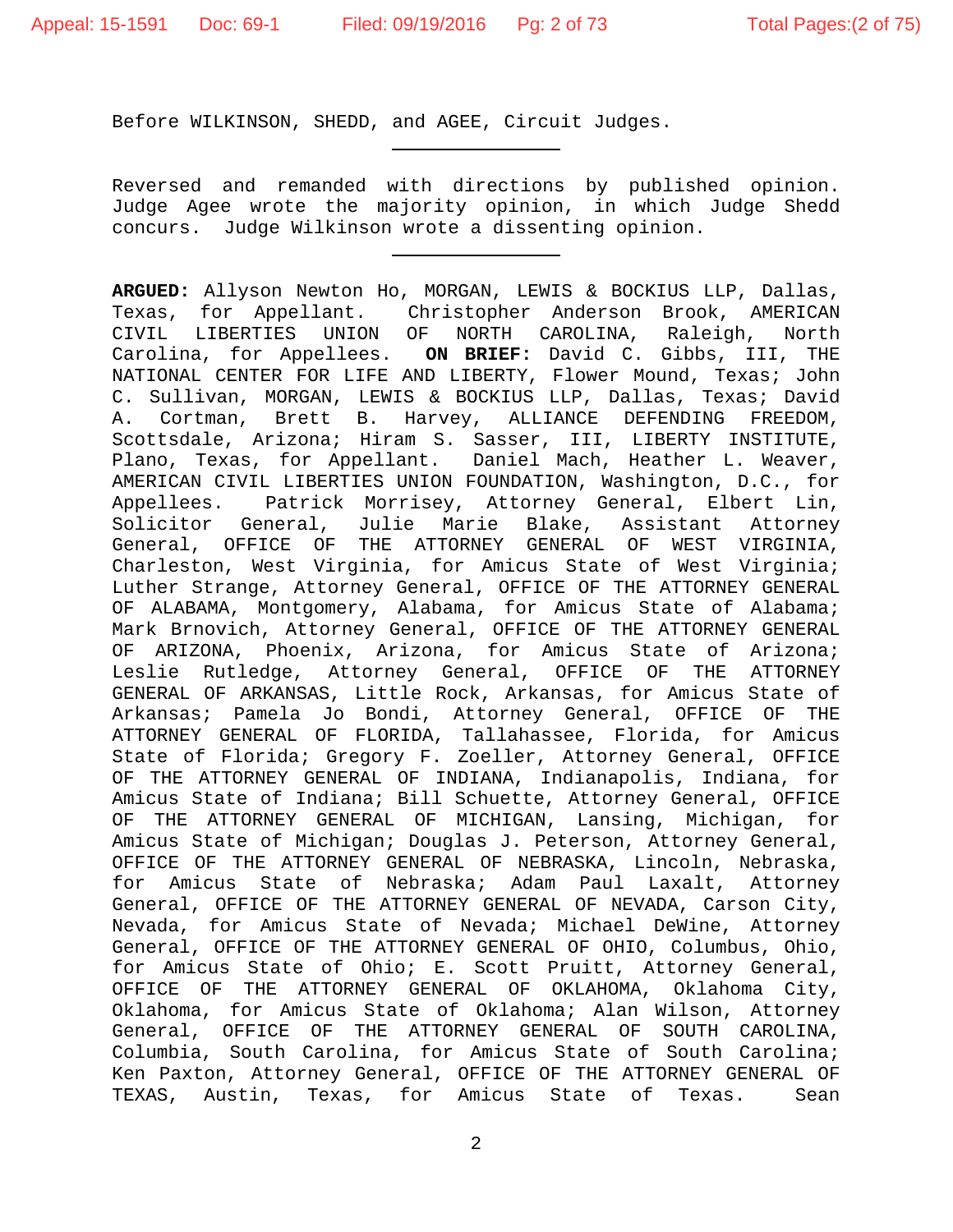Sandoloski, Dallas, Texas, Thomas G. Hungar, Alex Gesch, Lindsay S. See, Russell Balikian, GIBSON, DUNN & CRUTCHER LLP,<br>Washington, D.C., for Amici Members of Congress. Richard B. Washington, D.C., for Amici Members of Congress. Katskee, Gregory M. Lipper, AMERICANS UNITED FOR SEPARATION OF CHURCH AND STATE, Washington, D.C., for Amici Americans United for Separation of Church and State, American Humanist Association, Anti-Defamation League, Center for Inquiry, Freedom From Religion Foundation, Interfaith Alliance Foundation, Sikh Coalition, Union for Reform Judaism, and Women of Reform Judaism.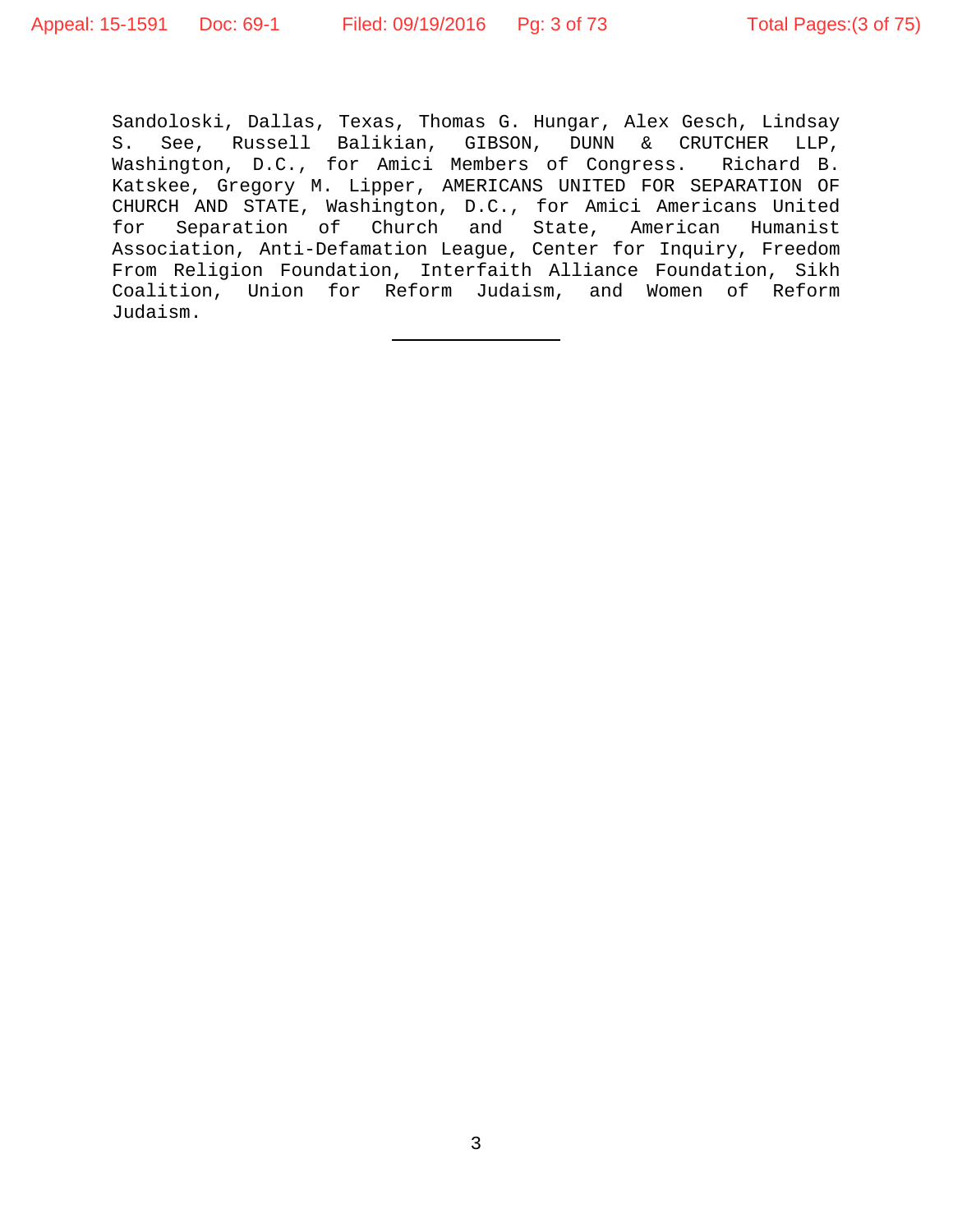AGEE, Circuit Judge:

The Board of Commissioners of Rowan County, North Carolina, ("the Board") opens its public meetings with an invocation delivered by a member of the Board. The district court determined that practice violates the Establishment Clause of the First Amendment. Under the Supreme Court's most recent decision explaining legislative prayer, Town of Greece v. Galloway, 134 S. Ct. 1811 (2014), we find the Board's legislative prayer practice constitutional and reverse the judgment of the district court.

#### I.

The relevant facts are undisputed. Rowan County, North Carolina, exercises its municipal power through an elected Board of Commissioners, which typically holds public meetings twice a month. For many years prior to this proceeding, the Board has permitted each commissioner, on a rotating basis, to offer an invocation before the start of the Board's legislative agenda.<sup>1</sup>

At most Board meetings, the chairperson would call the meeting to order and invite the Board and audience to stand for the ceremonial opening. A designated commissioner would then

<span id="page-3-0"></span><sup>&</sup>lt;sup>1</sup> The record does not reflect that the Board adopted a written policy regarding the invocations but it followed a relatively routine practice.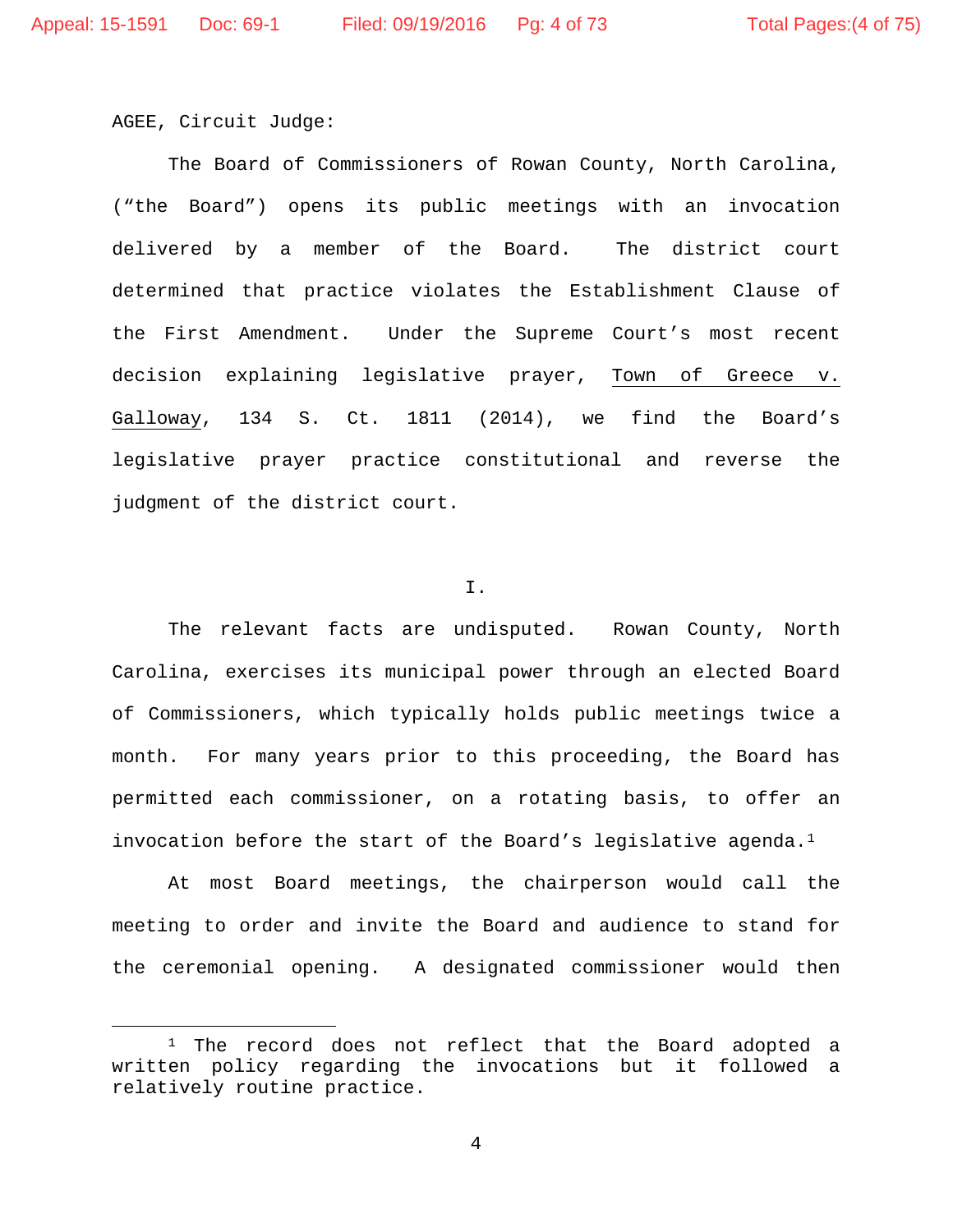deliver an invocation of his or her choosing followed by the pledge of allegiance. The content of each invocation was entirely in the discretion of the respective commissioner; the Board, as a Board, had no role in prayer selection or content. The overwhelming majority of the prayers offered by the commissioners invoked the Christian faith in some form. For example, prayers frequently included references to "Jesus," "Christ," and "Lord." E.g., Supp. J.A. 36-37.<sup>[2](#page-4-0)</sup> It was also typical for the invocation to begin with some variant of "let us pray" or "please pray with me." Id. Although not required to do so, the audience largely joined the commissioners in standing and bowing their heads during the prayer and remained standing for the pledge of allegiance.

In February 2012, the American Civil Liberties Union of North Carolina sent the Board a letter objecting to the invocations and asserting a violation of the Establishment Clause. The Board did not formally respond, but several commissioners expressed their intent to continue delivering prayers consistent with their Christian faith. For example, a then-commissioner stated, "I will continue to pray in Jesus' name. I am not perfect so I need all the help I can get, and

<span id="page-4-0"></span> <sup>2</sup> This opinion omits internal marks, alterations, citations, emphasis, and footnotes from quotations unless otherwise noted.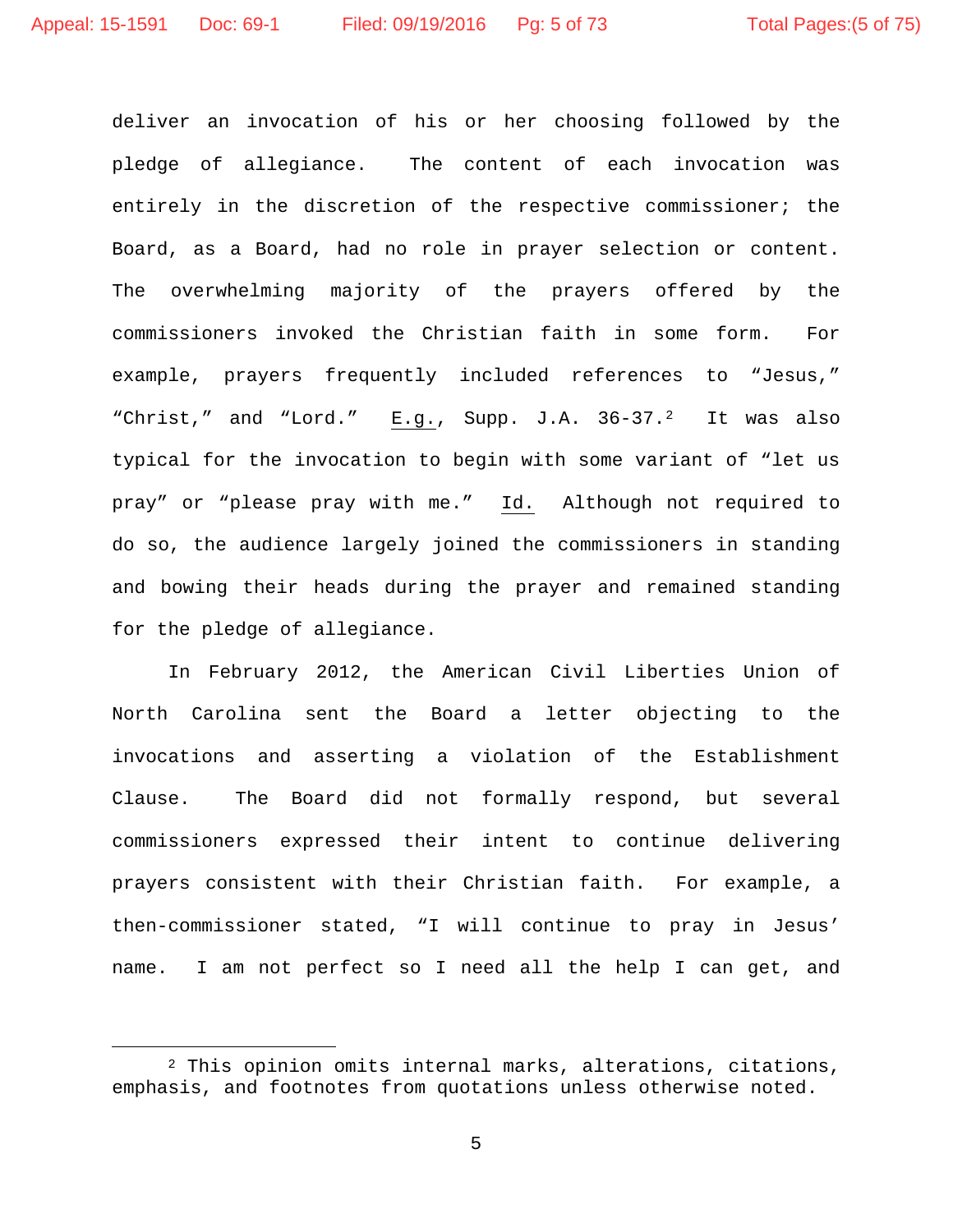asking for guidance for my decisions from Jesus is the best I, and Rowan County, can ever hope for." J.A. 325.

Subsequently, Rowan County residents Nancy Lund, Liesa Montag–Siegel, and Robert Voelker (collectively, "Plaintiffs") filed a complaint in the U.S. District Court for the Middle District of North Carolina "to challenge the constitutionality of [the Board's] practice of delivering sectarian prayer at meetings[.]" J.A. 10. Specifically, Plaintiffs alleged that the prayer practice unconstitutionally affiliated the Board with one particular faith and caused them to feel excluded as "outsiders." J.A. 12.

Apart from their objections to the prayers' contents, Plaintiffs further alleged that the overall atmosphere of the meetings coerced them to participate as a condition of attendance. Lund stated she felt "compelled to stand [during the invocation] so that [she] would not stand out." Supp. J.A. 2. Voelker offered a similar account, claiming he was "coerced" into participating because the commissioners and most audience members stood and bowed their heads. Supp. J.A. 9. Voelker also posited that any public opposition to the prayers could negatively affect his business before the Board.

Based on these allegations, Plaintiffs sought a declaratory judgment that the Board's prayer practice violated the Establishment Clause, along with an injunction preventing any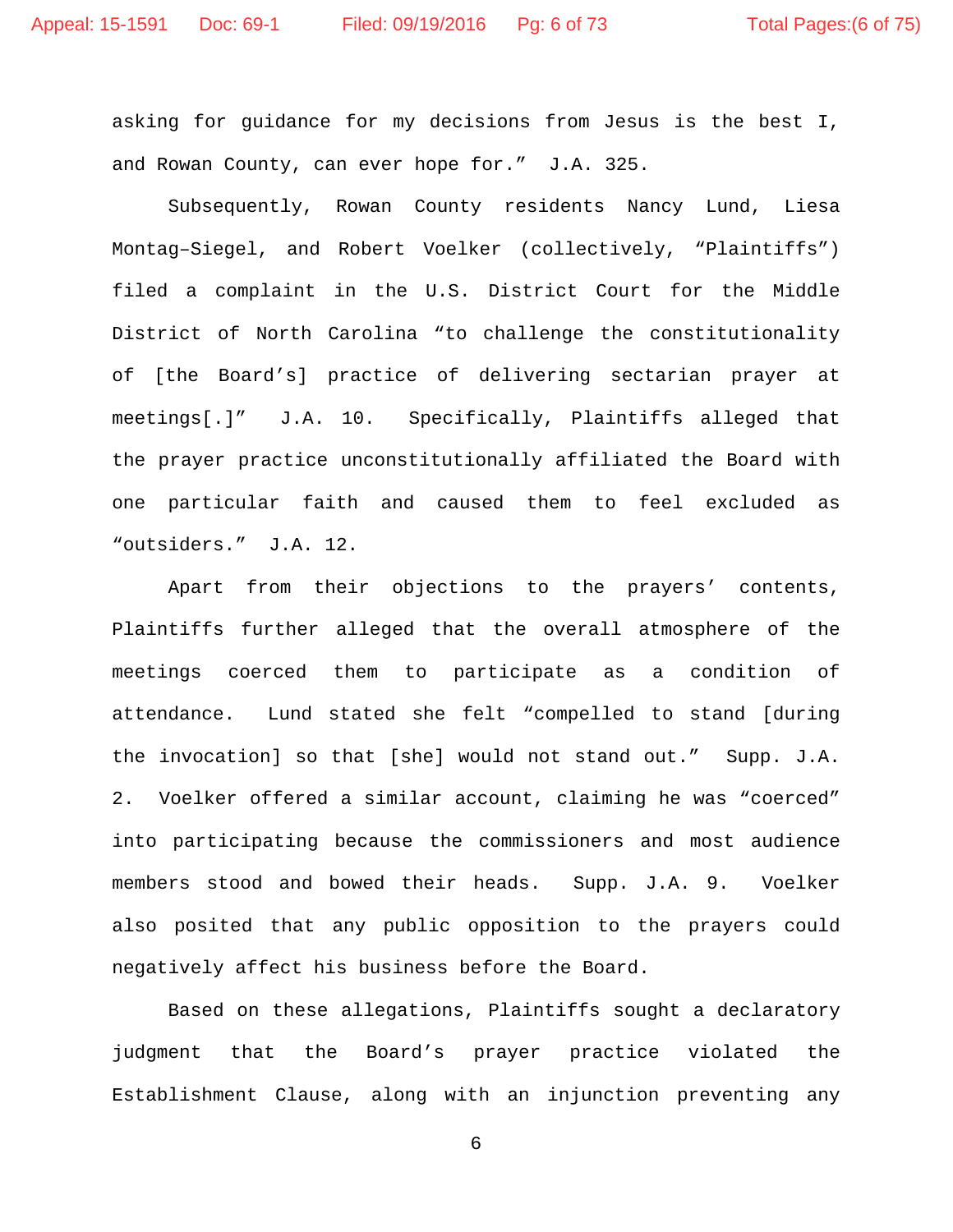similar future prayers. Plaintiffs also moved for a preliminary injunction based on then-controlling precedent that sectarian legislative prayer was a constitutional violation. See Joyner v. Forsyth Cty., 653 F.3d 341, 347 (4th Cir. 2011) (explaining that our decisions "hewed to [the] approach [of] approving legislative prayer only when it is nonsectarian in both policy and practice"). Observing that "97% of the [Board's recorded] meetings[] have opened with a [commissioner] delivering a sectarian prayer that invokes the Christian faith," the district court entered a preliminary injunction barring the County from permitting such invocations. J.A. 296.

The Supreme Court then issued its decision in Town of Greece, holding that the legislative prayer in that case, although clearly sectarian, was constitutionally valid and did not transgress the Establishment Clause. Id. at 1820 ("An insistence on nonsectarian or ecumenical prayer as a single, fixed standard is not consistent with the tradition of legislative prayer outlined in [our] cases."); see also id. at 1815, 1824. The parties filed cross-motions for summary judgment in light of Town of Greece.

In reviewing the summary judgment motions, the district court acknowledged that in Town of Greece the Supreme Court had "repudiated" and "dismantled" "the Fourth Circuit's legislative prayer doctrine [that had] developed around the core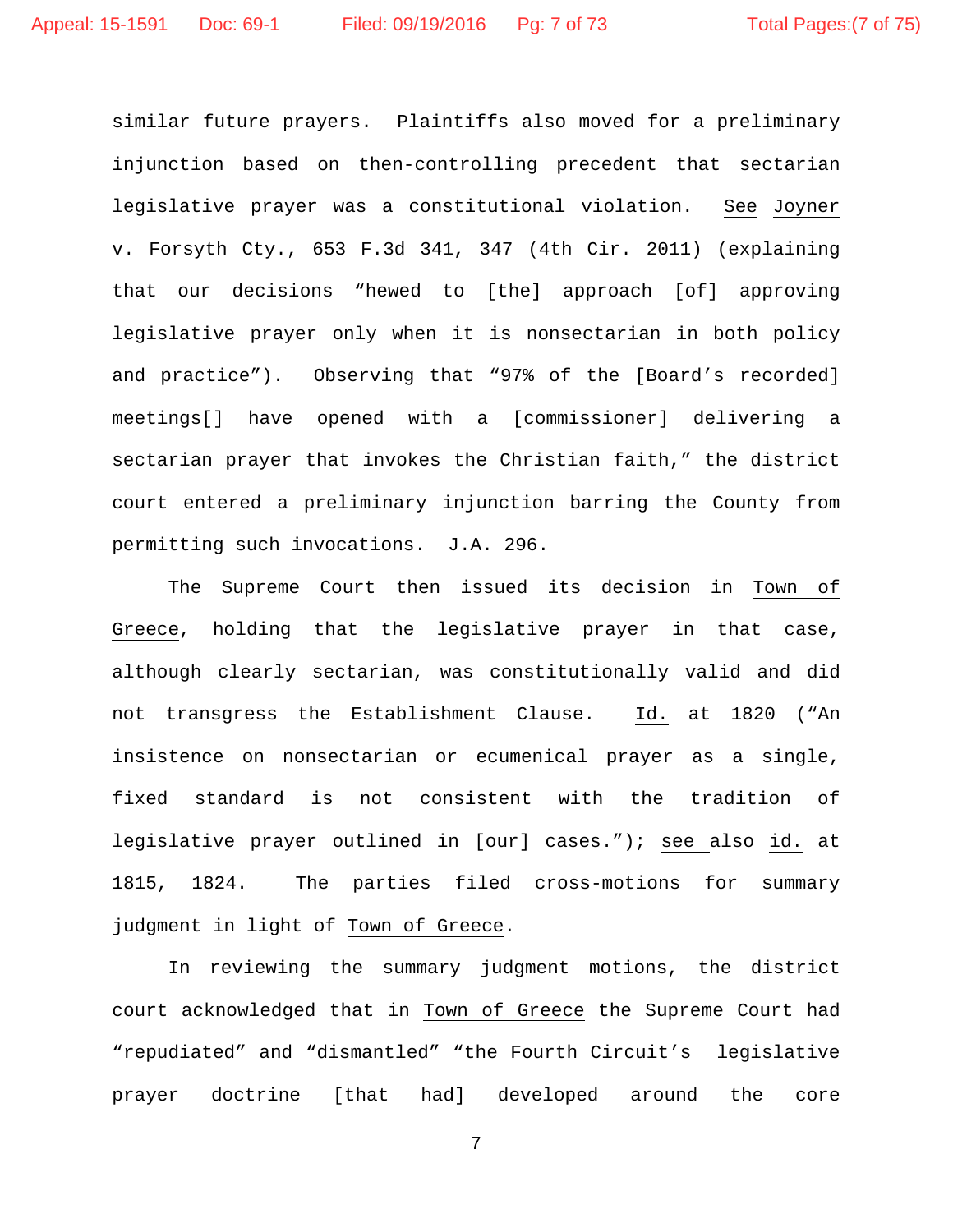understanding that the sectarian nature of legislative prayers was largely dispositive" of its constitutionality. Lund v. Rowan Cty., N.C., 103 F. Supp. 3d 712, 719, 721 (M.D.N.C. 2015). Moreover, the Plaintiffs did not raise the sectarian nature of the prayers as part of their summary judgment motion. Nonetheless, the district court struck down the Board's legislative invocation practice, concluding that "[s]everal significant differences" between Town of Greece and this case rendered that practice unconstitutional. Lund, 103 F. Supp. 3d at 724. The district court thought the fact that the commissioners delivered the prayers, instead of invited clergy, "deviates from the long-standing history and tradition of a chaplain, separate from the legislative body, delivering the prayer." Id. at 723. The district court further emphasized that the Board's practice created a "closed-universe of prayergivers" that "inherently discriminates and disfavors religious minorities." Id. at 723.

After finding the Board's practice outside the constitutionally protected historical practice of legislative prayer, the district court went on to consider whether the Board's prayer practice otherwise "violate[d] the Establishment Clause as a coercive religious exercise." Id. at 724-25. Although the unrefuted record disclosed that individuals could leave the room or remain seated during the opening prayer, the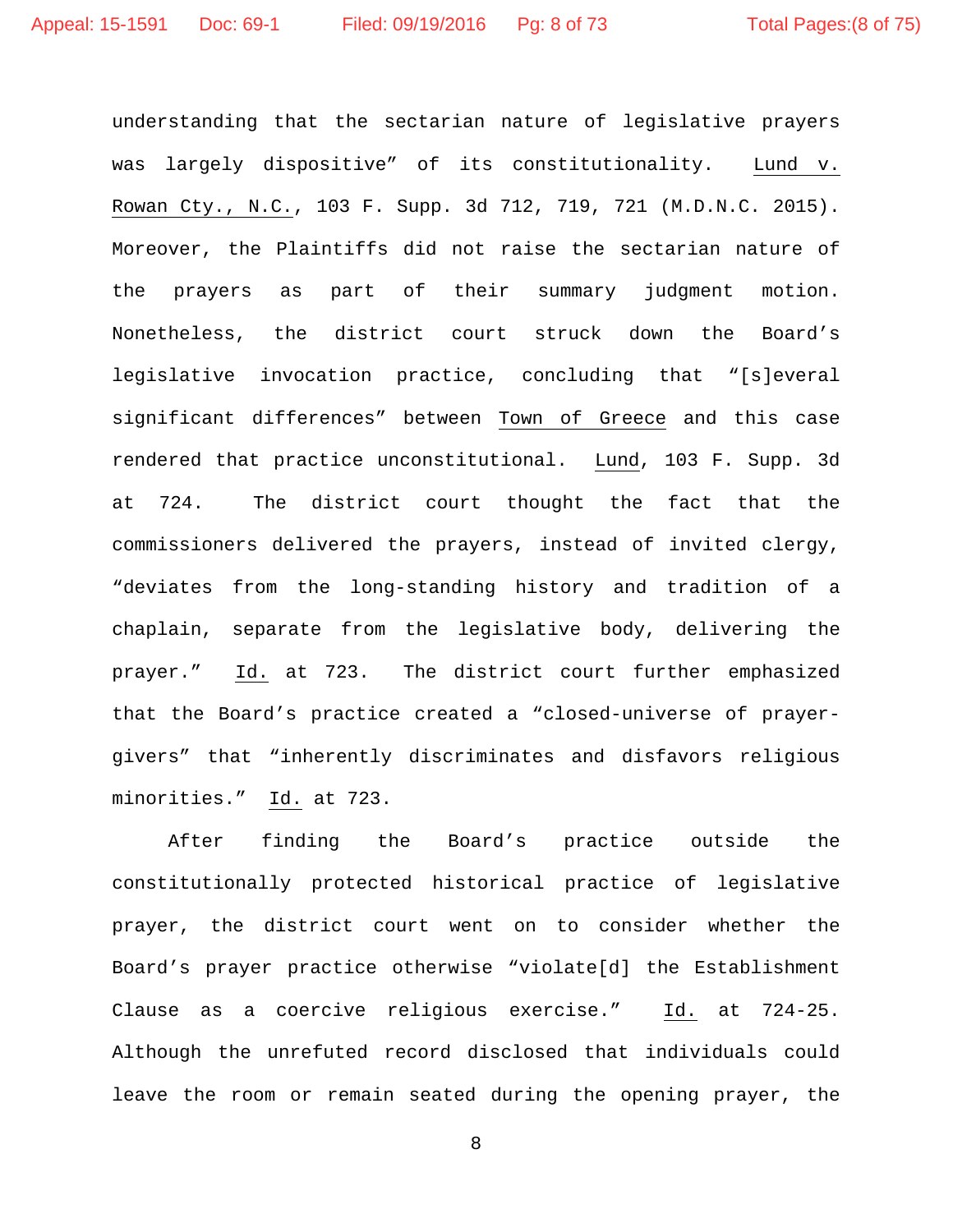district court held the Board's conduct was nonetheless coercive because, among other things, the commissioners often invited the public to stand before the invocation. In the court's words,

> the Board's legislative prayer practice leads to prayers adhering to the faiths of<br>five elected Commissioners. The Board five elected Commissioners. maintains exclusive and complete control over the content of the prayers, and only the Commissioners deliver the prayers. In turn, the Commissioners ask everyone - including the audience -- to stand and join in what almost always is a Christian prayer. On the whole, these details and context establish that [the Board's] prayer practice is an unconstitutionally coercive practice in violation of the Establishment Clause.

Id. at 733.

Based on this analysis, the district court granted Plaintiffs' motion for summary judgment and entered a permanent injunction barring the Board's legislative prayer practice. The Board timely appealed, and we review the district court's decision de novo. Simpson v. Chesterfield Cty. Bd. of Supervisors, 404 F.3d 276, 280 (4th Cir. 2005); see also Weinbaum v. City of Las Cruces, 541 F.3d 1017, 1029 (10th Cir. 2008) ("We review de novo a district court's findings of constitutional fact and its ultimate conclusions regarding a First Amendment challenge.").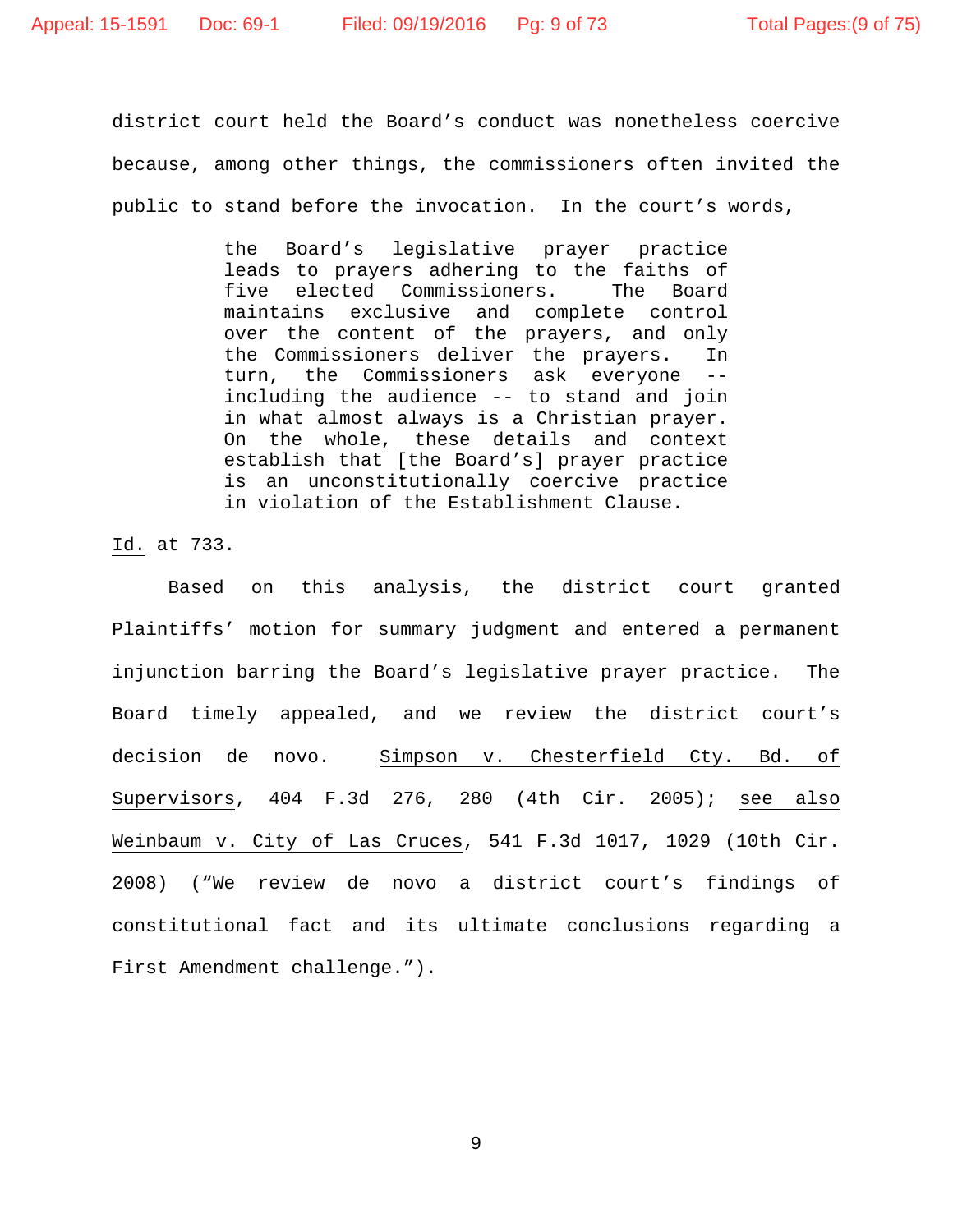II.

A.

Recognizing "this Nation's history has not been one of entirely sanitized separation between Church and State," the Supreme Court has acknowledged that government, in some instances, may properly commemorate religion in public life. Comm. for Pub. Educ. & Religious Liberty v. Nyquist, 413 U.S. 756, 760 (1973). Pertinent here, the Court has expressly approved the practice of opening legislative sessions with prayer. See Joyner, 653 F.3d at 347 ("There is a clear line of precedent not only upholding the practice of legislative prayer, but acknowledging the ways in which it can bring together citizens of all backgrounds and encourage them to participate in the workings of their government."). In contrast to other Establishment Clause jurisprudence, legislative prayer stands on its own distinct ground owing to its historically based practice and acceptance.

While legislative prayer is generally a type of government speech, Turner v. City Council of Fredricksburg, 534 F.3d 352, 354 (4th Cir. 2008), the Supreme Court has always stressed its unique status. That status was evident in Marsh v. Chambers, 463 U.S. 783 (1983), which involved a challenge to the constitutionality of the Nebraska legislature's practice of having a paid chaplain offer a prayer to open each legislative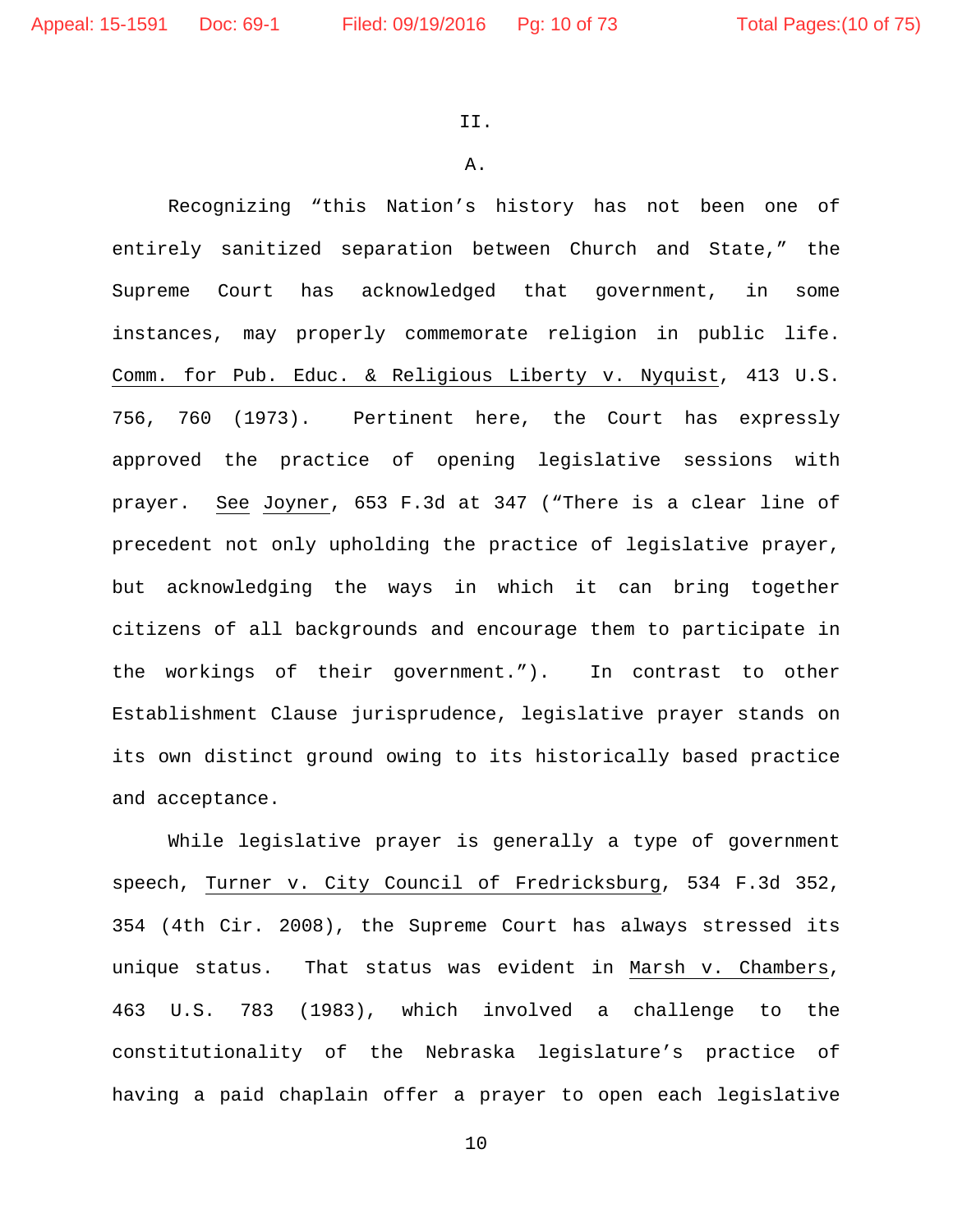session. Applying the three-part test from Lemon v. Kurtzman, 403 U.S. 602 (1971), the Eighth Circuit had concluded such invocations violated the Establishment Clause. The Supreme Court disagreed.

Recounting the long-standing American tradition of opening legislative sessions with prayer, the Supreme Court traced its history "[f]rom colonial times through the founding of the Republic and ever since." Marsh, 463 U.S. at 786. The Court noted that "the First Congress, as one of its early items of business, adopted the policy of selecting a chaplain to open each session with prayer." Id. at 787–88. The Senate and House, in turn, appointed official chaplains in 1789. Id. Ascribing great significance to these events, the Court explained they shed light on how the Founders viewed the Establishment Clause in relation to legislative prayer. "It can hardly be thought that . . . they intended the Establishment Clause . . . to forbid what they had just declared acceptable." Id. at 790. "This unique history [led the Court] to accept the interpretation of the First Amendment draftsmen who saw no real threat to the Establishment Clause arising from [the] practice of [legislative] prayer." Id. at 791.

Having upheld legislative prayer in general, the Marsh Court next considered whether specific features of Nebraska's practice fell outside constitutional protection. In that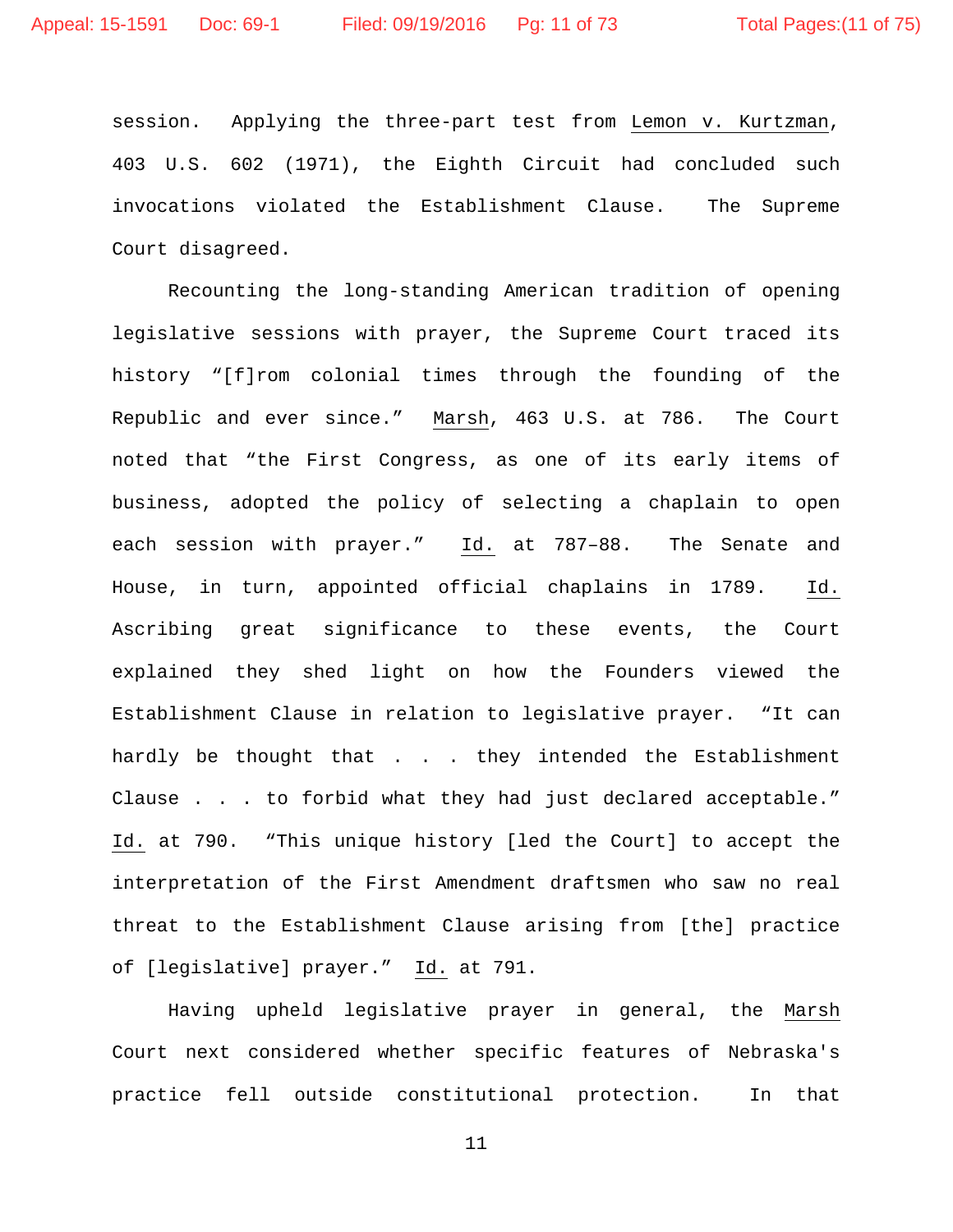regard, the plaintiff raised three challenges: (i) Nebraska had selected a representative of "only one denomination" for sixteen years; (ii) the chaplain was a paid state employee; and (iii) his prayers were offered "in the Judeo–Christian tradition." Id. at 792–93. The Supreme Court rejected all three claims, noting that the First Congress "did not consider opening prayers as a proselytizing activity or as symbolically placing the government's official seal of approval on one religious view." Id. at 792. Moreover, there was no evidence that the chaplain's long tenure "stemmed from an impermissible motive," and thus his continuous appointment did "not in itself conflict with the Establishment Clause." Id. at 793–94. That the chaplain was paid from public funds was similarly "grounded in historic practice" and thus not prohibited. Id. at 794. As for the content of the prayers, the Court explained it was "not of concern" because "there is no indication that the prayer opportunity has been exploited to proselytize or advance any one, or to disparage any other, faith or belief." Id. at 794- 95. "That being so," the Supreme Court concluded it would not "embark on a sensitive evaluation or to parse the content of a particular prayer." Id. at 795.

The Supreme Court later referenced its holding in Marsh during the course of ruling on the propriety of two religious holiday displays located on public property in County of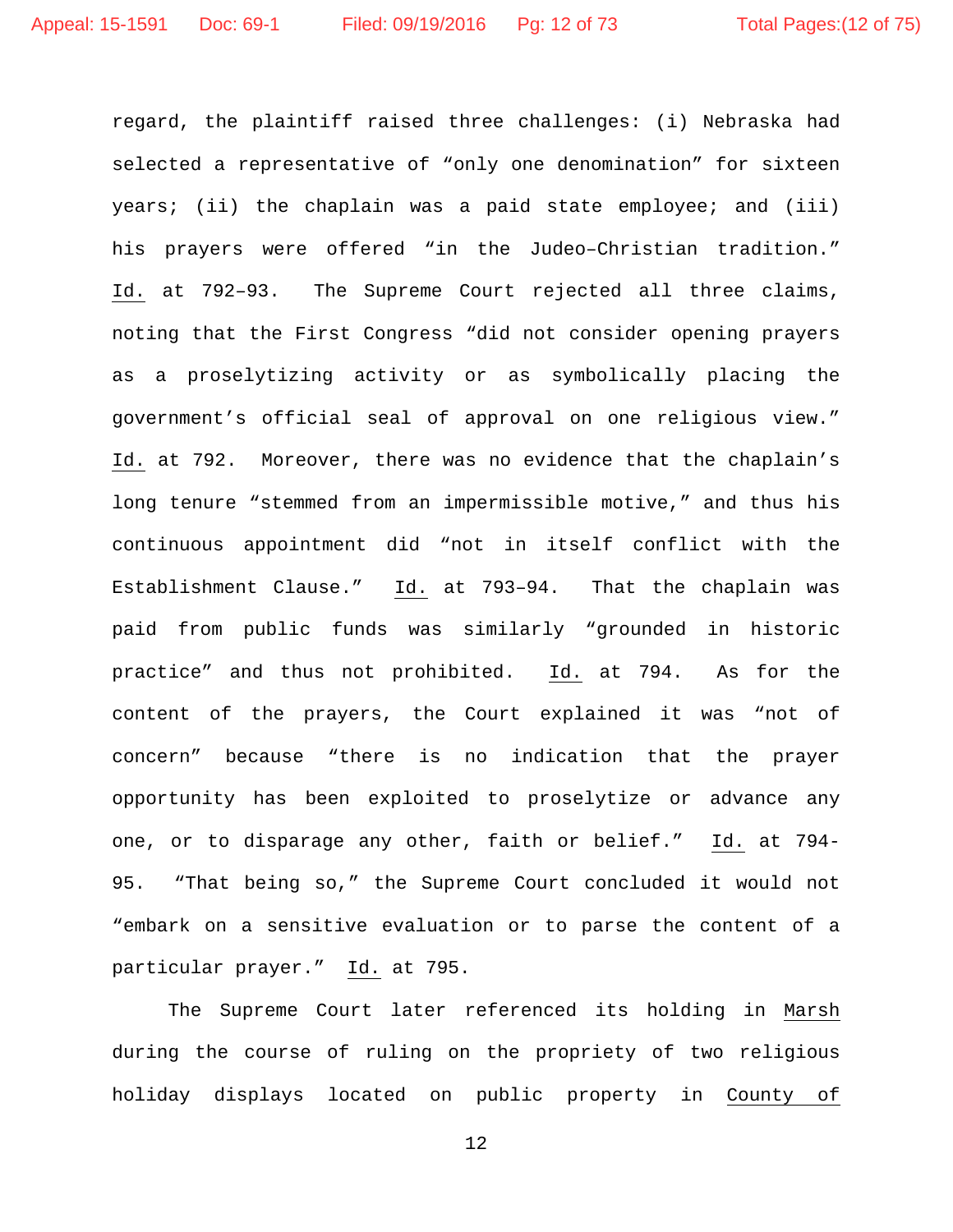Allegheny v. ACLU Greater Pittsburgh Chapter, 492 U.S. 573, 578- 79, 602 (1989). In dicta commenting about legislative prayer practice permitted in Marsh, the Court noted that "[t]he legislative prayers involved in Marsh did not violate [the Establishment Clause] because the particular chaplain had removed all references to Christ." Id. at 603. The Court also observed that "not even the unique history of legislative prayer can justify contemporary legislative prayers that have the effect of affiliating the government with any one specific faith or belief." Id.

Whatever fleeting validity those observations may have had, the Supreme Court flatly rejected this approach in Town of Greece. Clarifying its earlier holdings, the Court disavowed a requirement that legislative prayers must be neutral and reference only a generic God to comply with the Establishment Clause: "An insistence on nonsectarian or ecumenical prayer as a single, fixed standard is not consistent with the tradition of legislative prayer outlined in [our] cases." Town of Greece, 134 S. Ct. at 1820.

The Supreme Court's decision in Town of Greece guides review of this case, which, like other legislative prayer cases, requires a case-specific evaluation of all the facts and circumstances. See Lynch v. Donnelly, 465 U.S. 668, 678-79 (1984) (observing that the Establishment Clause cannot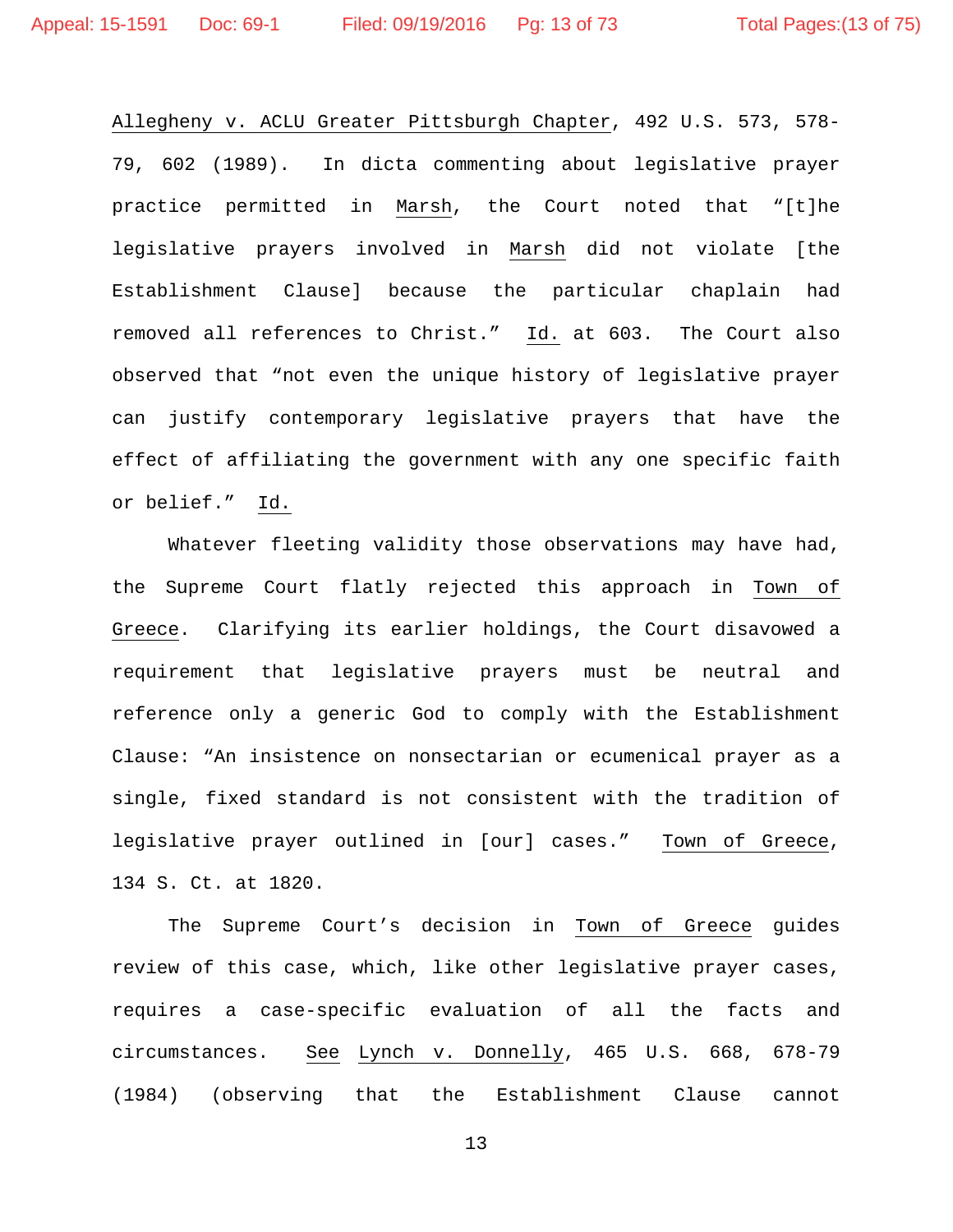mechanistically be applied to draw unwavering, universal lines for the varying contexts of public life). To guide that review we turn to a fuller examination of the Supreme Court's discussion in Town of Greece.

B.

The town of Greece opened its monthly legislative meetings with an invocation delivered by volunteer clergy. It solicited guest chaplains by placing calls to local congregations listed in a directory. Town of Greece, 134 S. Ct. at 1816. Nearly all of the local churches were Christian, as were the guest clergy, and thus most invocations referenced some aspect of the Christian faith. The town made no attempt to guide the prayergivers in the content of the prayer. Id. Although the district court found the town's practice constitutional the Second Circuit disagreed and concluded that the "steady drumbeat of Christian prayer . . . tended to affiliate the town with Christianity," in violation of the Establishment Clause. Id. at 1818. The Supreme Court reversed.

Beginning with a summary of Marsh, the Court explained "that the Establishment Clause must be interpreted by reference to historical practices and understandings." Id. at 1819; see also id. at 1818-19. "Marsh stands for the proposition that it is not necessary to define the precise boundary of the Establishment Clause where history shows that the specific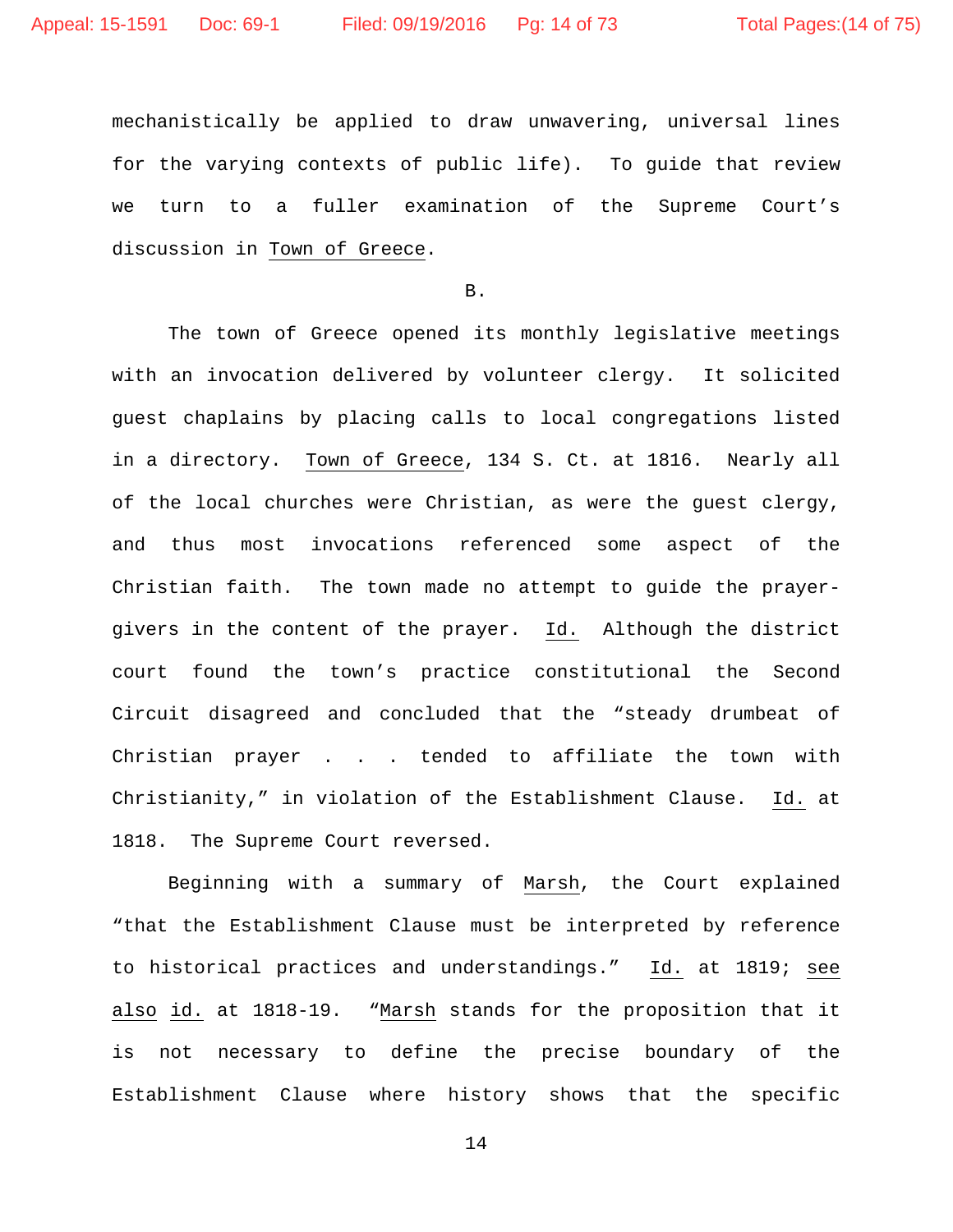practice is permitted." Id. at 1819. The pertinent inquiry in legislative prayer cases, therefore, is whether the practice at issue "fits within the tradition long followed in Congress and the state legislatures." Id. The Court added, "[a]ny test [we] adopt[] [for analyzing invocations] must acknowledge a practice that was accepted by the Framers and has withstood the critical scrutiny of time and political change." Id.

Rooted thus, the Court rejected the plaintiffs' argument that legislative prayer must be generic or nonsectarian under the Establishment Clause. Observing that legislative invocations containing explicitly religious themes were accepted at the time of the first Congress and remain vibrant today, the Court concluded, "[a]n insistence on nonsectarian or ecumenical prayer as a single, fixed standard is not consistent with [our accepted] tradition of legislative prayer." Id. at 1820. On this point, the Court disavowed Allegheny's "nonsectarian" interpretation of Marsh as dictum "that was disputed when written and has been repudiated by later cases." Id. at 1821; see also id. ("Marsh nowhere suggested that the constitutionality of legislative prayer turns on the neutrality of its content.").

The Court further observed that a content-based rule "would force the legislatures that sponsor prayers and the courts that are asked to decide these cases to act as supervisors and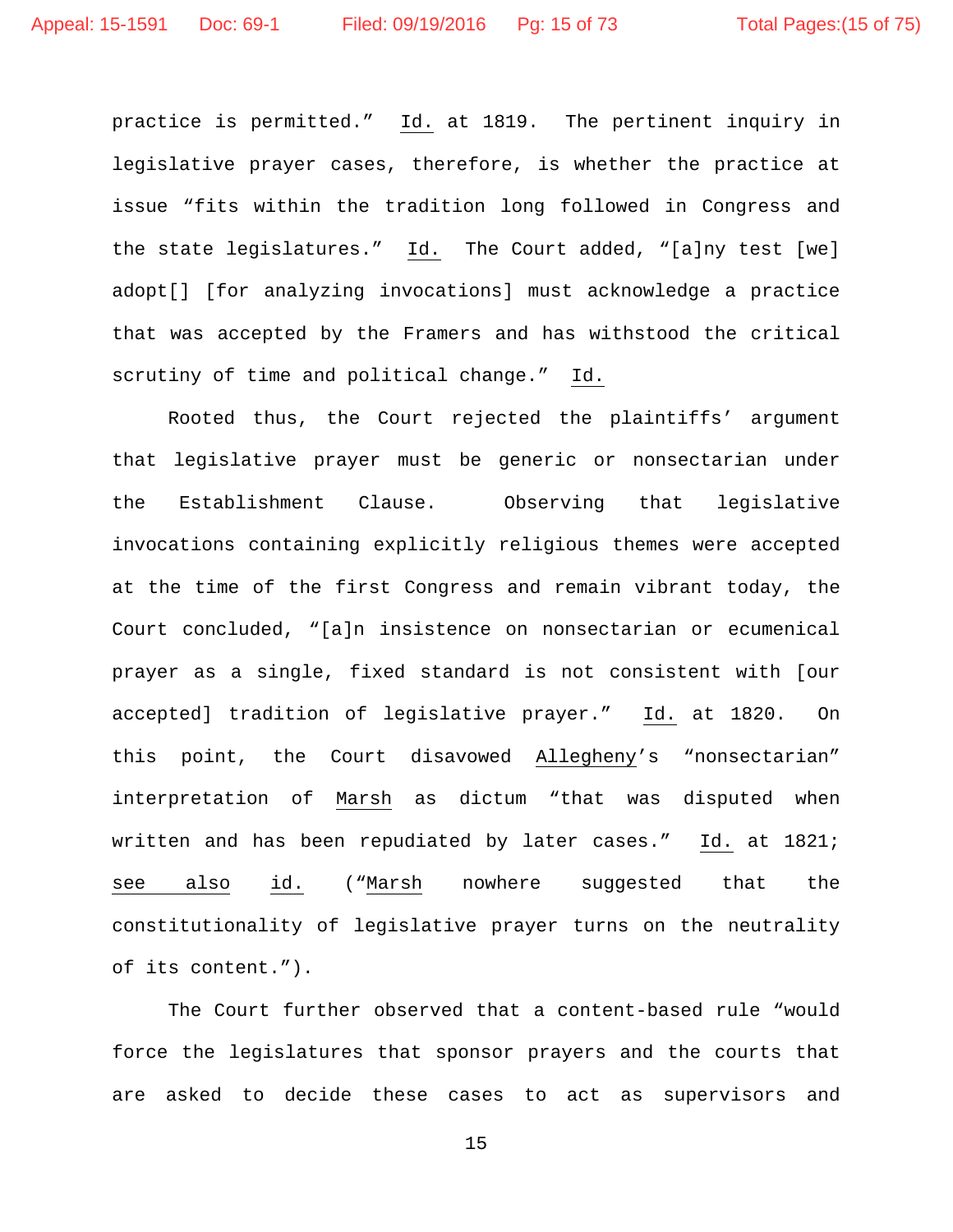censors of religious speech." Id. at 1822. Enforcing such a line would "involve government in religious matters to a far greater degree than is the case under the town's current practice of neither editing or approving prayers in advance nor criticizing their content after the fact." Id. "Once it invites prayer into the public sphere," the Court stated, "government must permit a prayer giver to address his or her own God or gods as conscience dictates, unfettered by what an administrator or judge considers to be nonsectarian." Id. at 1822-23.

Noting that legislative prayer has historically served a ceremonial function, "[t]he relevant constraint derives from its place at the opening of legislative sessions, where it is meant to lend gravity to the occasion and reflect values long part of the Nation's heritage." Id. at 1823. Even so, the Court cautioned there could be a circumstance where a legislative prayer practice failed to "serve[] [its] legitimate function": "If the course and practice over time shows that the invocations denigrate nonbelievers or religious minorities, threaten damnation, or preach conversion[.]" Id. at 1823.

Synthesizing these factors, the Court held that the prayers offered on behalf of the town, although almost exclusively Christian, did not evidence any pattern of denigration or proselytization. See id. ("Our tradition assumes that adult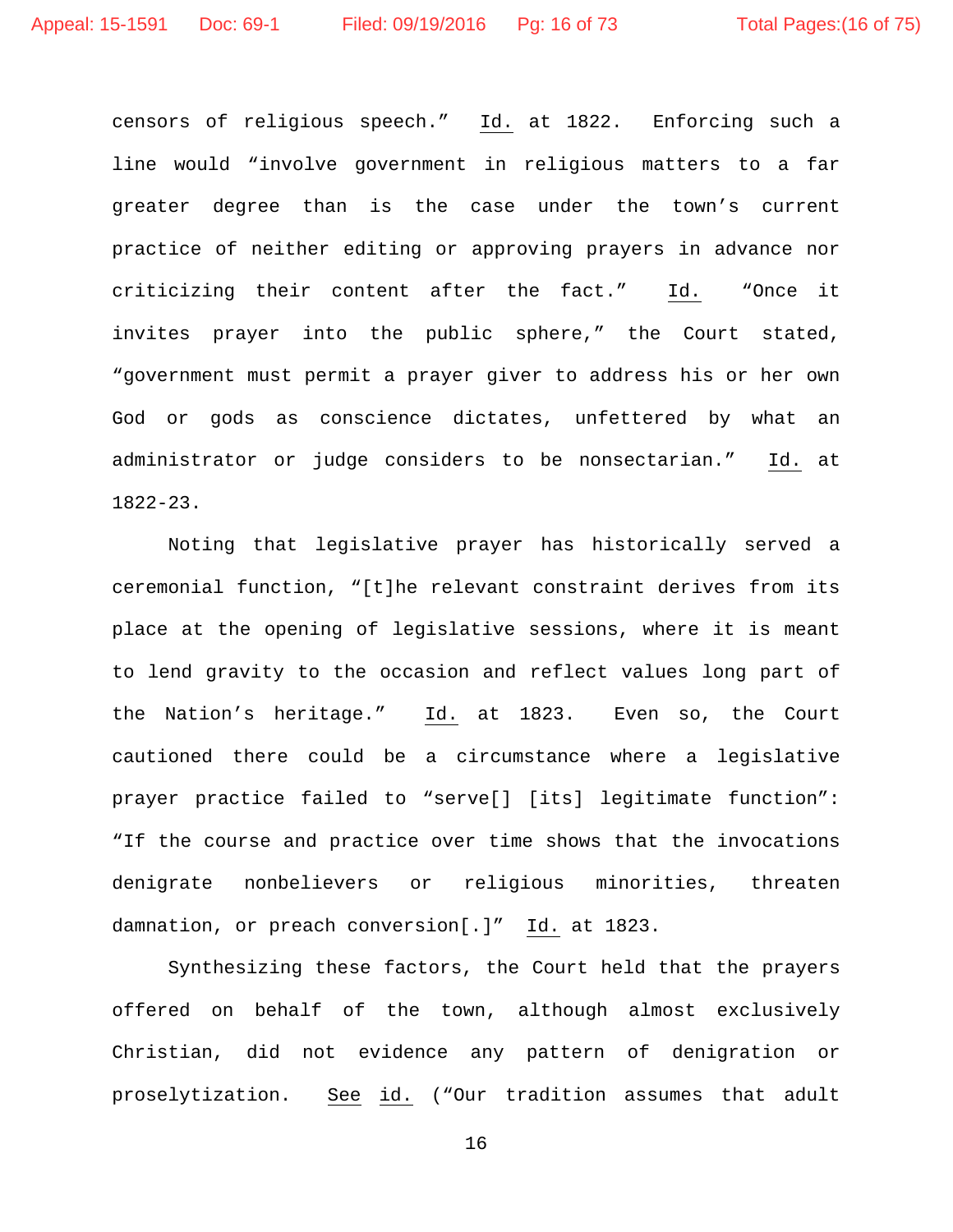citizens, firm in their own beliefs, can tolerate and perhaps appreciate a ceremonial prayer delivered by a person of a different faith."). Though the plaintiffs pointed to at least two prayers in the record that arguably contained disparaging content, the Court concluded that the prayer practice as a whole served only to solemnize the board meetings. A few deviating prayers, the Court explained, were of no constitutional consequence. Id. at 1824.

Relatedly, the Court also determined there was no constitutional defect arising from the fact that the invited prayer-givers were predominantly Christian: "[s]o long as the town maintains a policy of nondiscrimination, the Constitution does not require it to search beyond its borders for non-Christian prayer givers in an effort to achieve religious balancing." Id. Continuing, the Court observed

[t]he quest to promote a diversity of religious views would require the town to make wholly inappropriate judgments about the number of religions [it] should sponsor and the relative frequency with which it should sponsor each, a form of government entanglement with religion that is far more troublesome than the current approach.

## Id.

Lastly, the Court addressed the plaintiffs' contention that the prayers unconstitutionally "coerce participation by nonadherents." Id. (Kennedy, J., plurality opinion). In jettisoning this argument, the Court acknowledged that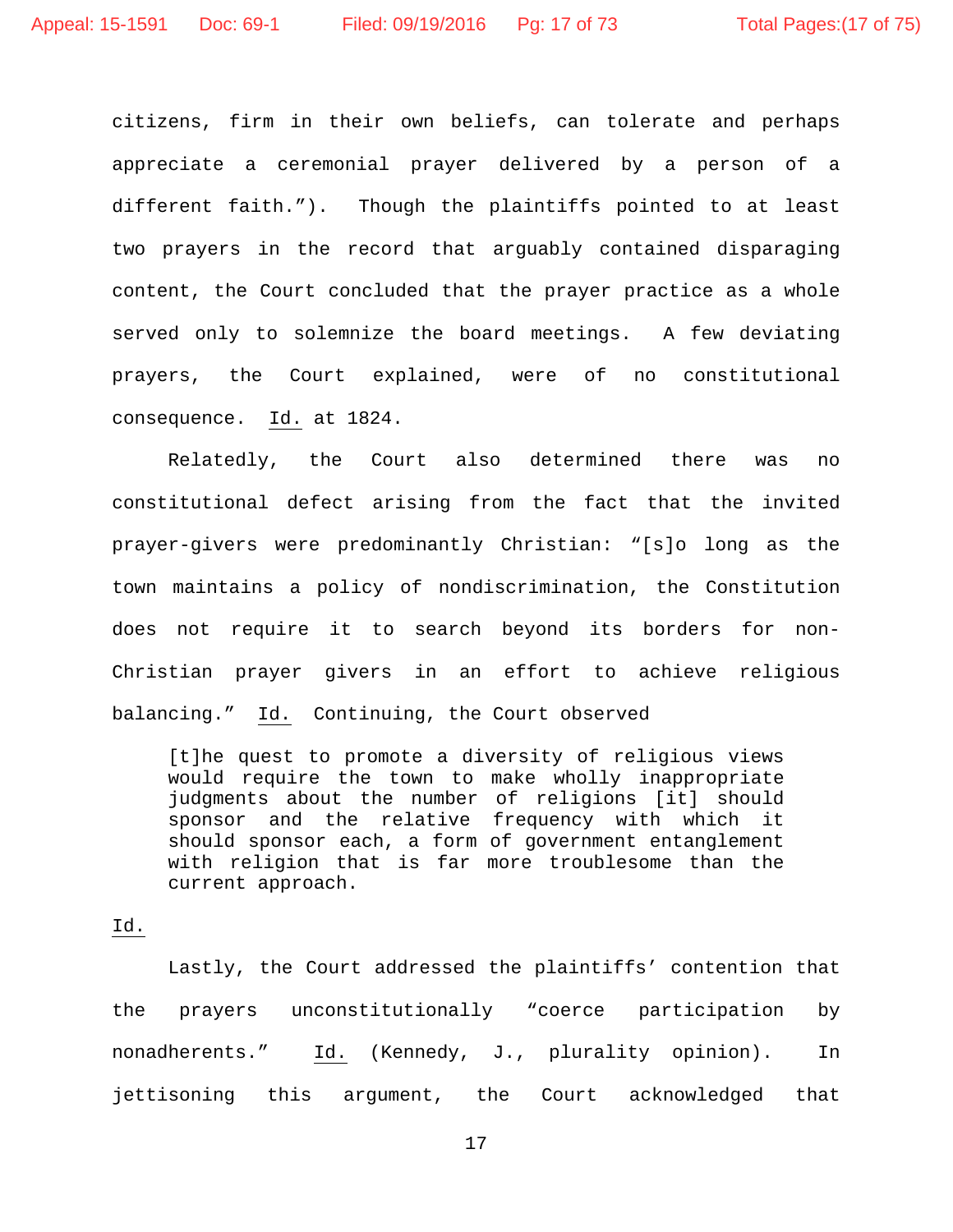"coercion" could render legislative prayer beyond constitutional protection in some outlier circumstances. But the justices differed in their understandings of what constituted coercion. Compare id. at 1824-28 (Sec. II.B of Justice Kennedy's plurality opinion), with id. at 1837-38 (Sec. II. of Justice Thomas's concurring opinion).

Justice Kennedy, joined by Chief Justice Roberts and Justice Alito, framed the coercion inquiry as "a fact-sensitive one that considers both the setting in which the prayer arises and the audience to whom it is directed." Id. at 1825 (Kennedy, J., plurality opinion). These Justices found no coercion in the town's prayer practice and relied heavily on the historical approach of Marsh. They presumed that reasonable observers are aware of the multiple traditions acknowledging God in this country, including legislative prayer, the pledge of allegiance, and presidential prayers. They concluded that, because of these traditions, citizens could appreciate the town's prayer practice without being compelled to participate. Id. Furthermore, they observed that the purpose of the prayers was to put legislators in a contemplative state of mind rather than have an effect on observers. Id. at 1826. Justice Kennedy further stated that "[o]ffense . . . does not equate to coercion." Id. "Adults often encounter speech they find disagreeable; and an Establishment Clause violation is not made out any time a person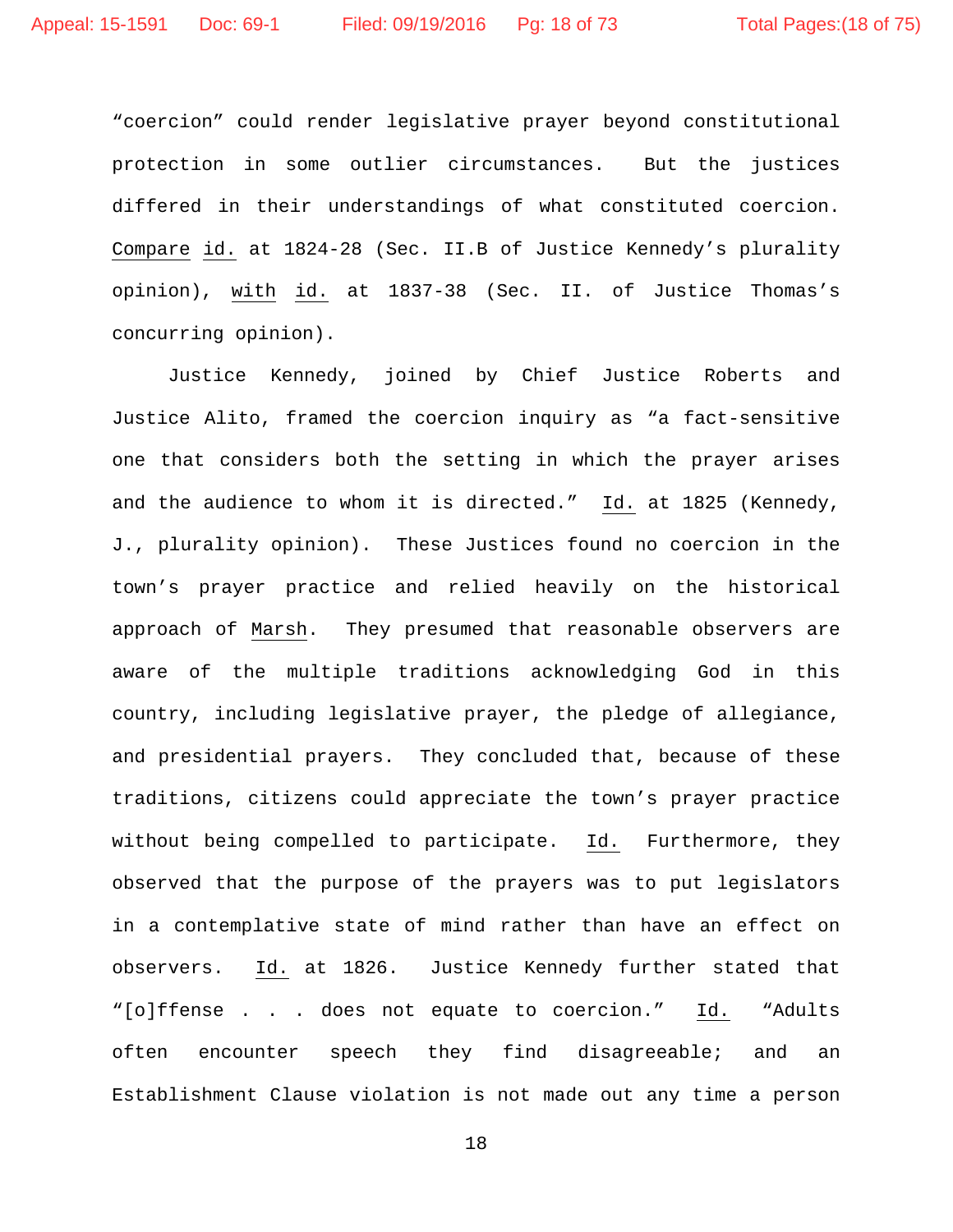experiences a sense of affront from the expression of contrary religious views in a legislative forum." Id[.3](#page-18-0)

With these principles from Town of Greece in mind, we now apply them to the facts presented here.

## III.

Legislative prayer thus has a unique status relative to the First Amendment that places it in a different legal setting than other types of government conduct touching the Establishment Clause. See Marsh, 463 U.S. at 792. Town of Greece reflects that the constitutionality of legislative prayer hinges on its historical precedence, as it "has become part of the fabric of our society." 134 S. Ct. at 1819. If a prayer exercise has long been "followed in Congress and the state legislatures," Town of Greece reflects that a court must view it "as a tolerable acknowledgement of beliefs widely held among the people of this country." Id. at 1818-19. A court reviewing a challenge to legislative prayer "must acknowledge a practice

<span id="page-18-0"></span><sup>&</sup>lt;sup>3</sup> Justices Thomas and Scalia, on the other hand, interpreted the Establishment Clause as prohibiting only "actual legal coercion," which they defined as the exercise of "government power in order to exact financial support of the church, compel religious observance, or control religious doctrine." Town of Greece, 134 S. Ct. at 1837 (Thomas J., concurring in part and concurring in the judgment). As no such evidence was present in the record, they concurred in the holding that the town's prayer practice should be upheld. Id. at 1837-38.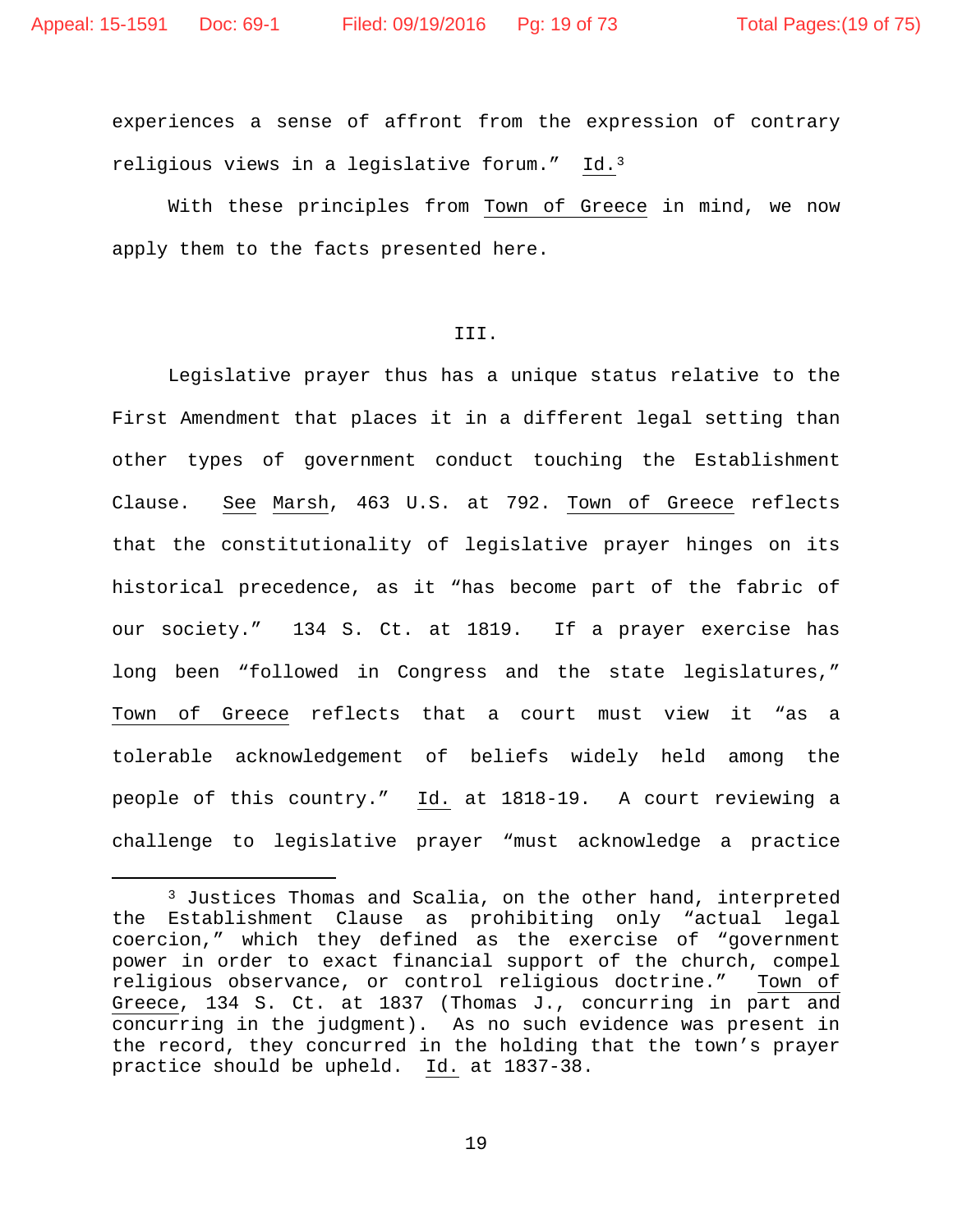that was accepted by the Framers and has withstood the critical scrutiny of time and political change." Id. at 1819. "A test that would sweep away what has so long been settled would create new controversy and begin anew the very divisions along religious lines that the Establishment Clause seeks to prevent." Id.

#### A.

Following Town of Greece, both parties correctly acknowledge that sectarian legislative prayer, as a general matter, is compatible with the Establishment Clause.[4](#page-19-0) What remains in dispute is whether the Board's practice of the elected commissioners delivering such prayers makes a substantive constitutional difference. The district court found this feature largely dispositive. See Lund, 103 F. Supp. 3d at 722. In its view, the prayer-giver's status as "a member of the legislative body" is a "crucial" and "determinative difference." Id. at 722, 724. The district court's decision has the practical effect of imposing a bright-line prohibition on lawmaker-led prayer.

In reaching its conclusion, the district court observed that the Supreme Court has never before sanctioned legislator-

<span id="page-19-0"></span> <sup>4</sup> At oral argument before this Court, the Plaintiffs specifically agreed the sectarian aspect of the invocation prayers at the Board meetings was not an issue they raise. Oral Argument at 17:10-17:32 and 20:10-21:24.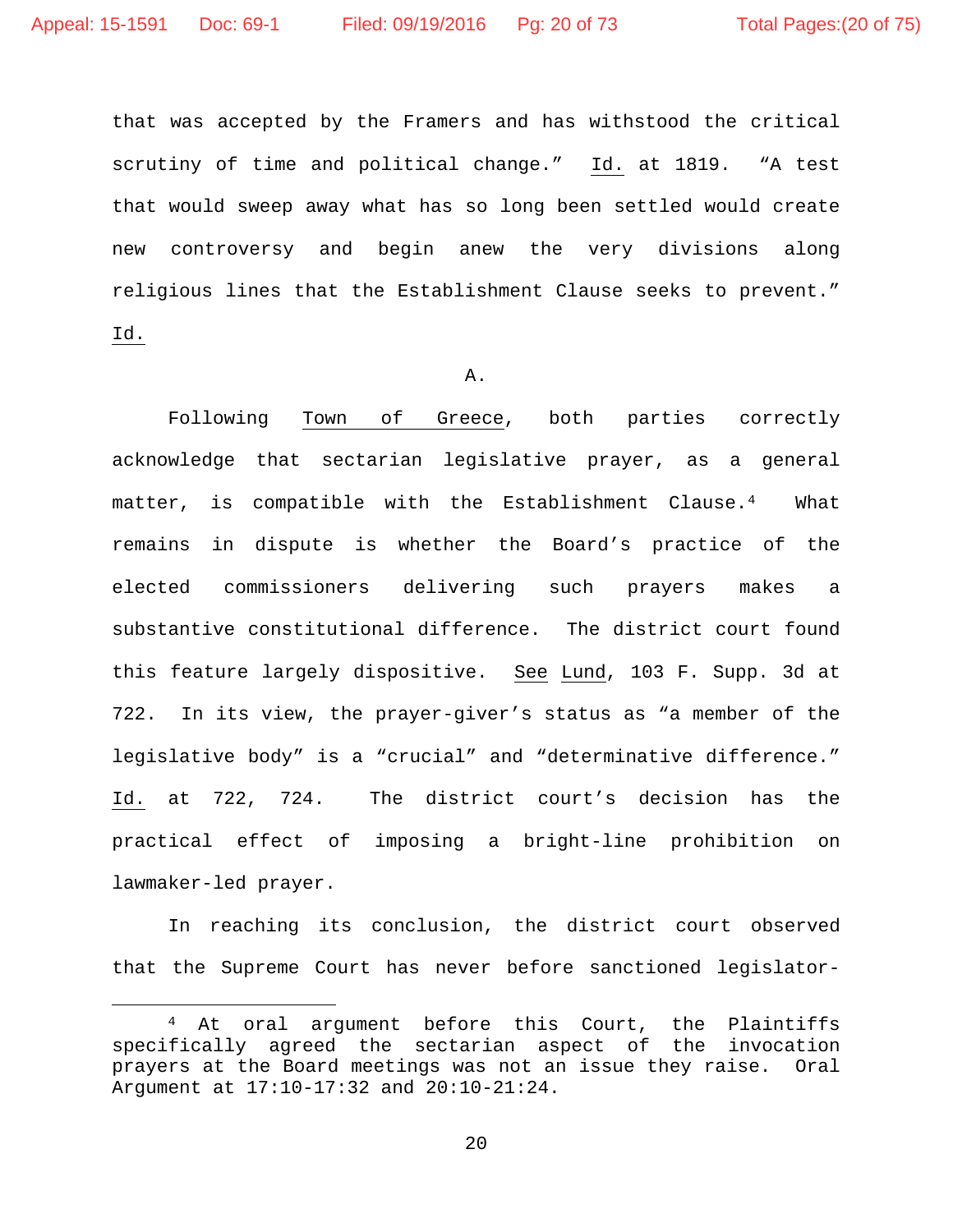led prayers: "[I]t is telling that throughout its Town of Greece opinion and the opinion in Marsh, the Supreme Court consistently discussed legislative prayer practices in terms of invited ministers, clergy, or volunteers providing the prayer, and not once described a situation in which the legislators themselves gave the invocation." Id. at 722. In essence, the district court treated the Supreme Court's jurisprudential silence on lawmaker-led prayer as conclusively excluding legislators from being permissible prayer-givers to their own legislative bodies. That conclusion is not supportable.

While Town of Greece involved a rotating group of local clergy and Marsh concerned a paid chaplain, the Supreme Court attached no significance to the speakers' identities in its analysis and simply confined its discussion to the facts surrounding the prayer practices before it. See Town of Greece, 134 S. Ct. at 1816; Marsh, 463 U.S. at 784-85. Nowhere did the Court say anything that could reasonably be construed as a requirement that outside or retained clergy are the only constitutionally permissible givers of legislative prayer. Quite the opposite, Town of Greece specifically directs our focus to what has been done in "Congress and the state legislatures" without any limitation regarding the officiant. Id. at 1819. We find the Supreme Court's silence on the issue of lawmaker-led prayer to be simply that: silence. See United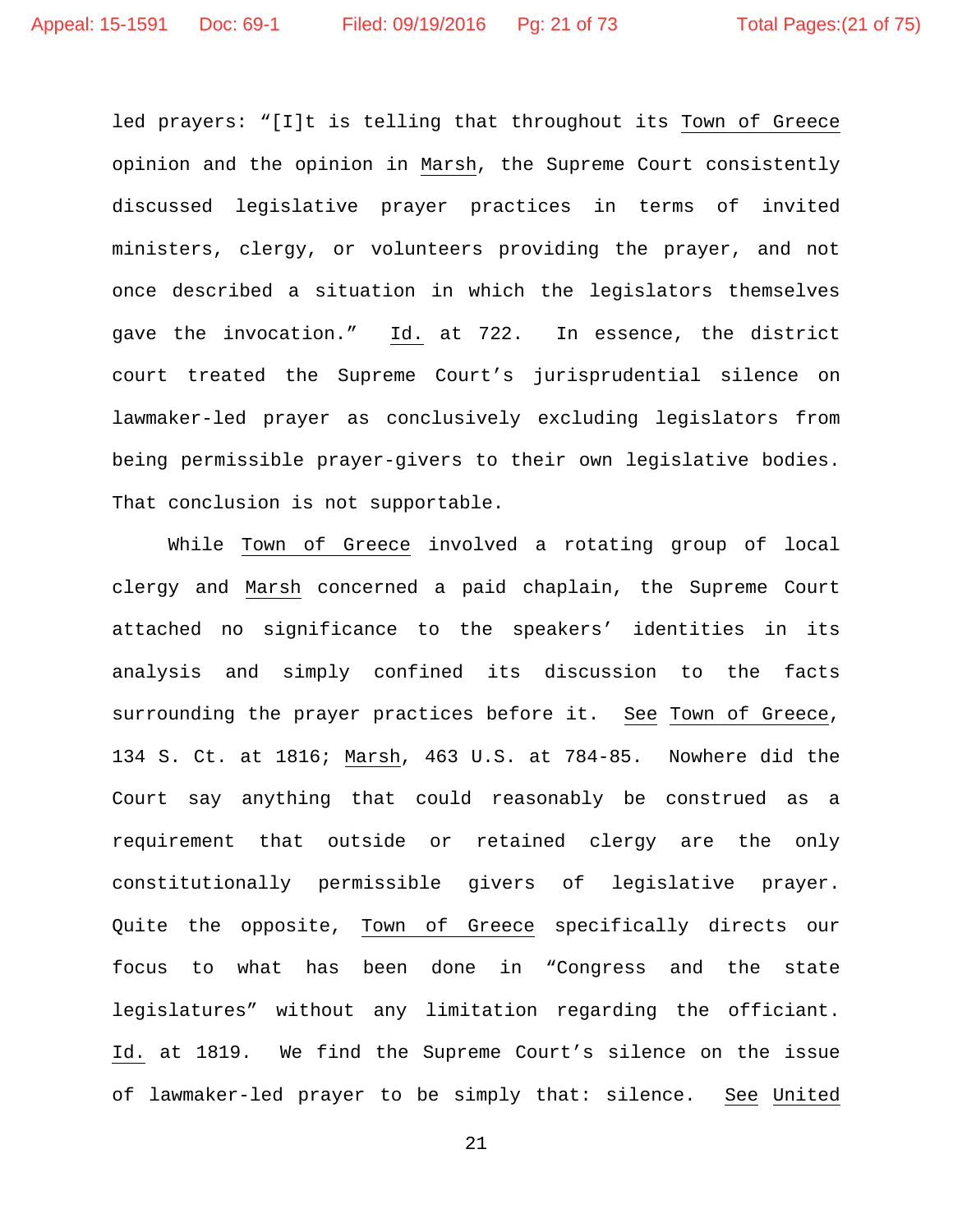States v. Stewart, 650 F.2d 178, 180 (9th Cir. 1981) (remarking it would be improper to draw any inference from the Supreme Court's silence on an issue not placed before it).

Nor has this Court previously assigned weight to the identity of the prayer-giver. To the contrary, we have suggested this feature is irrelevant. For example, in Wynne v. Town of Great Falls, we remarked that "[p]ublic officials' brief invocations of the Almighty before engaging in public business have always, as the Marsh Court so carefully explained, been part of our Nation's heritage." 376 F.3d 292, 302 (4th Cir. 2004). Similarly, Joyner v. Forsyth County observed that "[i]t [is] the governmental setting for the delivery of sectarian prayers that courted constitutional difficulty, not those who actually gave the invocation." 653 F.3d at 350; see also id. at 351. And in Simpson v. Chesterfield County Board of Supervisors, we noted that the Supreme Court, "neither in Marsh nor in Allegheny, held that the identity of the prayer-giver, rather than the content of the prayer, was what would affiliate the government with any one specific faith or belief." 404 F.3d at 286. Although these cases ultimately turned on the nowrejected position that sectarian prayer was constitutionally invalid, none made the prayer-giver's identity dispositive.

On a broader level, and more importantly, the very "history and tradition" anchoring the Supreme Court's holding in Town of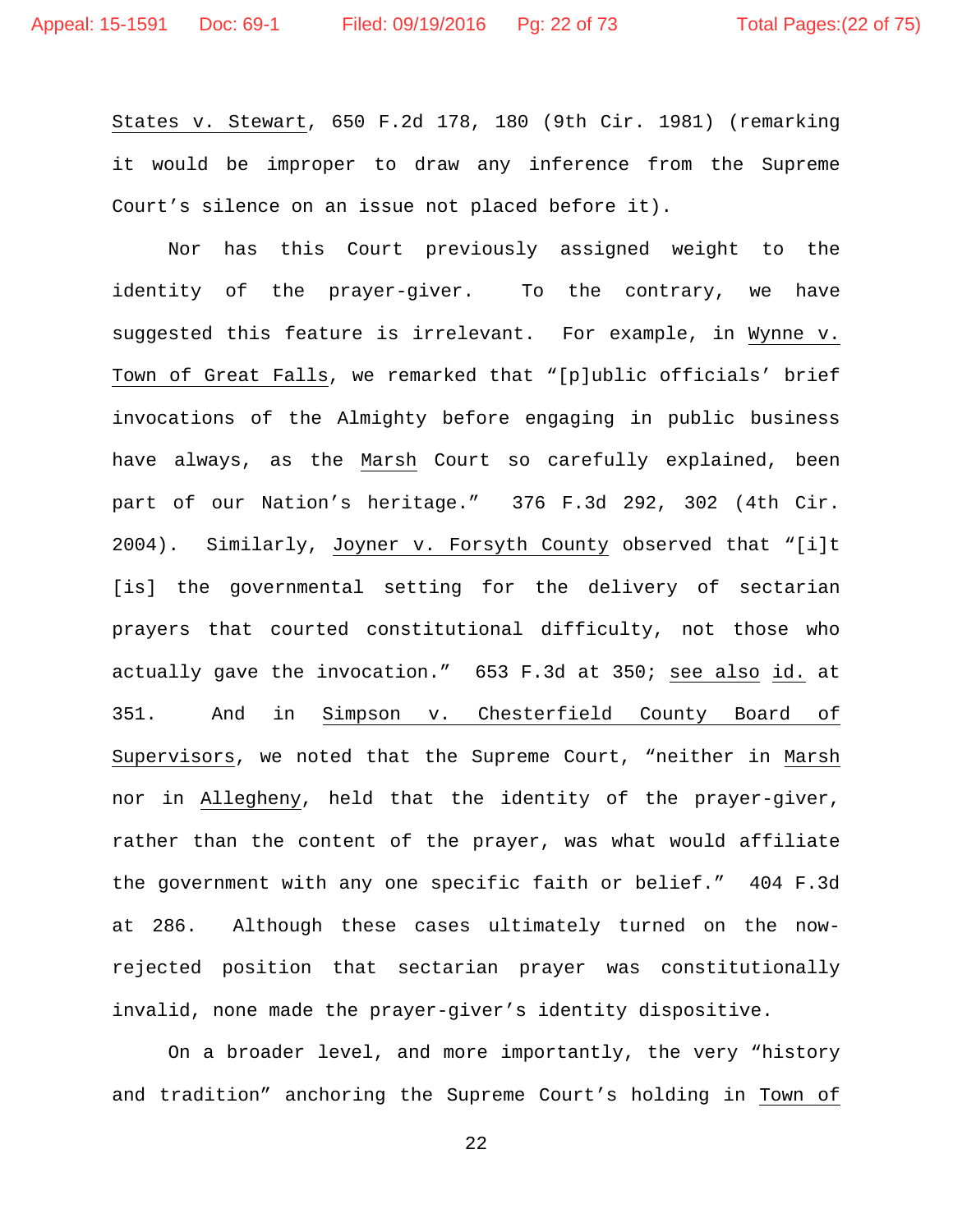Greece underscores a long-standing practice not only of legislative prayer generally but of lawmaker-led prayer specifically. Opening invocations offered by elected legislators have long been accepted as a permissible form of religious observance. See S. Rep. No. 32-376, at 4 (1853) (commenting that the authors of the Establishment Clause "did not intend to prohibit a just expression of religious devotion by the legislators of the nation, even in their public character as legislators" (emphasis added)); see also Lynch, 465 U.S. at 674 ("There is an unbroken history of official acknowledgment by all three branches of government of the role of religion in American life from at least 1789."). As just one example, the South Carolina Provincial Congress -- South Carolina's first independent legislature -- welcomed an elected member to deliver its opening invocations. See South Carolina Provincial Congress, Thanks to the Continental Congress (Jan. 11, 1775), http://amarch.lib.niu.edu/islandora/object/niu-amarch%3A94077 (last visited Aug. 31, 2016 and saved as ECF opinion attachment). "The recognition of religion in these early public pronouncements is important, unless we are to presume the founders of the United States were unable to understand their own handiwork." Myers v. Loudoun Cty. Sch. Bd., 418 F.3d 395, 404 (4th Cir. 2005).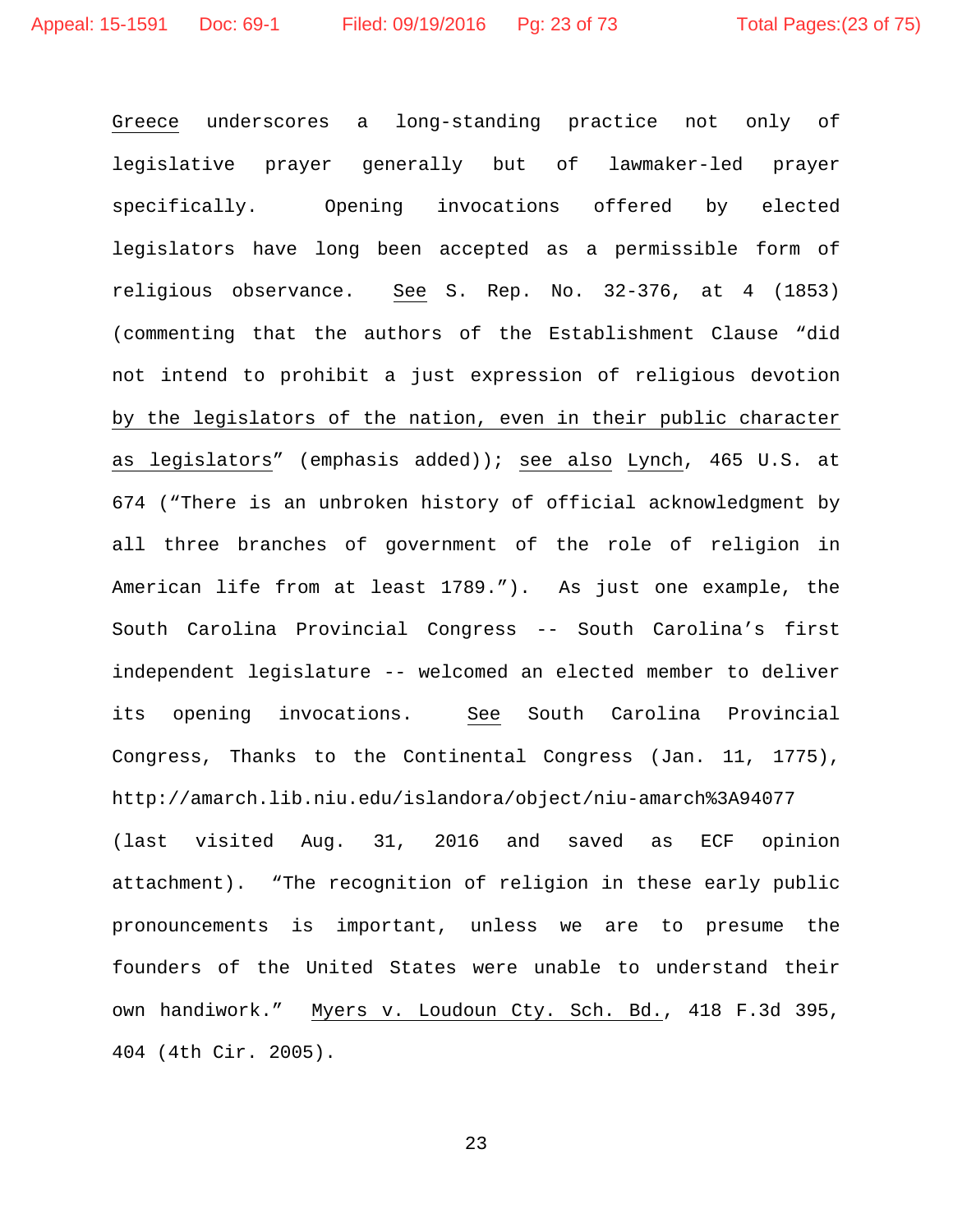This tradition of legislative prayer has continued to modern day. A majority of state and territorial assemblies honor requests from individual legislators to give an opening invocation. See National Conference of State Legislatures, Inside the Legislative Process 5-151 to -152 (2002), http:// www.ncsl.org/documents/legismgt/ILP/02Tab5Pt7.pdf (observing legislators may offer an opening prayer in at least thirty-one states). Lawmaker-led prayer is especially prevalent in the states under our jurisdiction, where seven of the ten legislative chambers utilize elected members for this purpose. See id.; Br. for State of W. Va. et al. as Amici Curiae Supporting Defendant-Appellant at 14 & Addend. 2; see also Prayers Offered in the North Carolina House of Representatives: 2011-2014, http://nchousespeaker.com/docs/opening-prayersnchouse-2011-2014.pdf (last visited July 12, 2016). Several of these states have enacted legislation recognizing the historical practice of legislative prayer. For example, a Virginia statute protects legislators who deliver a sectarian prayer during deliberative sessions. See Va. Code § 15.2-1416.1. And South Carolina expressly authorizes its elected officials to open meetings with prayer. See S.C. Code § 6-1-160(B)(1); see also Mich. H.R. Rule 16 (requiring the clerk of the Michigan House of Representatives to arrange "for a Member to offer an invocation" at the beginning of each session).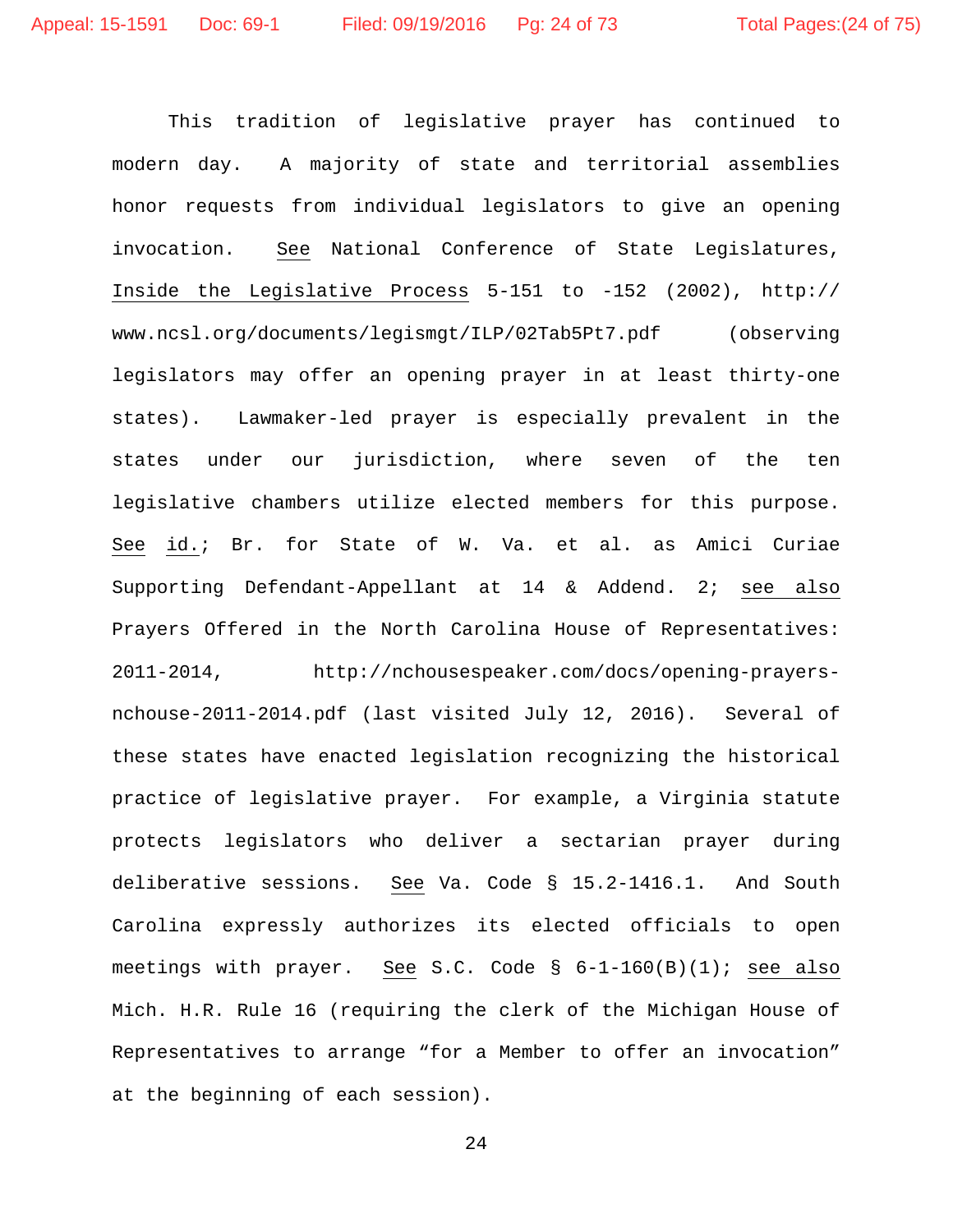Lawmaker-led prayer finds contemporary validation in the federal government as well. Both houses of Congress allow members to deliver an opening invocation. As recently as May 2015, Senator James Lankford commenced legislative business in the Senate with a prayer invoking the name of Jesus. 161 Cong. Rec. S3313 (daily ed. May 23, 2015). The congressional record is replete with similar examples. See, e.g., 159 Cong. Rec. S3915 (daily ed. June 4, 2013) (prayer by Sen. William M. Cowan); 155 Cong. Rec. S13401-01 (daily ed. Dec. 18, 2009) (prayer by Sen. John Barrasso); 119 Cong. Rec. 17,441 (1973) (statement of Rep. William H. Hudnut III); see also 2 Robert C. Byrd, The Senate 1789-1989: Addresses on the History of the United States Senate 305 (Wendy Wolff ed., 1990) ("Senators have, from time to time, delivered the prayer.").

In view of this long and varied tradition of lawmaker-led prayer, the district court's judicial wall barring elected legislators from religious invocations runs headlong into the Supreme Court's acknowledgement that "[a]ny test [we] adopt[] must acknowledge a practice that was accepted by the Framers and has withstood the critical scrutiny of time and political change." Town of Greece, 134 S. Ct. at 1819. As Justice Alito aptly explained, "if there is any inconsistency between any [Establishment Clause] test[] and the historic practice of legislative prayer, the inconsistency calls into question the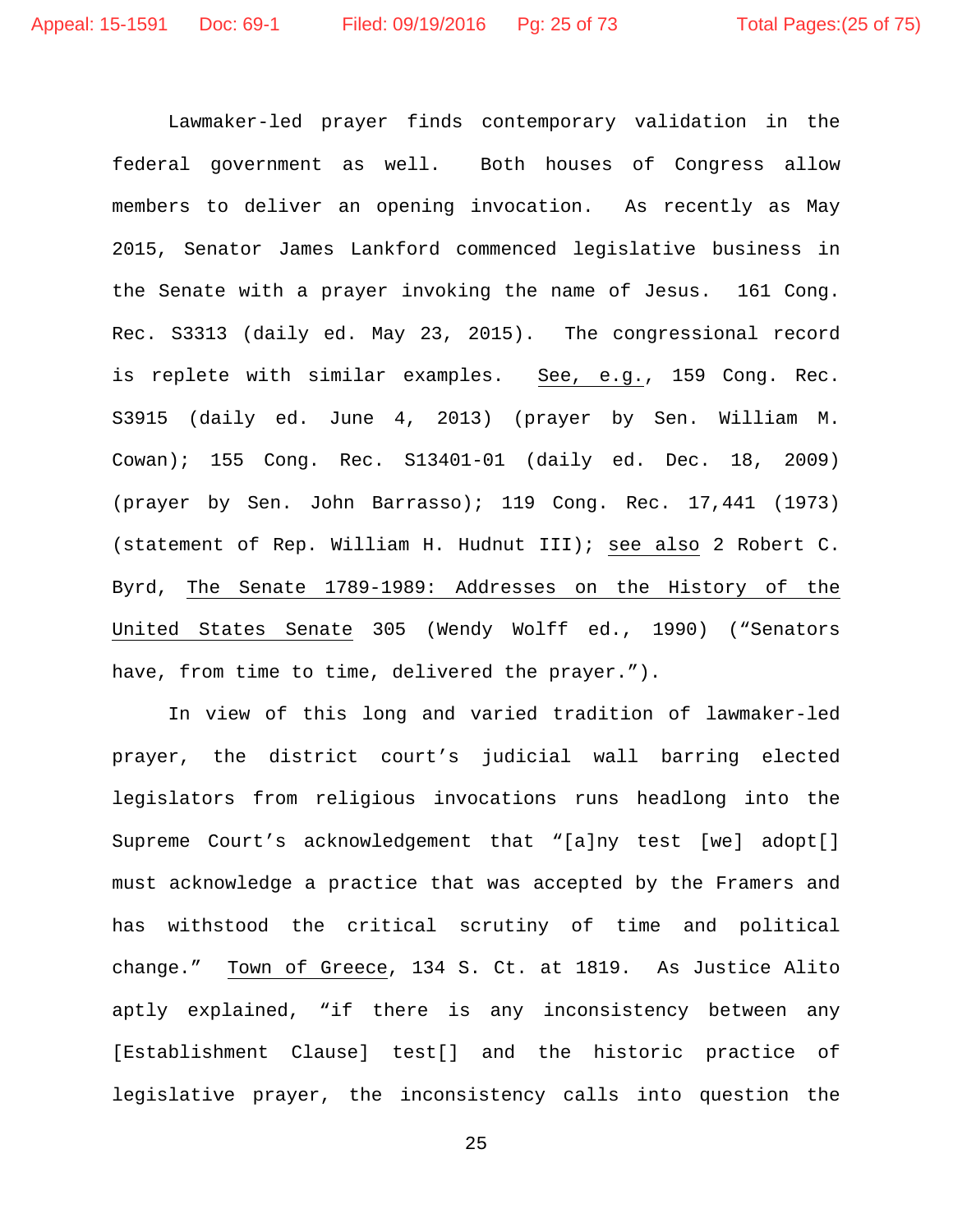validity of the test, not the historic practice." Id. at 1834 (Alito, J., concurring). Heeding this advice, we decline to accept the district court's view that legislative prayer forfeits its constitutionally protected status because a legislator delivers the invocation. A legal framework that would result in striking down legislative prayer practices that have long been accepted as "part of the fabric of our society" cannot be correct. Id. at 1819.

In reaching its decision, the district court seems to have wholly ignored a foundational principle in Town of Greece. "The principal audience for these invocations is not, indeed, the public but lawmakers themselves, who may find that a moment of prayer or quiet reflection sets the mind to a higher purpose and thereby eases the task of governing." Id. at 1825 (Kennedy, J., plurality opinion).

Not only are the legislators themselves the intended "congregation" for legislative prayer, but the practice carries special meaning to the thousands of state and local legislators who are citizen representatives. In this respect, the Supreme Court has specifically singled out "members of town boards and commissions, who often serve part-time and as volunteers," as lawmakers for whom "ceremonial prayer may . . . reflect the values they hold as private citizens." Id. at 1826. If legislative prayer is intended to allow lawmakers to "show who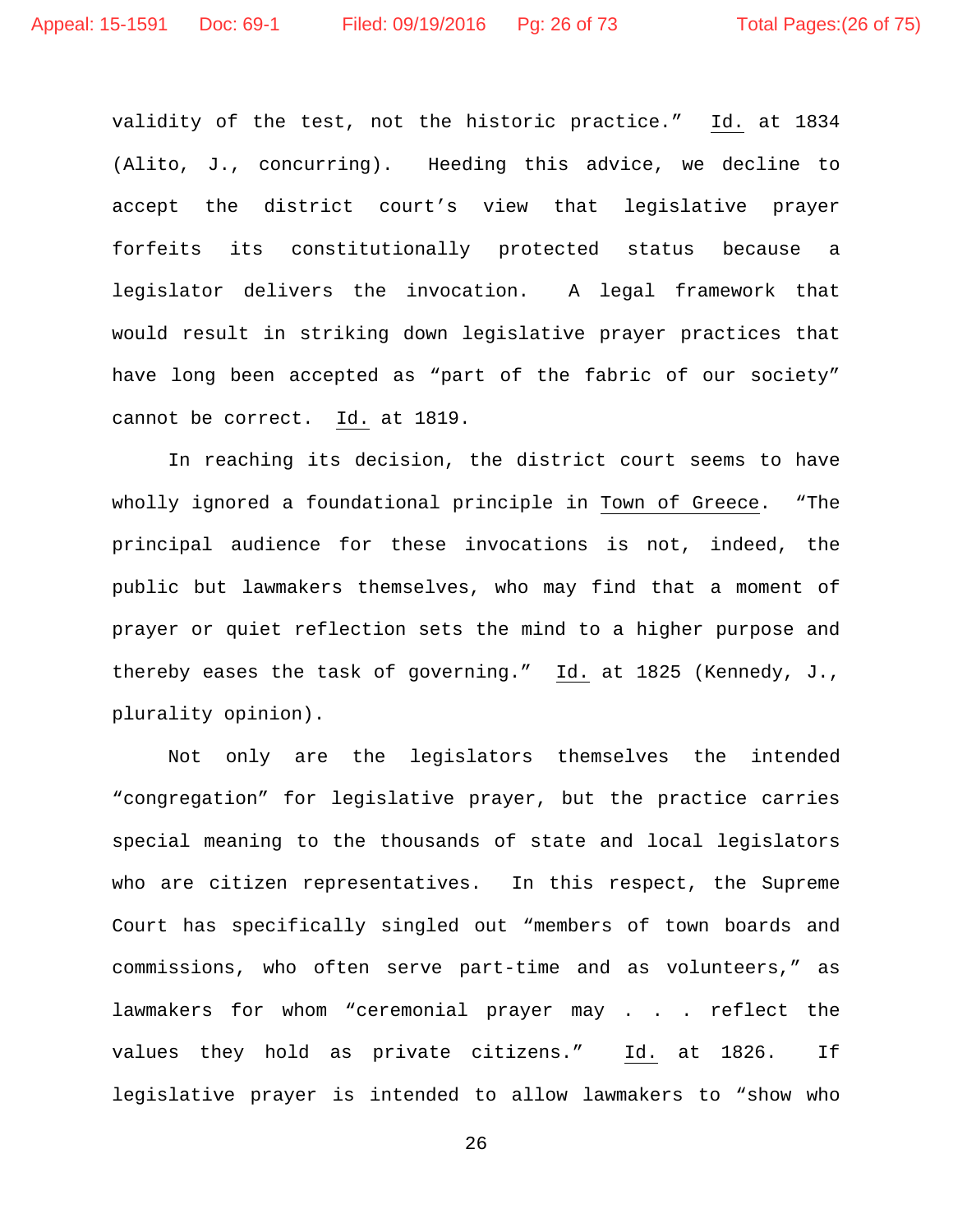and what they are" in a public forum, then it stands to reason that they should be able to lead such prayers for the intended audience: themselves. Id. Indeed, legislators are perhaps uniquely qualified to offer uplifting, heartfelt prayer on matters that concern themselves and their fellow legislators.

The district court's determination that the fact that a legislator delivers a legislative prayer is a significant constitutional distinction, at least in the context of this case, was error.

B.

We turn now to the question of whether some other facet of the Board's practice, beyond the bare fact that lawmaker-led prayer is offered, takes this case outside the protective umbrella of legislative prayer. Although the Supreme Court has not forged a comprehensive template for all acceptable legislative prayer, its decisions set out guideposts for analyzing whether a particular practice goes beyond constitutional bounds. See Snyder, 159 F.3d at 1233 ("Marsh implicitly acknowledges some constitutional limits on the scope and selection of legislative prayers[.]").

# 1.

An initial guidepost relates to the selection of the content of legislative prayer. In rejecting the plaintiffs' position that invocations must be nonsectarian, the Supreme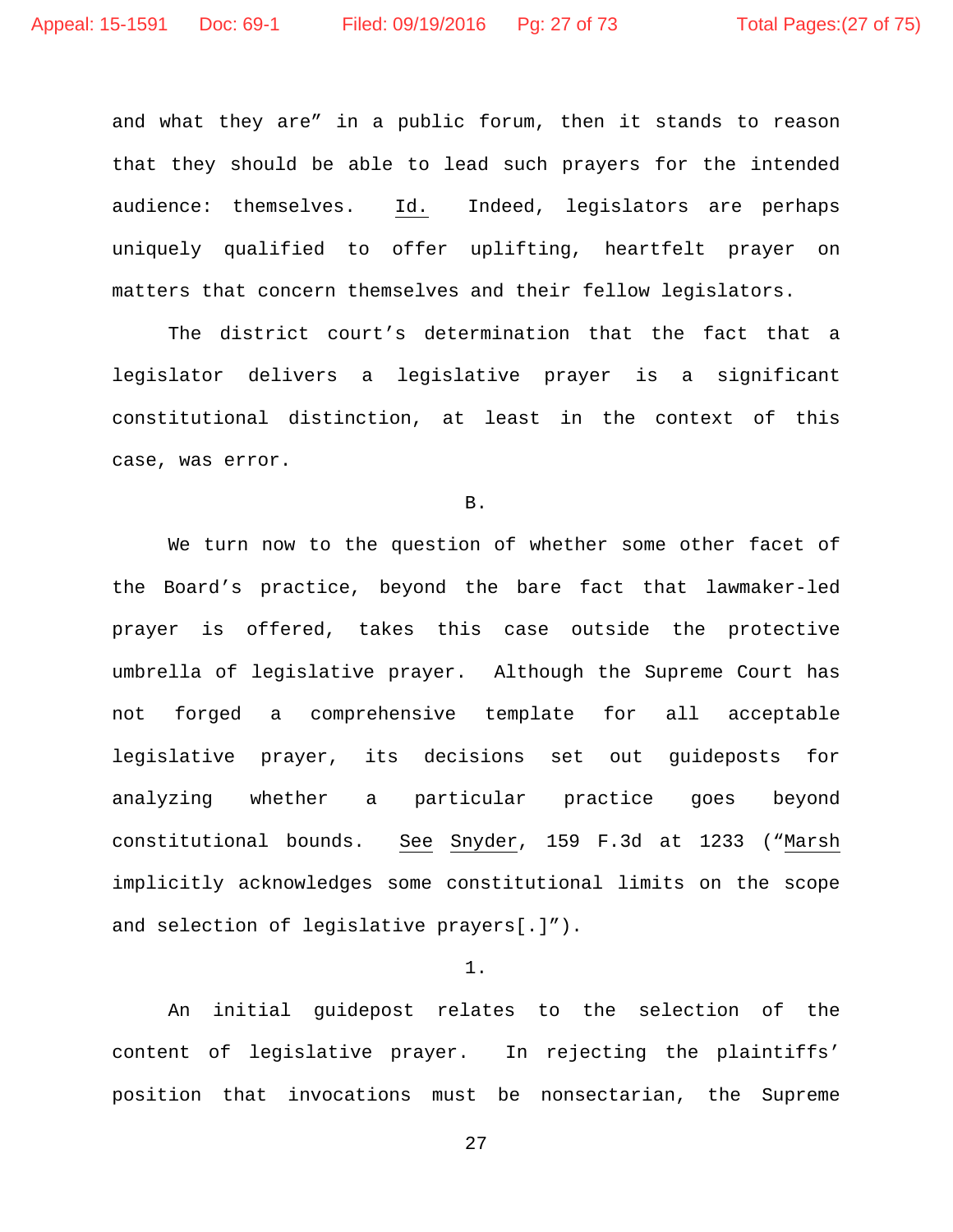Court in Town of Greece explained that such a rule "would force the legislatures that sponsor prayers and the courts that are asked to decide these cases to act as supervisors and censors of religious speech." 134 S. Ct. at 1822. Such an outcome, the Court continued, "would involve government in religious matters to a far greater degree than is the case under the town's current practice of neither editing or approving prayers in advance nor criticizing their content after the fact." Id.

The district court determined the Board's practice was invalid under this standard because the individual commissioners author their own invocations, and by doing so act as "supervisors of the prayers." Lund, 103 F. Supp. 3d at 723. It reasoned that "the government is [thus improperly] delivering prayers that were exclusively prepared and controlled by the government[.]" Id. We disagree. The Board's practice here, where each commissioner gives their own prayer without oversight, input, or direction by the Board simply does not present the same concerns of the "government [attempting] to define permissible categories of religious speech." Town of Greece, 134 S. Ct. at 1822 (emphasis added).

What the Supreme Court has cautioned against in this context is "for[cing] the legislatures that sponsor prayers . . . to act as . . . supervisors and censors of religious speech." Id. (emphasis added). To be sure, in offering the invocations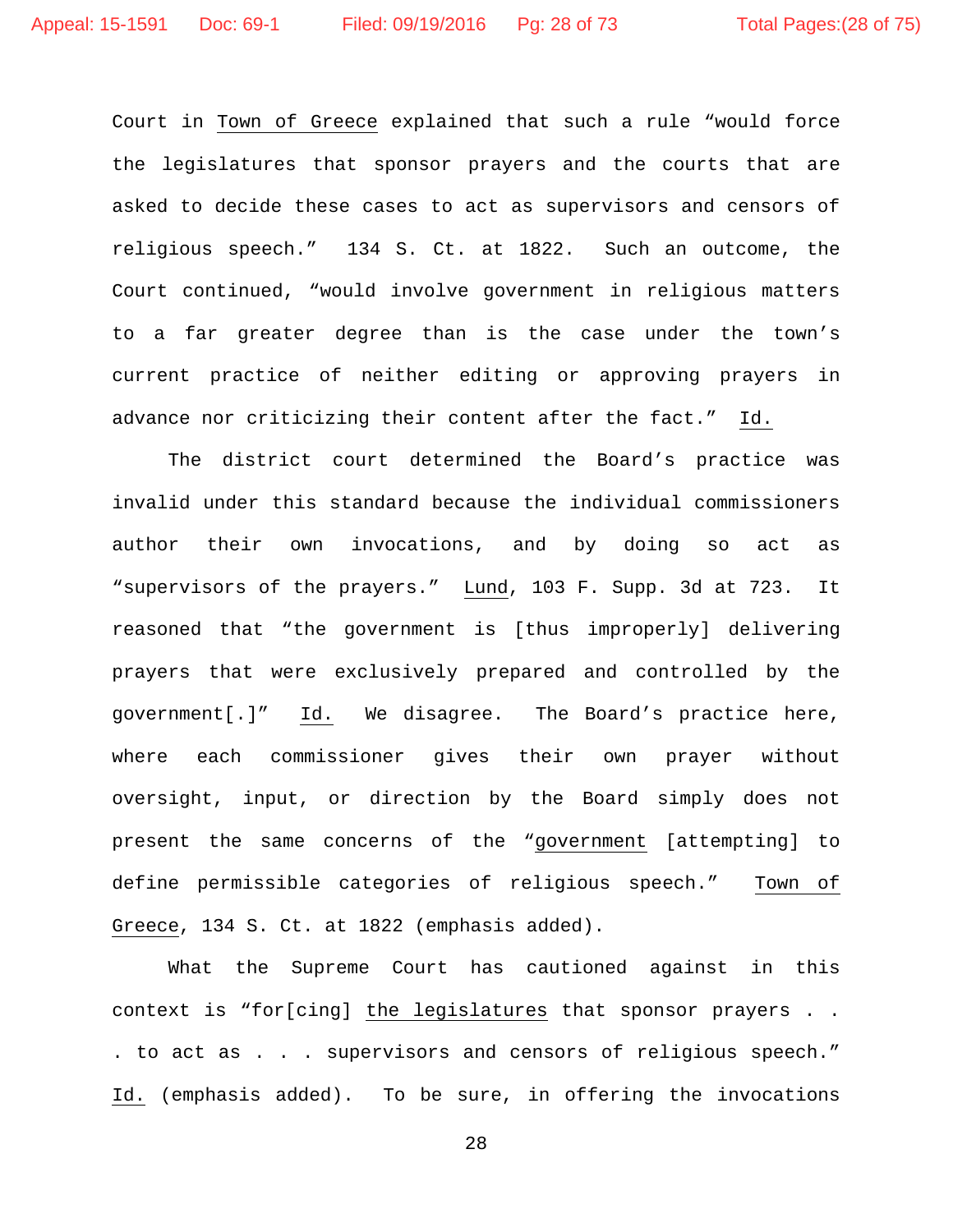the individual commissioners sometimes convey their personal alignment with a particular faith. But the Court has always looked to the activities of the legislature as a whole in considering legislative prayer. This makes perfect sense; for it is only through act of the deliberative body writing or editing religious speech that government would impermissibly seek "to promote a preferred system of belief or code of moral behavior" with selected content. Town of Greece, 134 S. Ct. at 1822. There is no evidence that the Board, as a Board, had any role in any of the prayers by the individual commissioners. The record is devoid of any suggestion that any prayer in this case is anything but a personal creation of each commissioner acting in accord with his or her own personal views.

In effect, each commissioner is a free agent like the ministers in Town of Greece and the chaplain in Marsh who gave invocations of their own choosing. In other Establishment Clause contexts, the Supreme Court has stressed this element of private choice, holding that when a neutral government policy or program merely allows or enables private religious acts, those acts do not necessarily bear the state's imprimatur. See Zelman v. Simmons–Harris, 536 U.S. 639, 652 (2002) (school voucher programs); Mueller v. Allen, 463 U.S. 388, 399 (1983) (schoolrelated income tax deductions). As the Supreme Court stated in Town of Greece, "[o]nce it invites prayer into the public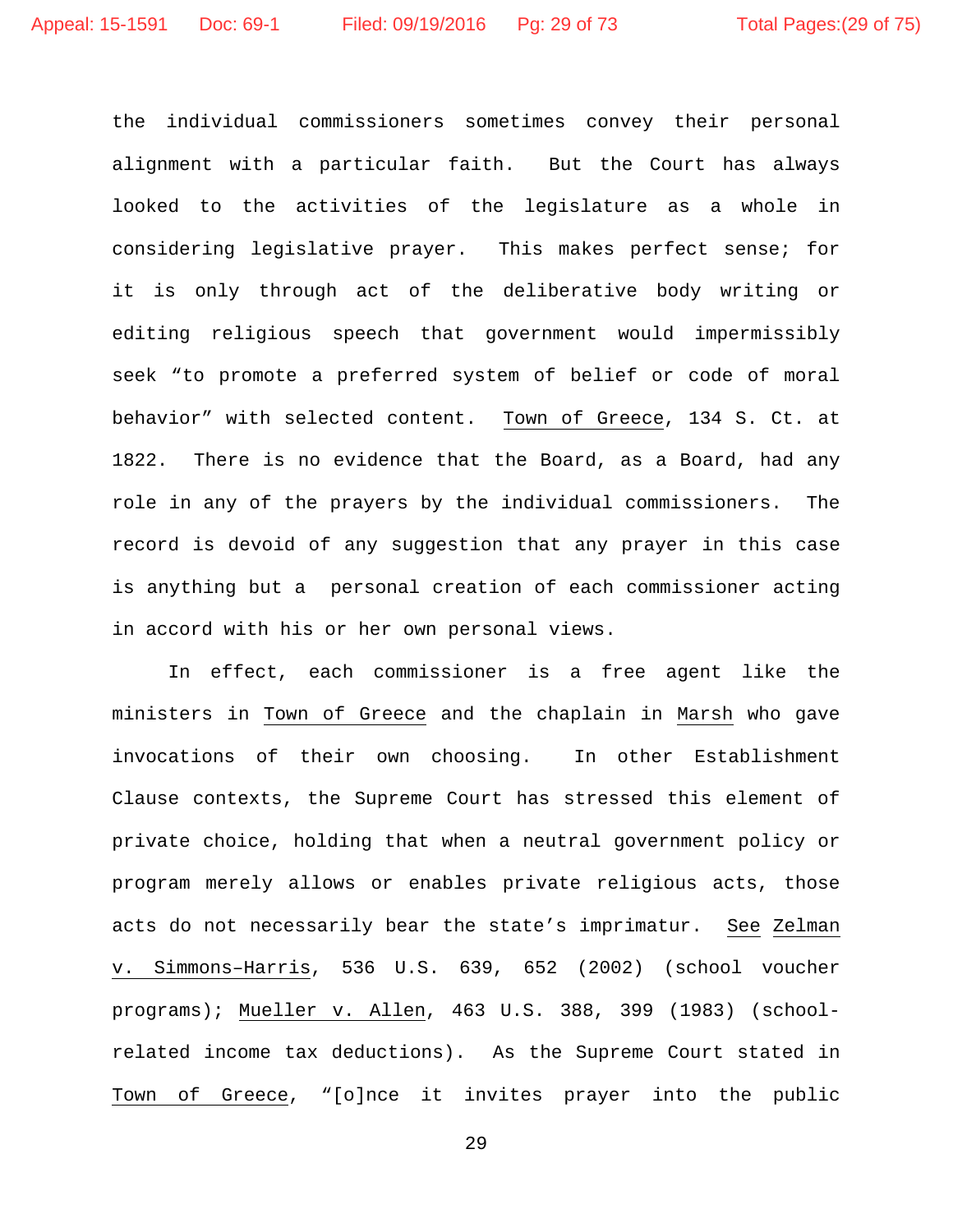sphere, government must permit a prayer giver to address his or her own God or gods as conscience dictates, unfettered by what an administrator or judge considers to be nonsectarian." 134 S. Ct. at 1822-23.

The Board's legislative prayer practice amounts to nothing more than an individual commissioner leading a prayer of his or her own choosing.

2.

A second guidepost to acceptable legislative prayer discussed in Town of Greece concerns its content. After reaffirming the holding in Marsh that lower courts should refrain from becoming embroiled in the review of the substance of legislative prayer, the Supreme Court noted that there could be certain circumstances where sectarian references cause a legislative prayer practice to fall outside constitutional protection. Id. at 1823. "If the course and practice over time shows that the invocations denigrate nonbelievers or religious minorities, threaten damnation, or preach conversion," a constitutional line can be crossed. Id. In that circumstance, the Court observed, "many present may consider the prayer to fall short of the desire to elevate the purpose of the occasion and to unite lawmakers in their common effort." Id.

To this end, courts need only assure themselves that sectarian legislative prayer, viewed from a cumulative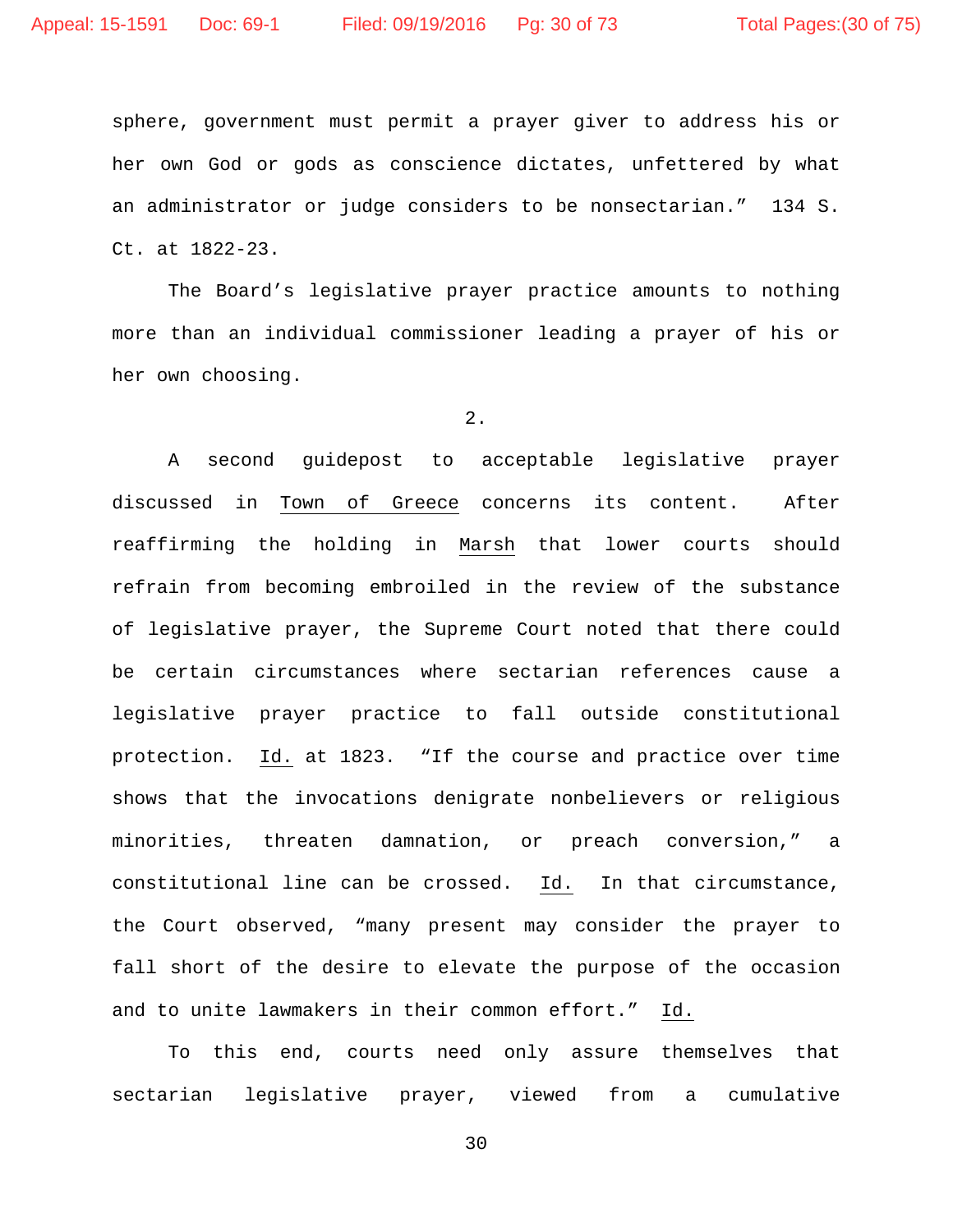perspective, is not being exploited to proselytize or disparage. Below this threshold, the Supreme Court has disclaimed any interest in the content of legislative invocations, announcing a strong disinclination "to embark on a sensitive evaluation or to parse the content of a particular prayer." Marsh, 463 U.S. at 795.

The record in this case reflects that the Board's prayer practice did not stray across this constitutional line of proselytization or disparagement. See Wynne, 376 F.3d at 300 ("To 'proselytize' on behalf of a particular religious belief necessarily means to seek to 'convert' others to that belief[.]"). The content of the commissioners' prayers largely encompassed universal themes, such as giving thanks and requesting divine guidance in deliberations. References to exclusively Christian concepts typically consisted of the closing line, such as "In Jesus' name. Amen." See Supp. J.A. 29-31. There is no prayer in the record asking those who may hear it to convert to the prayer-giver's faith or belittling those who believe differently.<sup>5</sup> And even if there were, it is

<span id="page-30-0"></span><sup>&</sup>lt;sup>5</sup> The four prayers that the dissent cites as constitutionally offensive bear in common the fact that none attempt to convert any hearer to change their faith; none belittle those of another faith; and none portend that a person of another faith would be treated any differently by the prayergiver in the business of the Board. In short, none of those (Continued)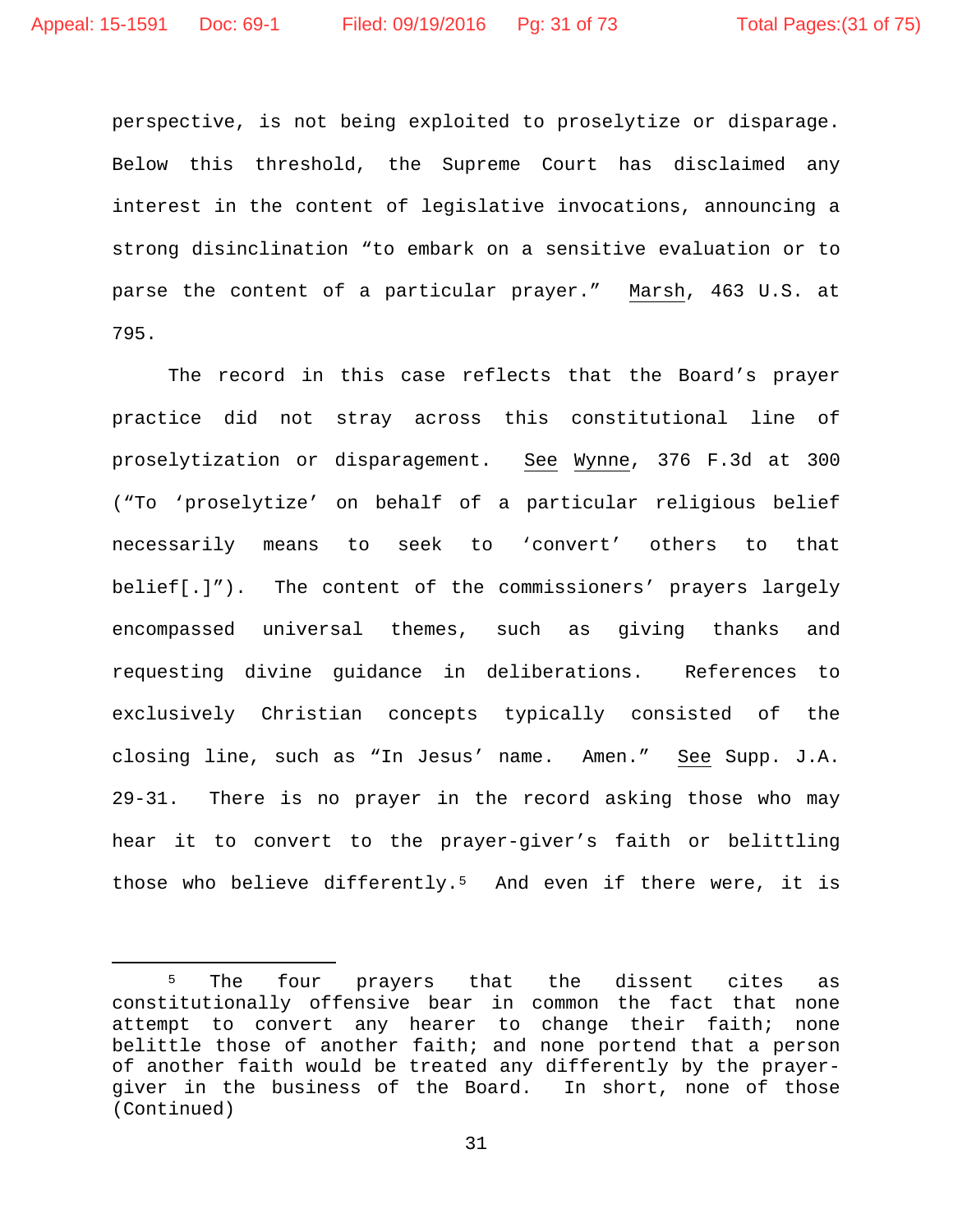Ĩ.

the practice as a whole -- not a few isolated incidents -- which controls. Town of Greece, 134 S. Ct. at 1824 ("Absent a pattern of prayers that over time denigrate, proselytize, or betray an impermissible government purpose, a challenge based solely on the content of a prayer will not likely establish a constitutional violation.").

The invocation delivered at the Board's October 17, 2011, meeting is illustrative of what the Board members and the public in Rowan County would hear:

> Let us pray. Father we do thank you for the privilege of being here tonight. We thank you for the beautiful day you've given us, for health and strength, for all the things we take for granted. Lord, as we read the paper today, the economic times are not good, and many people are suffering and doing without. We pray for them; we pray that you would help us to help. We pray for the decisions that we will make tonight, that God, they will honor and glorify you. We pray that you would give us wisdom and understanding. We'll thank you for it. In Jesus' name. Amen.

Supp. J.A. 31. Such prayer comes nowhere near the realm of prayer that is out of bounds under the standards announced in Town of Greece. Prayers that chastise dissenters or attempt to sway nonbelievers press the limits of the Supreme Court's instruction and may not merit constitutional protection, but no

cited prayers bears any of the hallmarks of constitutional question set out in Town of Greece.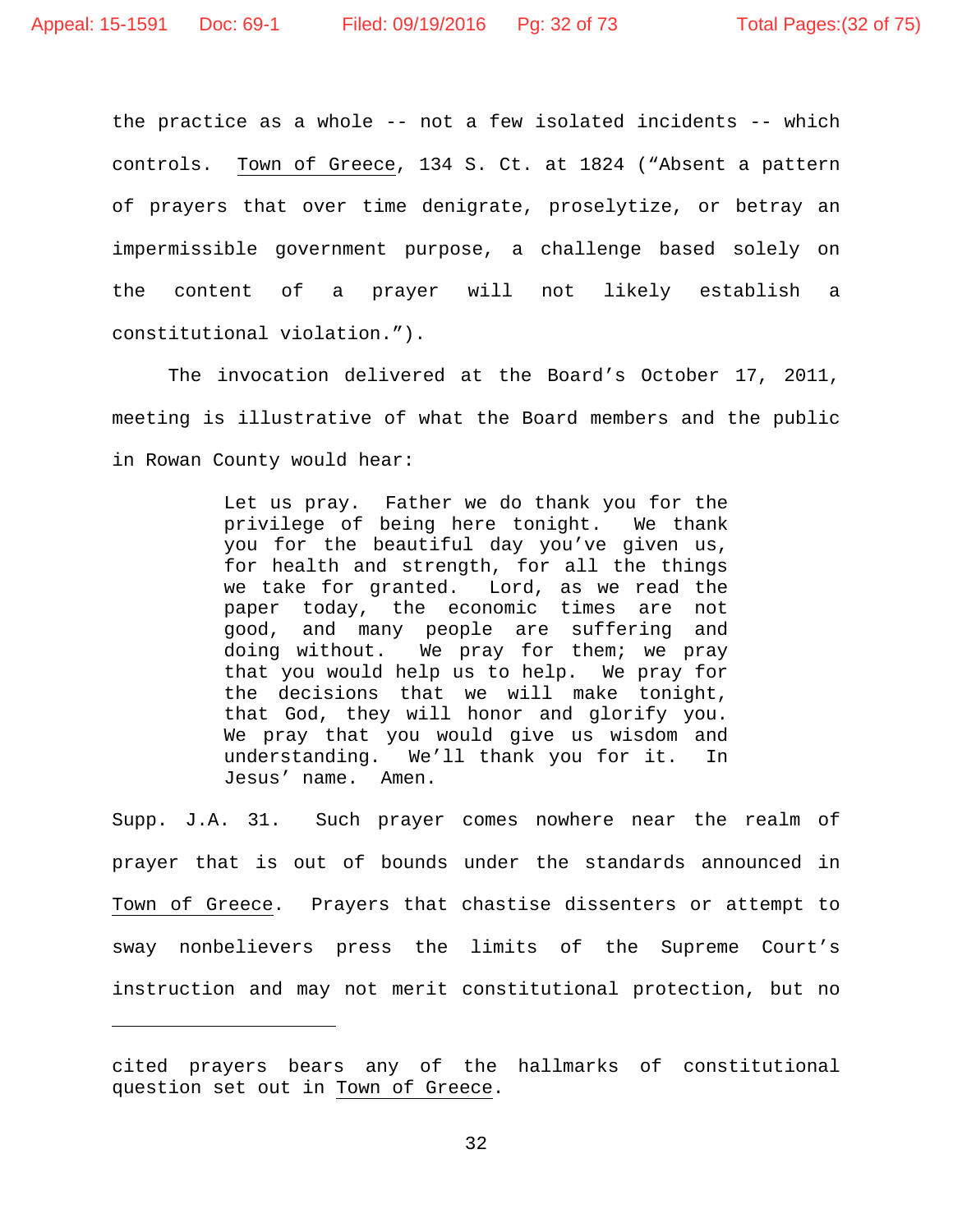such prayers have been proffered in this case. See, e.g., Snyder, 159 F.3d at 1235 (finding the plaintiff's proffered prayers unconstitutional because they "strongly disparage[d] other religious views" and "s[ought] to convert his audience").

Plaintiffs call our attention to a few examples that contain more forceful references to Christianity out of the hundreds of legislative prayers delivered before Board meetings. As an initial matter, the sectarian content cited in Plaintiffs' opening brief (and referenced by the dissent) is austere and innocuous when measured against invocations upheld in Marsh. See 463 U.S. at 823 n.2 (Stevens, J., dissenting) (quoting an exemplar challenged prayer). Regardless, Plaintiffs' hypersensitive focus is misguided. Town of Greece "requires an inquiry into the prayer opportunity as a whole, rather than into the contents of a single prayer." 134 S. Ct. at 1824. "Absent a pattern of prayers that over time denigrate, proselytize, or betray an impermissible government purpose, a challenge based solely on the content of a prayer will not likely establish a constitutional violation." Id. Given the respectful tone of nearly all the invocations delivered here, which largely mirror those identified in Town of Greece, the Board's practice crossed no constitutional line. See id. at 1824 (holding that a few stray remarks are insufficient to "despoil a practice that on the whole reflects and embraces our tradition").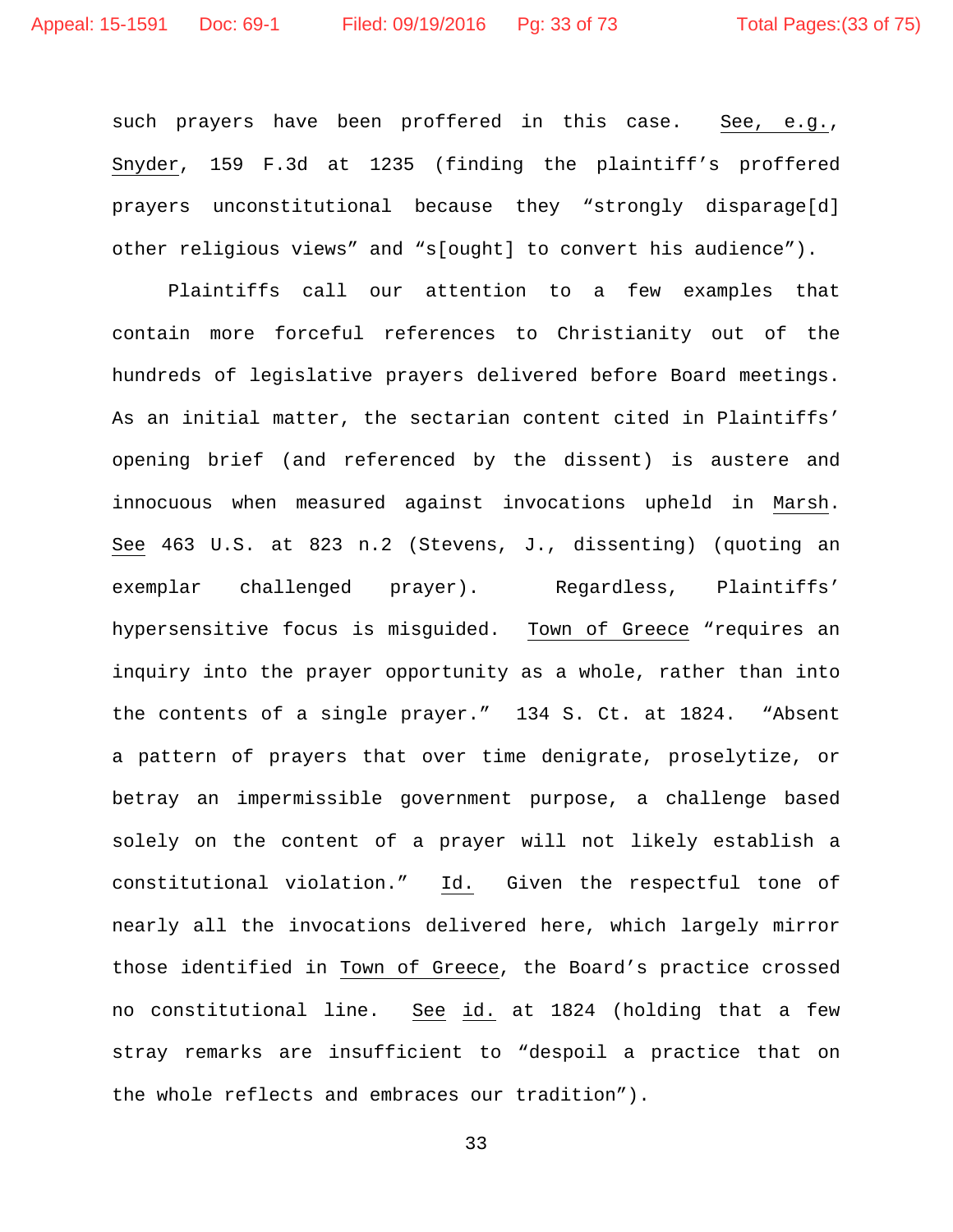3.

Moving beyond the invocations themselves, a third guidepost to legislative prayer relates to the selection of the prayergiver. In Town of Greece, the challenged practice resulted in "a predominately Christian set of ministers . . . lead[ing] the prayer." Id. The Court found this fact unremarkable because "[t]he town made reasonable efforts to identify all of the congregations located within its borders and represented that it would welcome a prayer by any minister or layman who wished to give one." Id. "So long as the town maintains a policy of nondiscrimination," then "the Constitution does not require it to search beyond its borders for non-Christian prayer givers in an effort to achieve religious balancing." Id.

The district court found the Board's legislative prayer practice objectionable because the invocation opportunity was rotated among only the elected commissioners; that is, all of the Board members. According to the district court, "[w]hen all faiths but those of the five elected Commissioners are excluded, the policy inherently discriminates and disfavors religious minorities." Lund, 103 F. Supp. 3d at 723. Marsh and Town of Greece reflect that the district court's conclusion was mistaken.

The Supreme Court's prohibition on discrimination in this context is aimed at barring government practices that result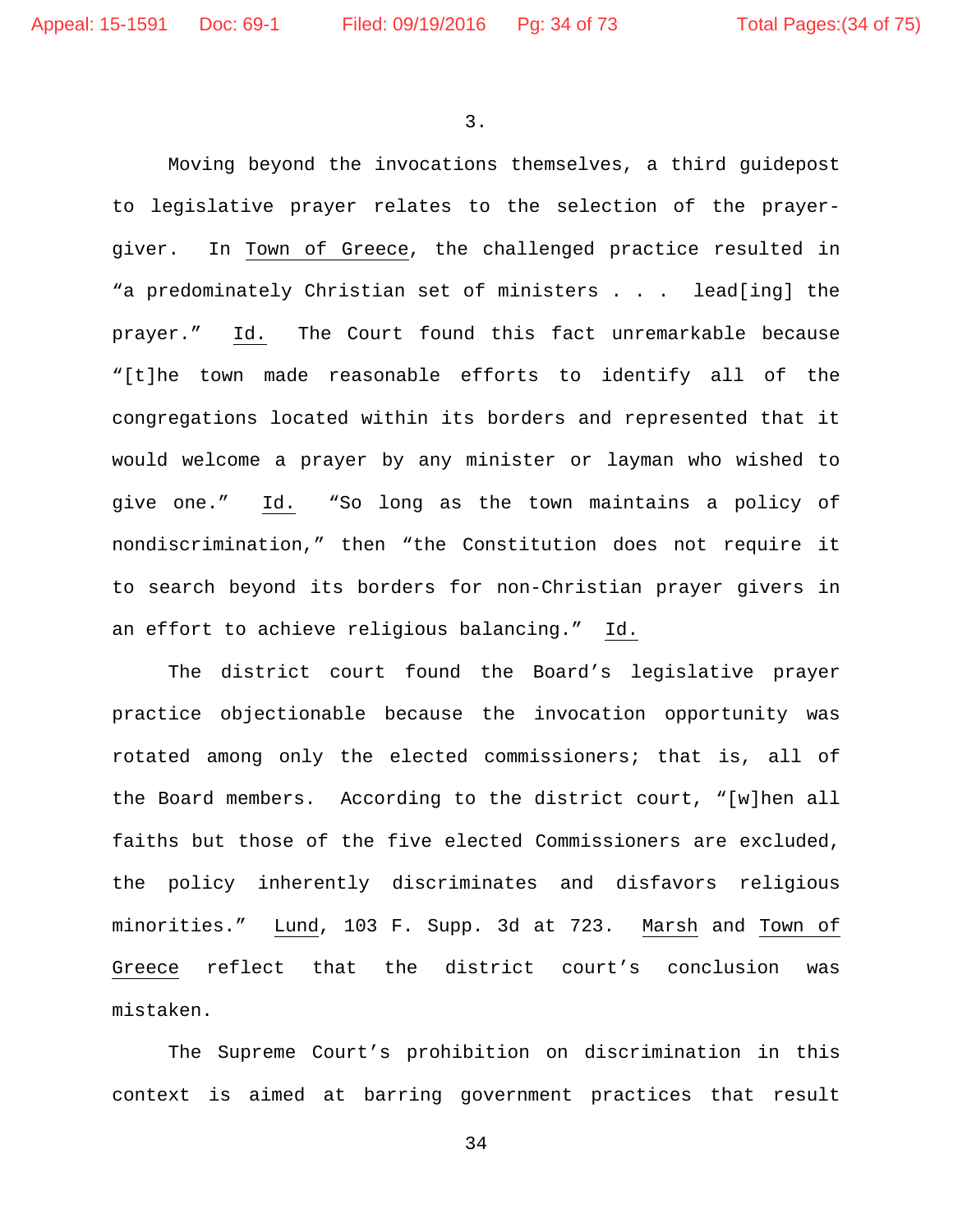from a deliberate choice to favor one religious view to the exclusion of others. As explained in Town of Greece, concerns arise only if there is evidence of "an aversion or bias on the part of town leaders against minority faiths" in choosing the prayer-giver. 134 S. Ct. at 1824. The Marsh Court likewise alluded to this requirement when it cautioned that the selection of a guest chaplain cannot stem from "an impermissible motive." 463 U.S. at 793. Read in context, this condition appears directed at the conscious selection of the prayer-giver on account of religious affiliation. See id. at 793.

The district court's opinion aims elsewhere, essentially mandating prayer-giver diversity. See Lund, 103 F. Supp. 3d at 723 ("[T]he present case presents a closed-universe of prayergivers, . . . [leaving] minority faiths [with] no means of being recognized."). For example, under the district court's framework, a legislature, including Congress, would be prohibited from permitting individual members to deliver the opening invocation to solemnize its proceedings unless an unlimited number of faiths were actually represented by the elected representatives. But diversity among the beliefs represented in a legislature has never been the measure of legislative prayer. Town of Greece specifically rejected the notion that lawmaking bodies must "promote a diversity of religious views." 134 S. Ct. at 1824. Consequently, the town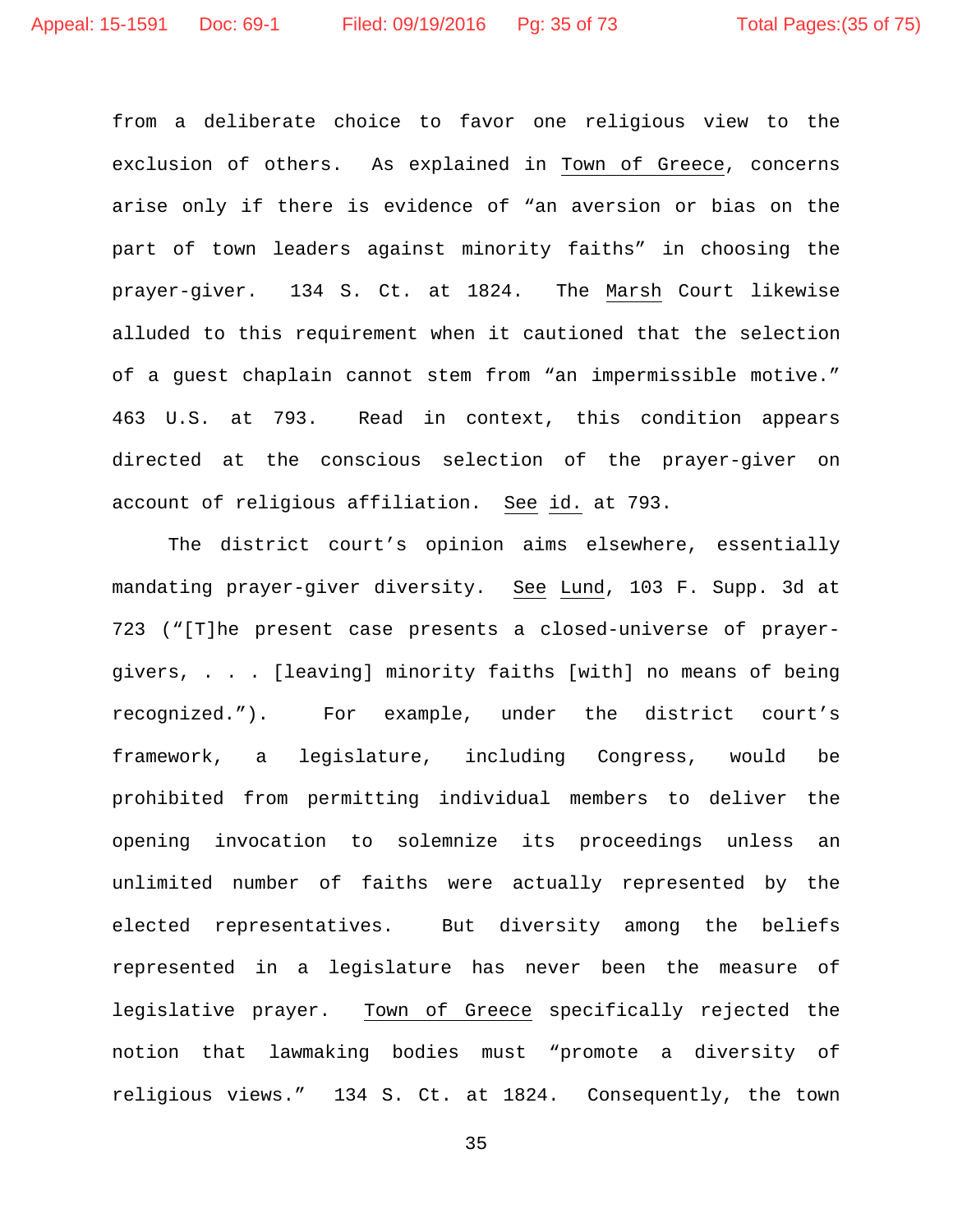was not obliged to "search beyond its borders for non-Christian prayer givers in an effort to achieve religious balancing." Id. And in Marsh, the Nebraska legislature appointed the same Presbyterian minister for sixteen years to the exclusion of all other creeds. The Court was unpersuaded that this made a constitutional difference. See Marsh, 463 U.S. at 793.

Thus, while the Board's practice limits the represented faiths to those of the individual commissioners, that is no different from the limitations built into the constitutional prayer practices in Town of Greece and Marsh. See Simpson, 404 F.3d at 285 ("A party challenging a legislative invocation practice cannot . . . rely on the mere fact that the selecting authority chose a representative of a particular faith, because some adherent or representative of some faith will invariably give the invocation."). There is simply no requirement in our case law that a legislative prayer practice reflect multiple faiths or even more than one to be constitutionally valid.

Absent proof the Board restricted the prayer opportunity among the commissioners as part of an effort to promote only Christianity, we must view its decision to rely on lawmaker-led prayer as constitutionally insignificant. See Pelphrey v. Cobb Cty., 547 F.3d 1263, 1281 (11th Cir. 2008) ("[Marsh] does not require that all faiths be allowed the opportunity to pray. The standard instead prohibits purposeful discrimination.").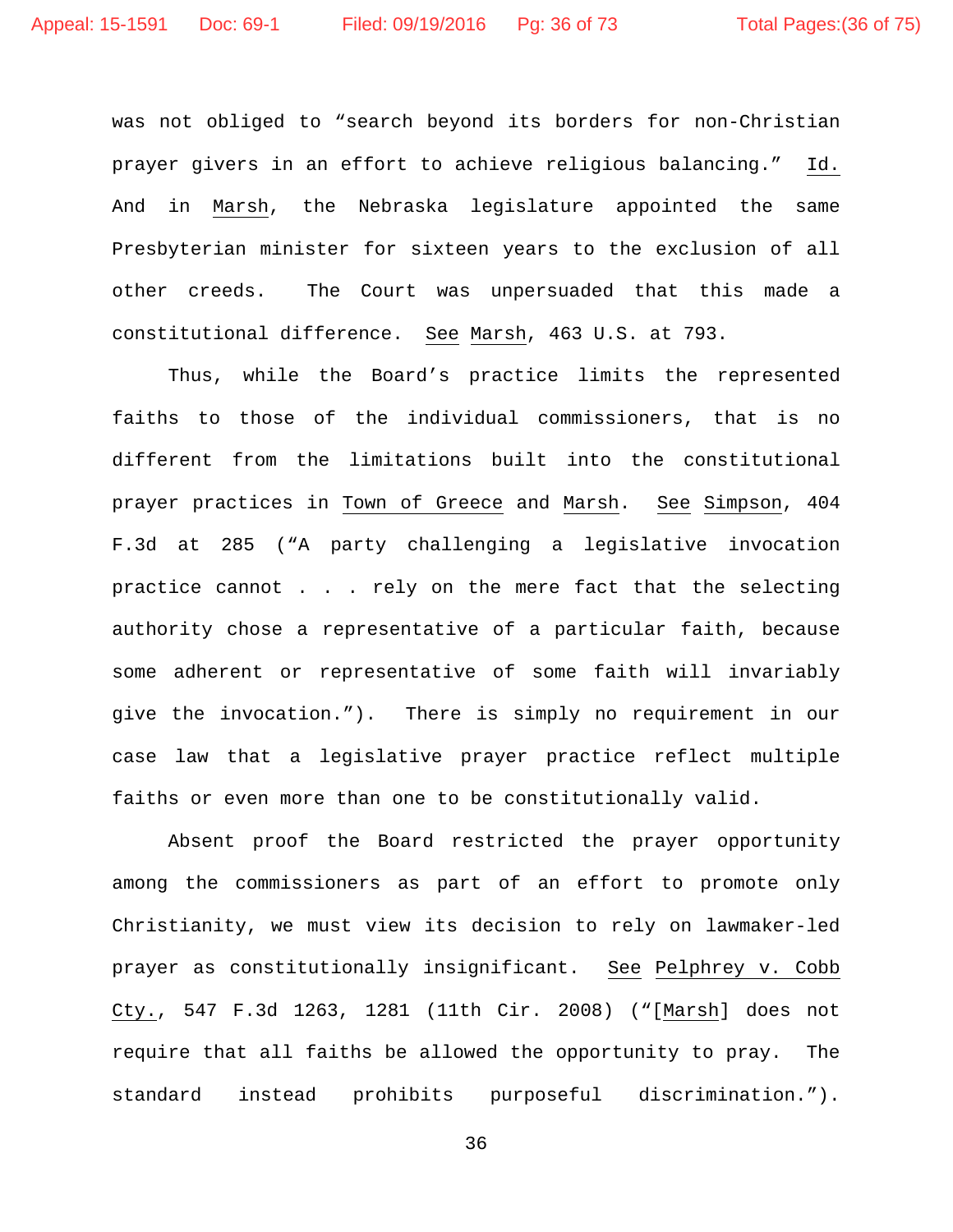Plaintiffs have not directed the Court to any evidence that would suggest the Board harbored such a motive. It is uncontested that the Board's policy was facially neutral and bereft of government discretion. A person of any creed can be elected to the Board and is entitled to speak without censorship. Furthermore, as far as we can tell, the Board never altered its practice to limit a non-Christian commissioner or attempted to silence prayers of any viewpoint. See Lund, 103 F. Supp. 3d at 714-16.

The Supreme Court has determined that the selection of a prayer-giver who represents a single religious sect, even over many years, does not advance any one faith or belief over another. See Marsh, 463 U.S. at 793 ("We cannot, any more than Members of the Congresses of this century, perceive any suggestion that choosing a clergyman of one denomination advances the beliefs of a particular church."); Ctr. for Inquiry, Inc. v. Marion Circuit Court Clerk, 758 F.3d 869, 874 (7th Cir. 2014) ("Marsh and Greece show that a government may, consistent with the First Amendment, open legislative sessions with Christian prayers while not inviting leaders of other religions[.]"). A party challenging a legislative prayer practice cannot rely on the mere fact that the selecting authority has confined the invocation speakers to a narrow group. This is particularly true here as the Board has no voice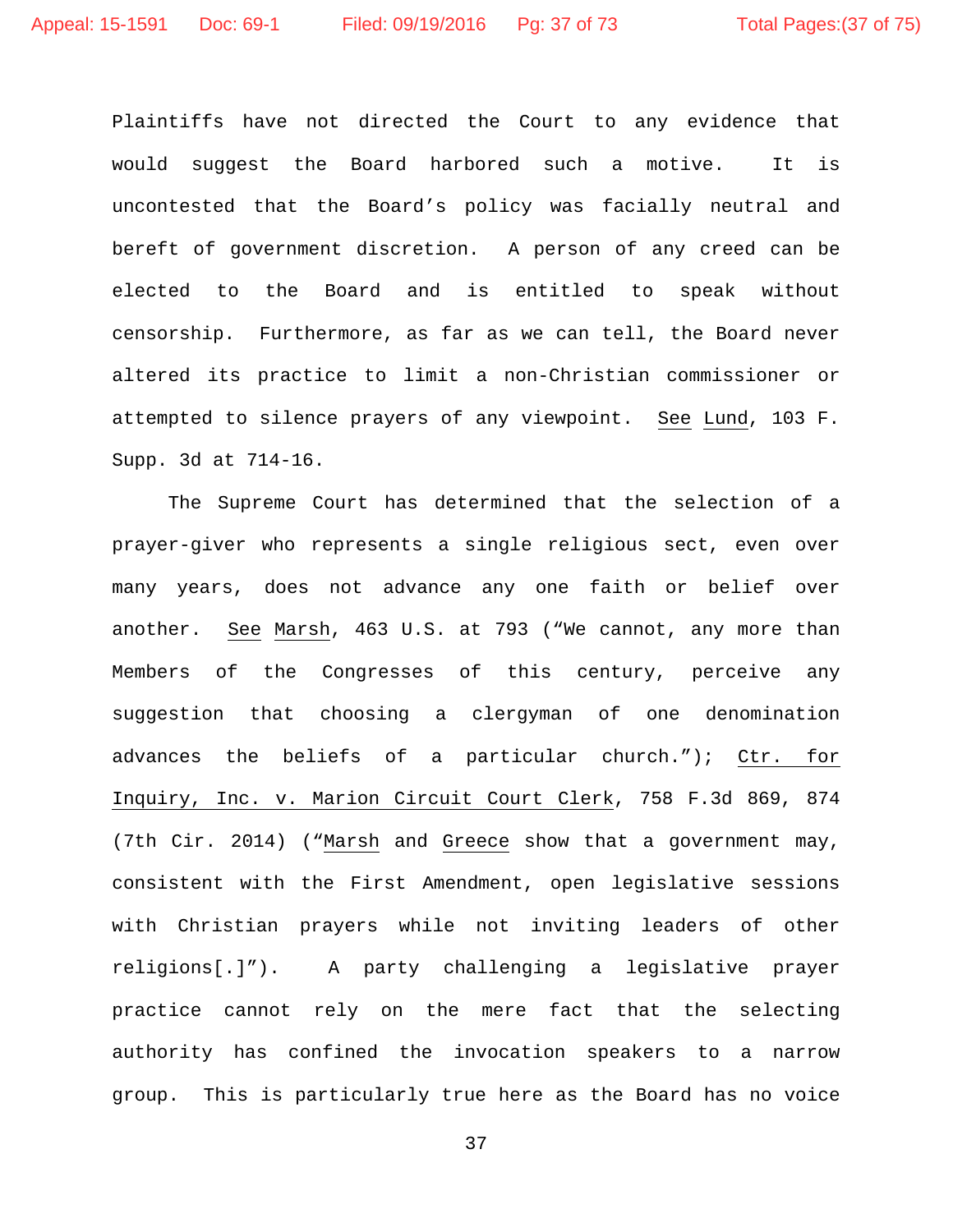in the selection of commissioners, which is entirely up to the citizens by election.

4.

A final guidepost to legislative prayer is found in the statement from Town of Greece that the prayer practice "over time" may not be "exploited to . . . advance any one . . . faith or belief." 134 S. Ct. at 1823. We must discern, then, whether over time the Board's practice conveys the view that Rowan County "advance[d]" Christianity over other creeds. Id.

The Board has not picked any of the prayers under its legislative prayer practice of ceremonial invocation by which the commissioners' prayers solemnize their meeting. Town of Greece fully supports this approach, reaffirming the principle first set out in Marsh that a governmental subdivision does not endorse any one faith or belief by opening its forum to prayers, even sectarian ones. See McCreary Cty. v. Am. Civil Liberties Union of Ky., 545 U.S. 844, 859 n.10 (2005) (citing Marsh as an example of a permissible governmental action whose "manifest purpose was presumably religious"). And this remains true even when sectarian religious content is communicated regularly. See Galloway v. Town of Greece, 681 F.3d 20, 24-25 (2d Cir. 2012) (observing that "[r]oughly two-thirds" of the prayers at issue in that case "contained uniquely Christian language," while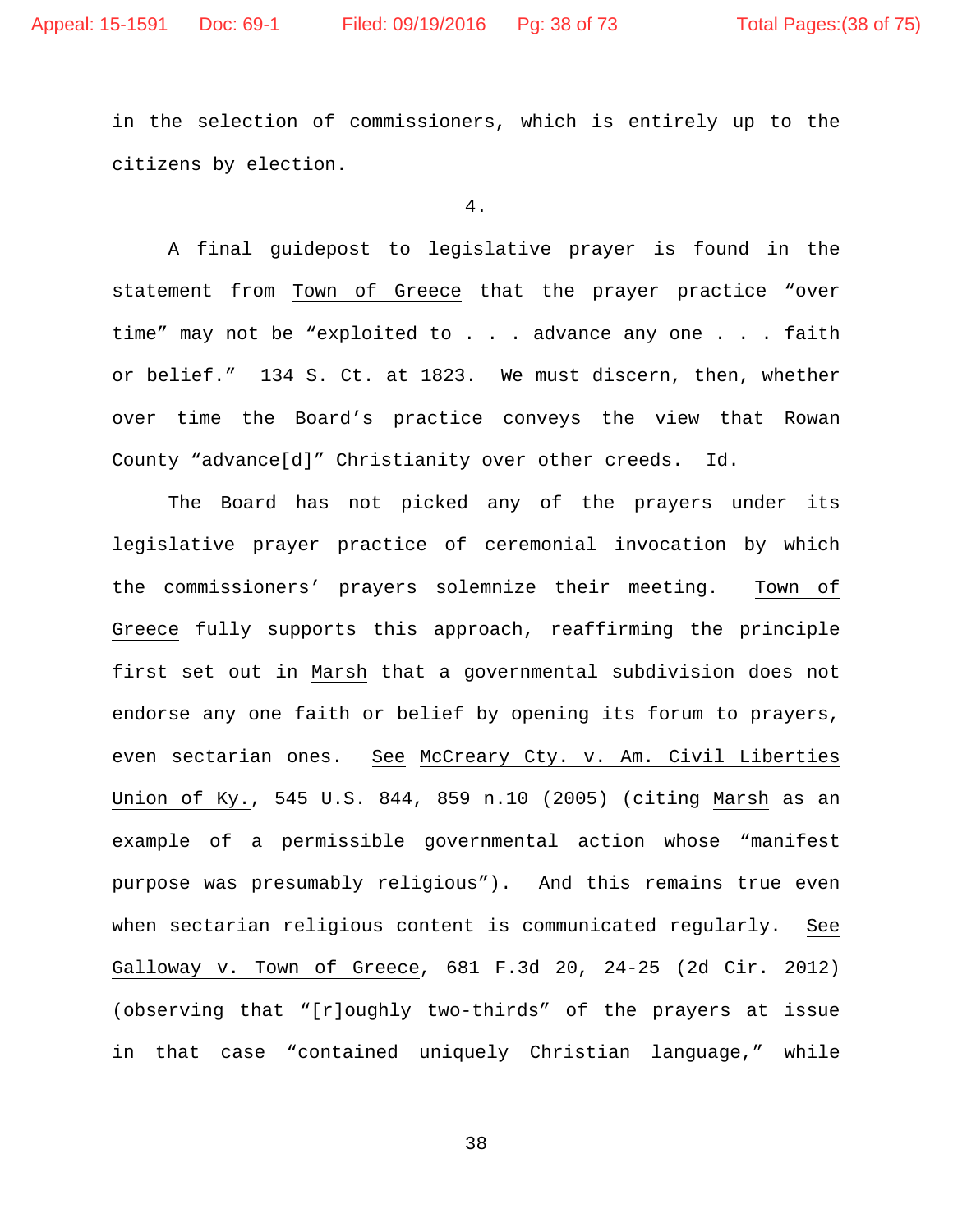"[t]he remaining third of the prayers spoke in more generically theistic terms").

The prayers in this case, like those in Town of Greece, were largely generic petitions to bless the commissioners before turning to public business. References to Christian concepts typically consisted of the closing statement "in Jesus' name we pray," or a similar variation. Supp. J.A. 31. As Town of Greece imparts, such prayers do not unconstitutionally convey the appearance of an official preference for Christianity. Rather, "[o]ur tradition assumes that adult citizens, firm in their own beliefs, can tolerate and perhaps appreciate [sectarian] ceremonial prayer[.]" Town of Greece, 134 S. Ct. at 1823.

Had a chaplain offered prayers identical to those in the instant case, Town of Greece and Marsh would unquestionably apply to uphold the Board's practice. Unlike the district court, we are unconvinced the feature of a legislator delivering the prayer to fellow legislators signals an unconstitutional endorsement of religion.

Practically speaking, the public seems unlikely to draw a meaningful distinction between a state-paid chaplain and the legislative body that appoints him. "Such chaplains speak for the legislature." Snyder, 159 F.3d at 1238 (Lucero, J., concurring in judgment). They are in essence "deputized" to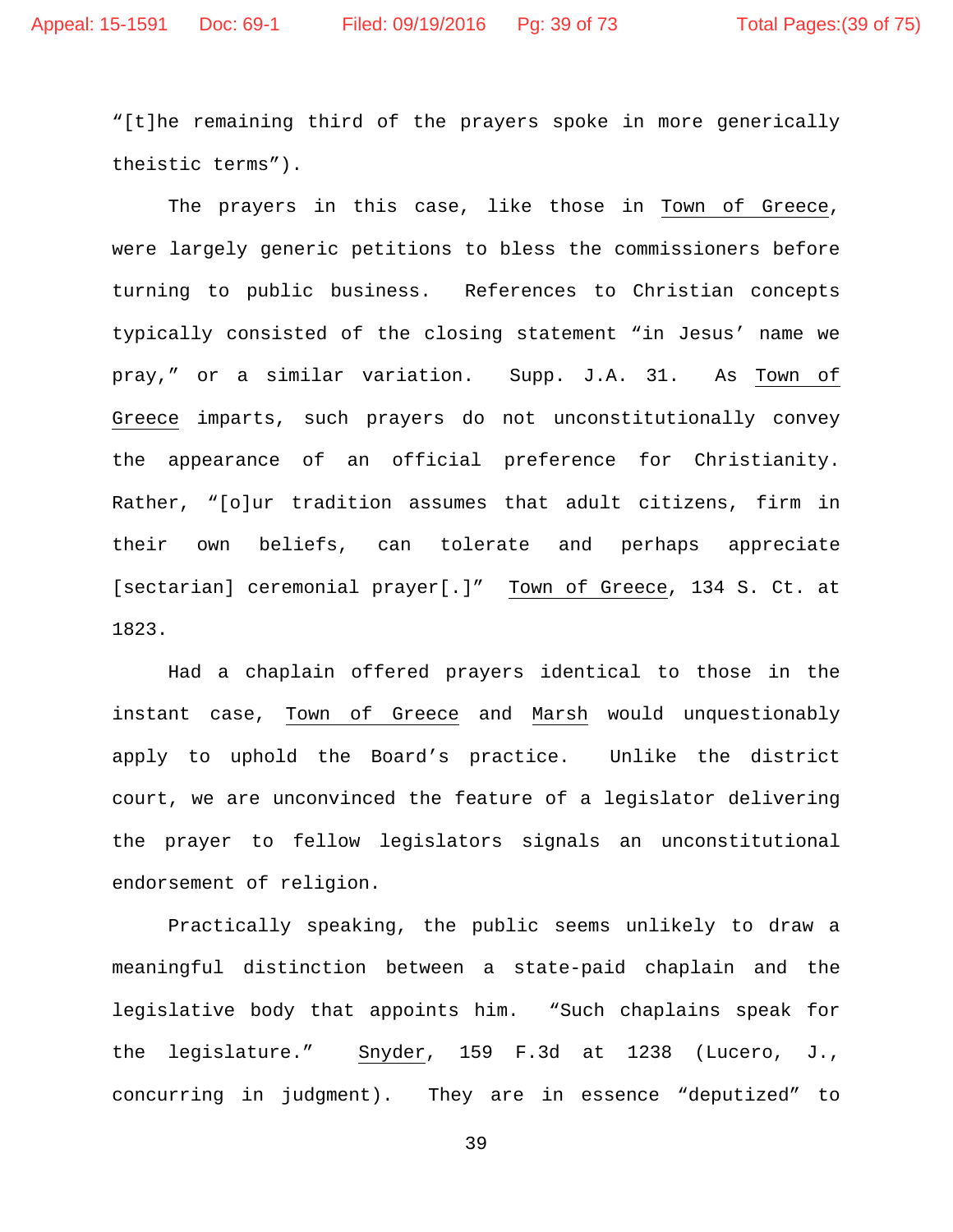represent the governing body in this context. Cf. Town of Greece, 134 S. Ct. at 1850 (Kagan, J, dissenting). Consequently, when an elected representative underscores his alignment with a particular faith during the invocation, as is sometimes the case here, the risk of placing the government's weight behind this view is the same as those practices upheld in Marsh and Town of Greece. In other words, the degree of denominational preference projected onto the government with lawmaker-led prayer is not significantly different from selecting denominational clergy to do the same. Both prayers arise in the same context and serve the same purpose.

If anything, allowing the legislative body to collectively select a tenured chaplain as in Marsh would seem to pose a greater problem. The presence of a single religious figure, particularly a paid state employee, seems more likely to reflect a perceived governmental endorsement of the faith that individual represents. Yet, the Supreme Court has concluded this more obvious preference is not constitutionally significant. See Rubin v. Lancaster, 710 F.3d 1087, 1097 (9th Cir. 2013) ("[W]hatever message Nebraska might have conveyed through its practice of selecting, paying, and retaining for sixteen years a Presbyterian chaplain who often delivered explicitly Christian invocations, the Supreme Court concluded that the legislature had not advanced Christianity.").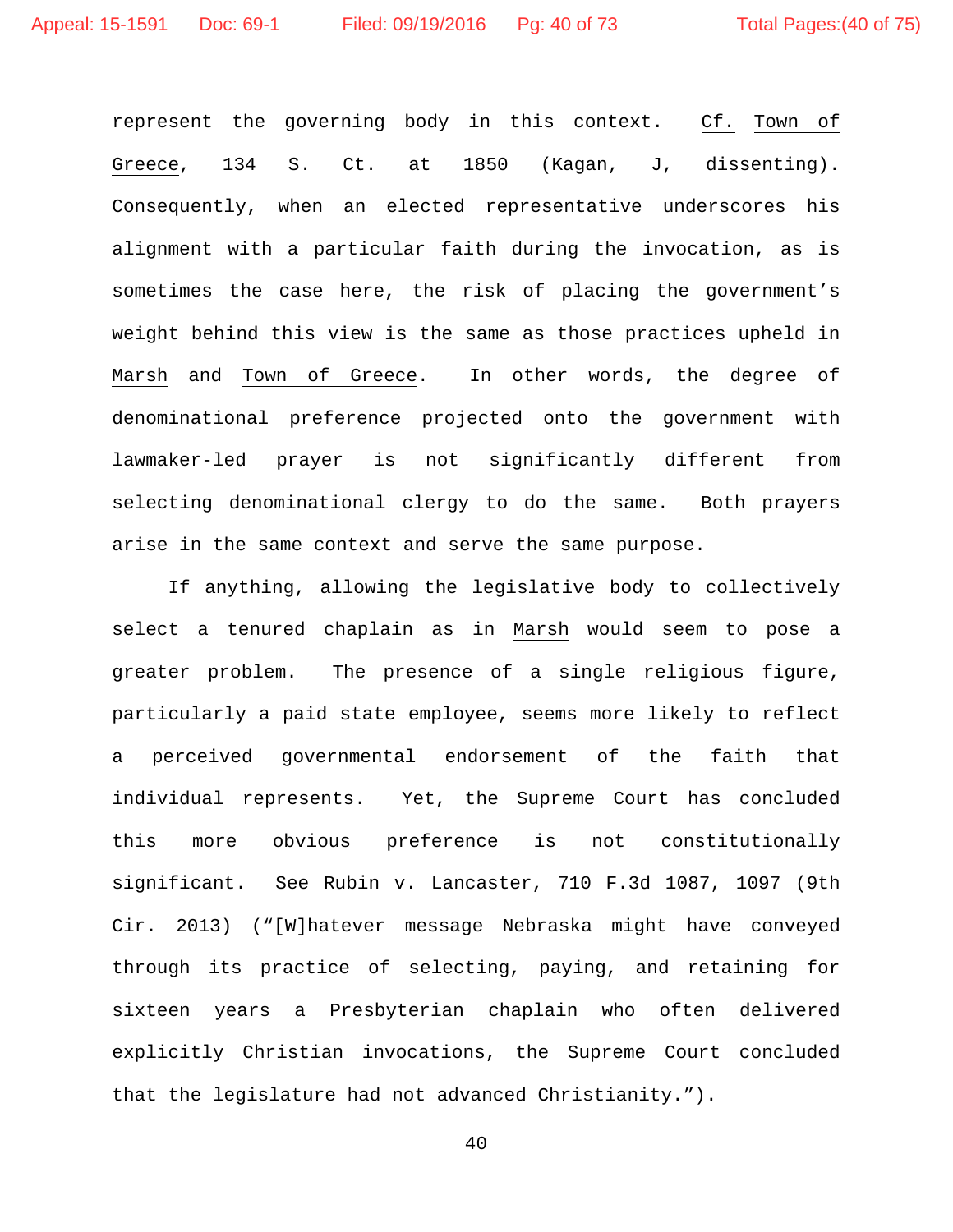Legislative prayer is constitutionally acceptable when it "fits within the tradition long followed in Congress and the state legislatures." Town of Greece, 134 S. Ct. at 1819. The Supreme Court has observed that prayers offered within this tradition have a common theme and "respectful" tone –- they are given "at the opening of legislative sessions, where it is meant to lend gravity to the occasion." Id. at 1823. Acceptable legislative prayer thus "solemnize[s] the occasion" and "invites lawmakers to reflect upon shared ideals and common ends before they embark on the fractious business of governing[.]" Id. The record here reflects just such prayers.

## C.

We now turn to Plaintiffs' claims that the Board's legislative prayer practice is impermissibly coercive. The "coercion test" under the Establishment Clause reflects that the government violates the Constitution if it compels religious participation. See Allegheny, 492 U.S. at 660 (Kennedy, J., concurring in judgment in part and dissenting in part). Although spurned by the Supreme Court for some time, see Sch. Dist. of Abington Twp. v. Schempp, 374 U.S. 203, 223 (1963) (noting that Free Exercise cases were "predicated on coercion while [an] Establishment Clause violation need not be"), the coercion test gradually emerged as part of Establishment Clause doctrine in several decisions regarding school-sponsored prayer.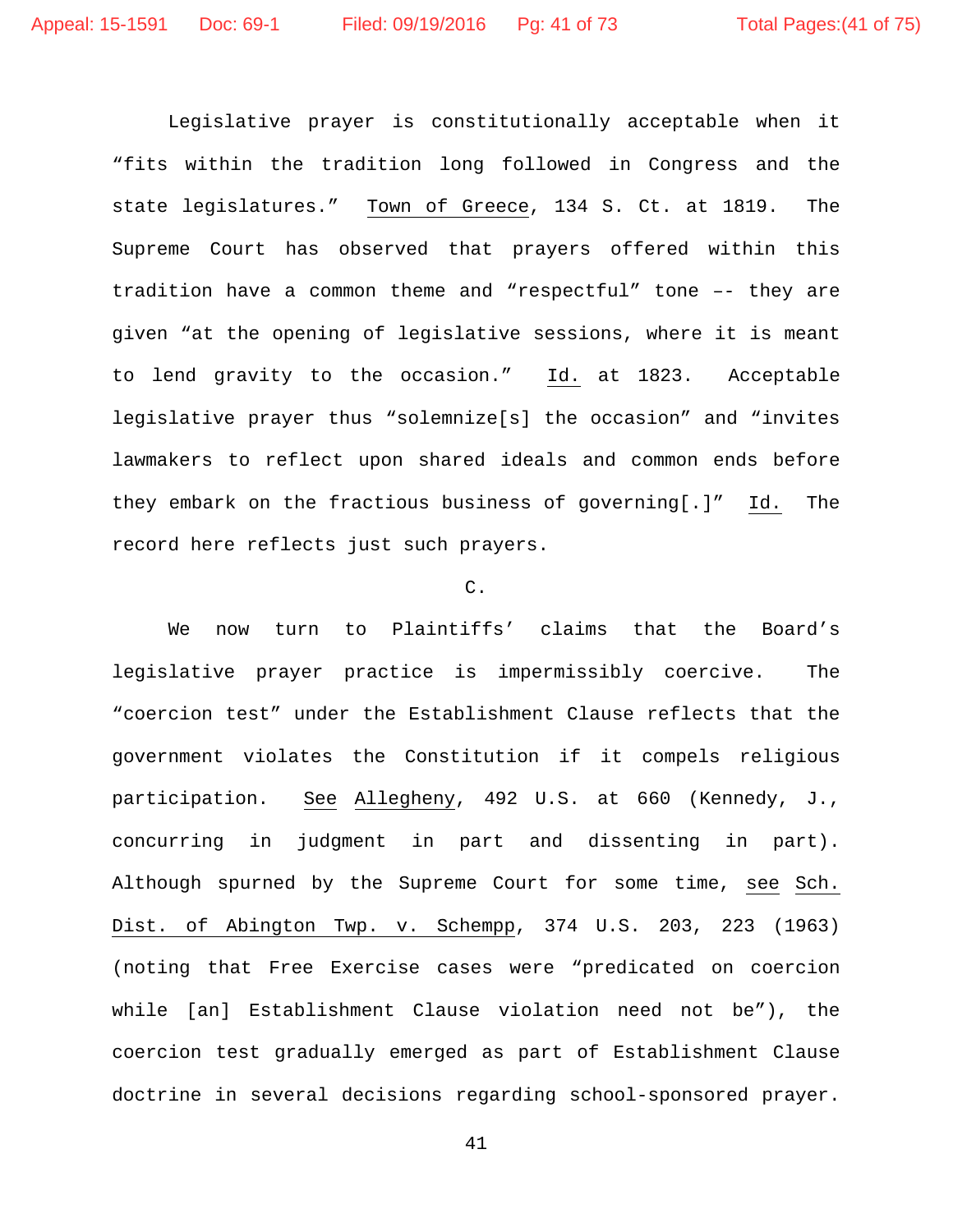See Lee v. Weisman, 505 U.S. 577, 593 (1992) (striking down clergy-led prayers at graduation ceremonies because the school district's "supervision and control . . . places public pressure, as well as peer pressure, on attending students . . . as real as any overt compulsion."); Santa Fe Indep. Sch. Dist. v. Doe, 530 U.S. 290, 310-17 (2000) (finding prayers at high school football games unconstitutionally coercive).

Although previously unclear whether the coercion test applied beyond the schoolhouse, see G. Sidney Buchanan, Prayer in Governmental Institutions: The Who, the What, and the At Which Level, 74 Temp. L. Rev. 299, 339-42 (2001); see also Mellen v. Bunting, 327 F.3d 355, 366-72 (4th Cir. 2003) (recognizing a gap in Supreme Court precedent with regard to secular expression not directed to children), Town of Greece settled that ambiguity by observing that a coercion-based analysis applies to adults encountering religious observances in governmental settings. See 134 S. Ct. at 1825 (Kennedy, J., plurality opinion) ("It is an elemental First Amendment principle that government may not coerce its citizens to support or participate in any religion or its exercise.").

The Town of Greece majority, however, was unable to settle on what constitutes coercion in the legislative prayer context. Although five Justices agreed that the town did not engage in an unconstitutional coercion, they reached this conclusion by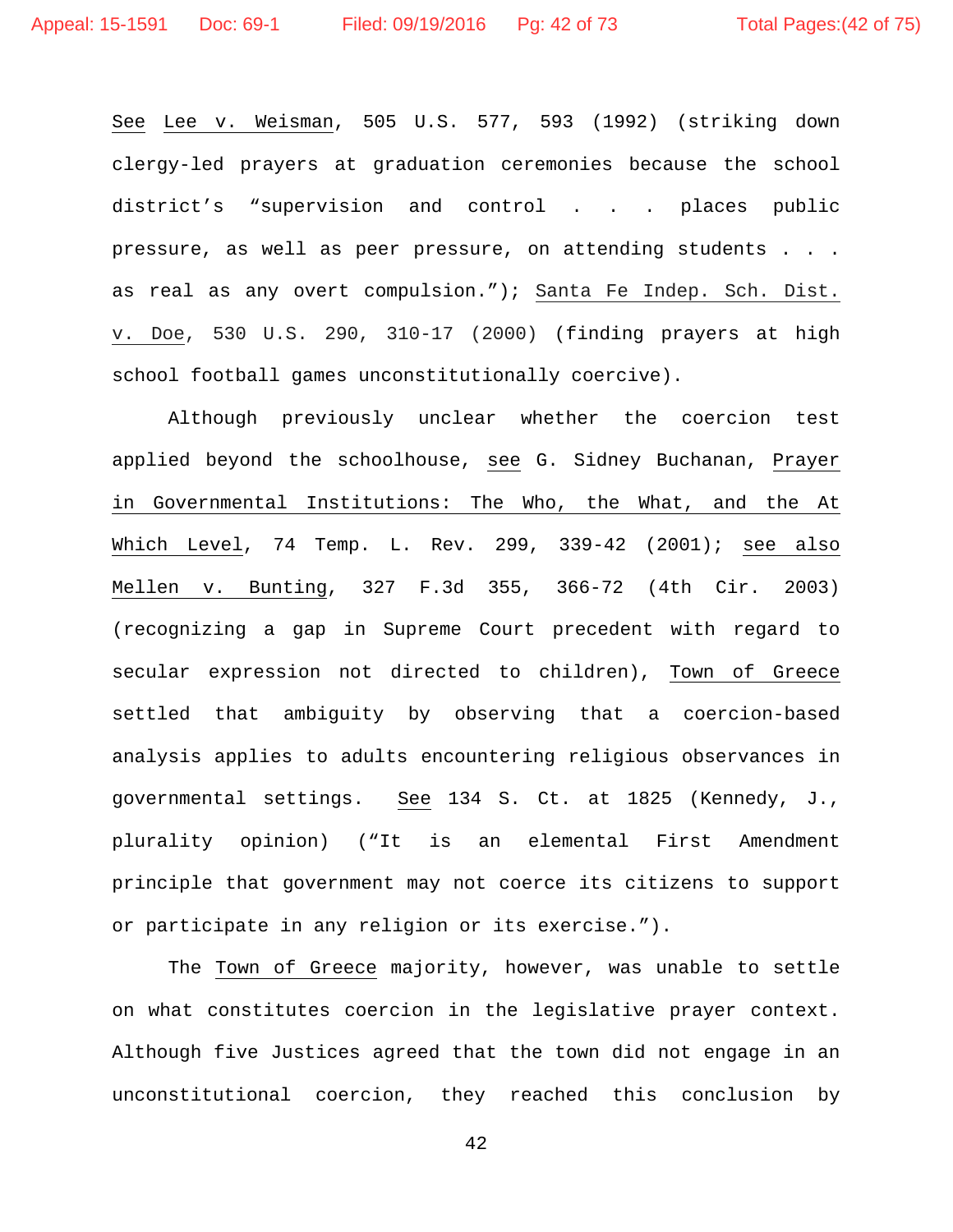separate paths. Justices Thomas and Scalia would require coercion to consist of "the coercive state establishments that existed at the founding," which essentially equates to religious observance "by force of law and threat of penalty." Town of Greece, 134 S. Ct. at 1837 (Thomas J., concurring in part and concurring in the judgment). Justice Kennedy, joined by Chief Justice Roberts and Justice Alito, framed the inquiry as "a fact-sensitive one that considers both the setting in which the prayer arises and the audience to whom it is directed." Id. at 1825 (Kennedy, J., plurality opinion). Under this view, "[c]ourts remain free to review the pattern of prayers over time to determine whether they comport with the tradition of solemn, respectful prayer approved in Marsh, or whether coercion is a real and substantial likelihood." Id. at 1826-27. The history and tradition of legislative prayer is relevant here, too, and the "reasonable observer" is presumed to be aware of that history and recognize the purpose of such practices. Id. at 1825.

The district court divided its coercion analysis into two parts. First, it considered the issue under Town of Greece, concluding "Justice Kennedy's general rules for evaluating potential coercion in the legislative prayer context . . . point the [c]ourt in the direction of finding the practice of [the Board] unconstitutionally coercive." Lund, 130 F. Supp. 3d at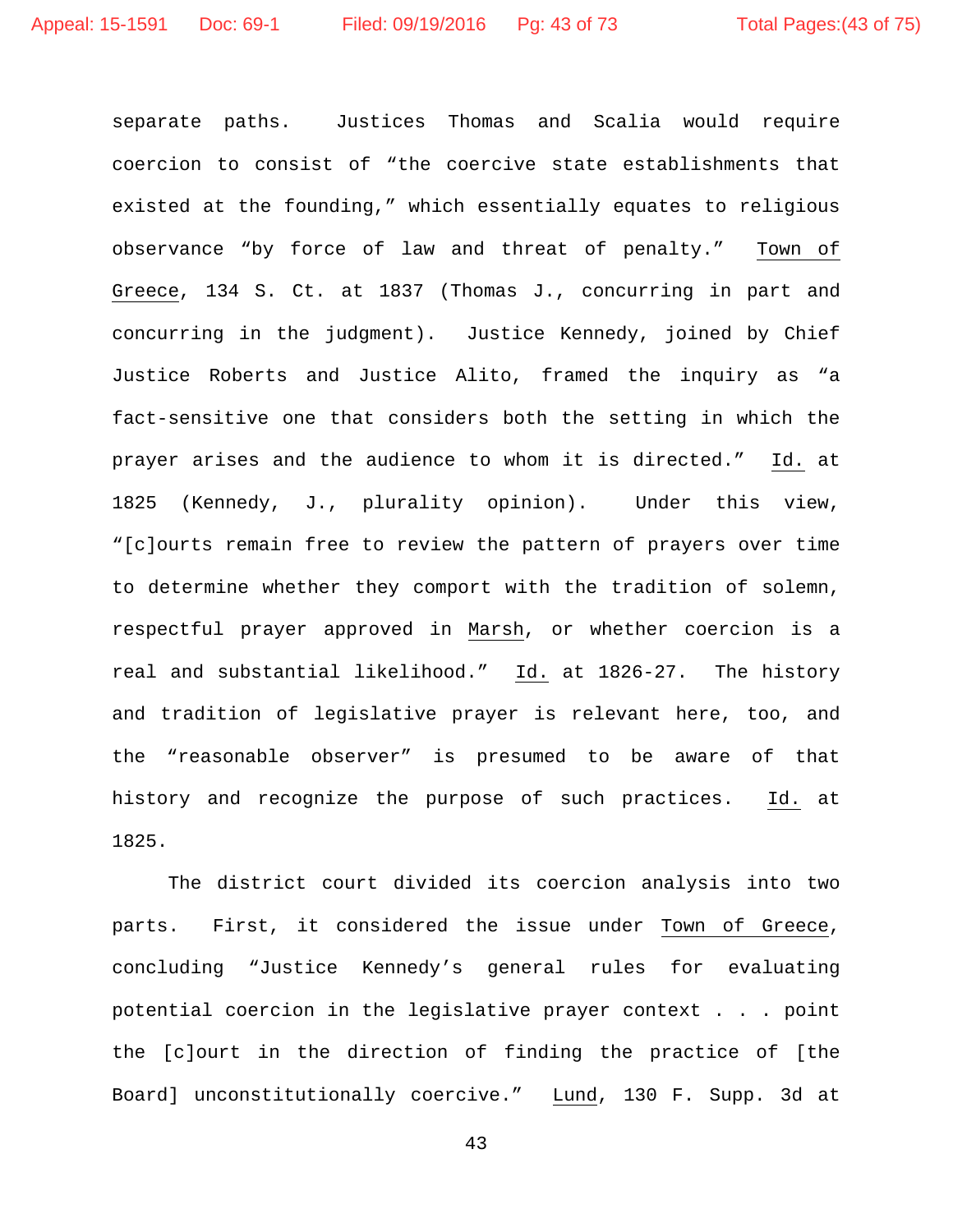729. The district court then "turn[ed] to the principles of [the] coercion doctrine developed prior to the Town of Greece decision," finding these cases likewise suggested the Board violated the Establishment Clause. Id.

As noted above, the Supreme Court's coercion doctrine prior to Town of Greece developed in several cases involving public school events with children. The potential for undue influence, however, is less significant when dealing with prayer involving adults, and this distinction warrants a difference in constitutional analysis. The law recognizes a meaningful distinction between children in a school setting and a legislative session where adults are the participants. See Stein v. Plainwell Cmty. Schs., 822 F.2d 1406, 1409 (6th Cir. 1987) ("The potential for coercion in the prayer opportunity was one of the distinctions employed by the Court in Marsh to separate legislative prayer from classroom prayer."). The Supreme Court assumes that adults are "not readily susceptible to religious indoctrination or peer pressure." Marsh, 463 U.S. at 792; see also Town of Greece, 134 S. Ct. at 1823 ("[A]dult citizens, firm in their own beliefs, can tolerate and perhaps appreciate a ceremonial prayer delivered by a person of a different faith.").

Consistent with this distinction, we do not find the Supreme Court's prior coercion cases applicable in analyzing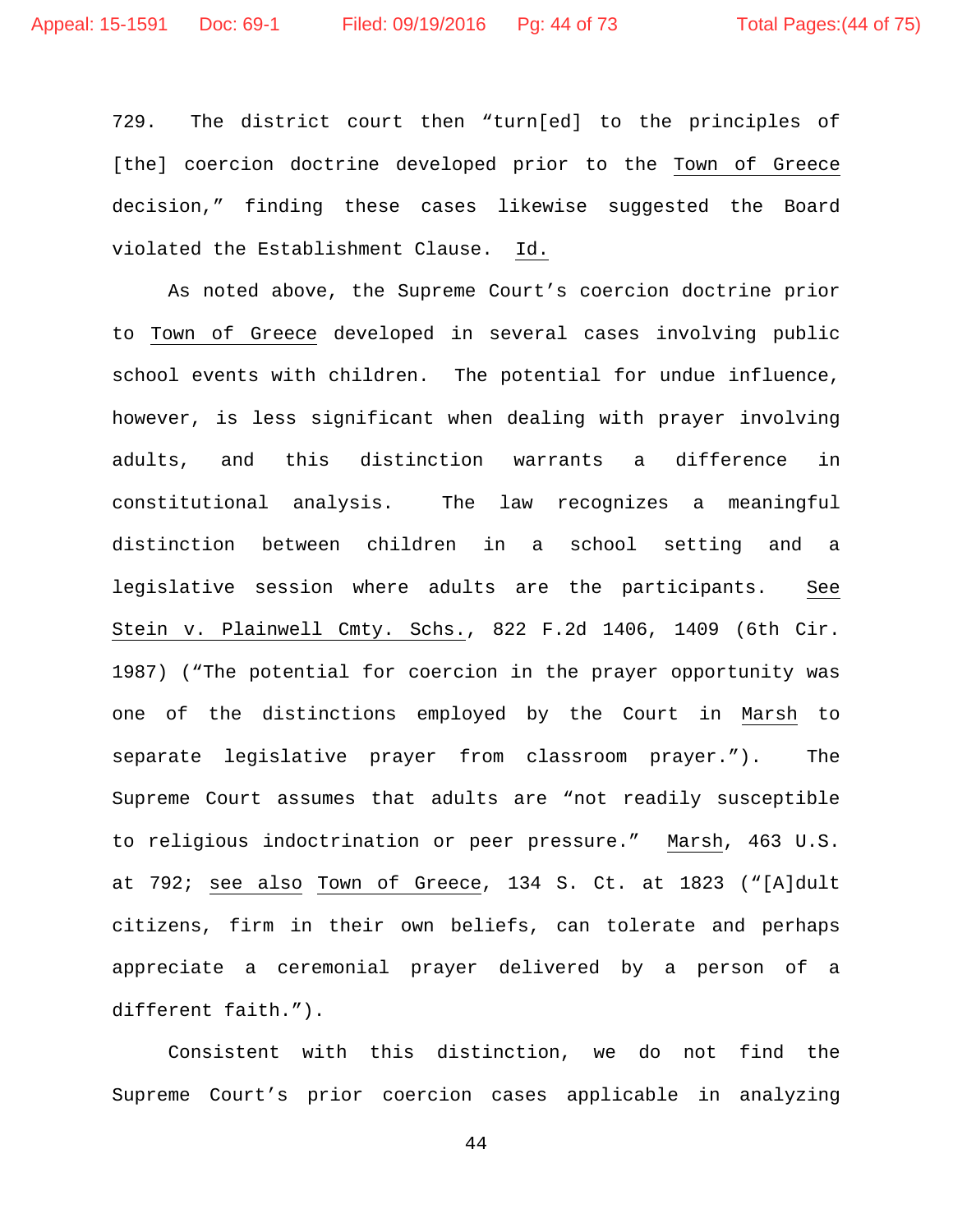legislative prayer like that at issue here. See Simpson, 404 F.3d at 281 ("Marsh, in short, has made legislative prayer a field of Establishment Clause jurisprudence with its own set of boundaries and guidelines."). Thus, we look to the coercion analysis in Town of Greece, recognizing first that the Board clearly did not engage in coercion under the view expressed by Justices Scalia and Thomas. But we analyze the issue under the view more favorable to the Plaintiffs as expressed in Justice Kennedy's plurality opinion. Under that approach, the Court must conduct a fact-sensitive inquiry "consider[ing] both the setting in which the prayer arises and the audience to whom it is directed." Town of Greece, 134 S. Ct. at 1825 (Kennedy, J., plurality opinion).

In upholding the invocation practice in Town of Greece, the Supreme Court plurality identified several "red flags" that could signal when a prayer exercise is coercive and thus not within the historical tradition of constitutionally protected legislative prayer. See id. at 1825-27. Specifically, the Court explained that coercion may exist "if town board members directed the public to participate in the prayers, singled out dissidents for opprobrium, or indicated that their decisions might be influenced by a person's acquiescence in the prayer opportunity." Id. at 1826. The Court also identified as problematic "practice[s] that classified citizens based on their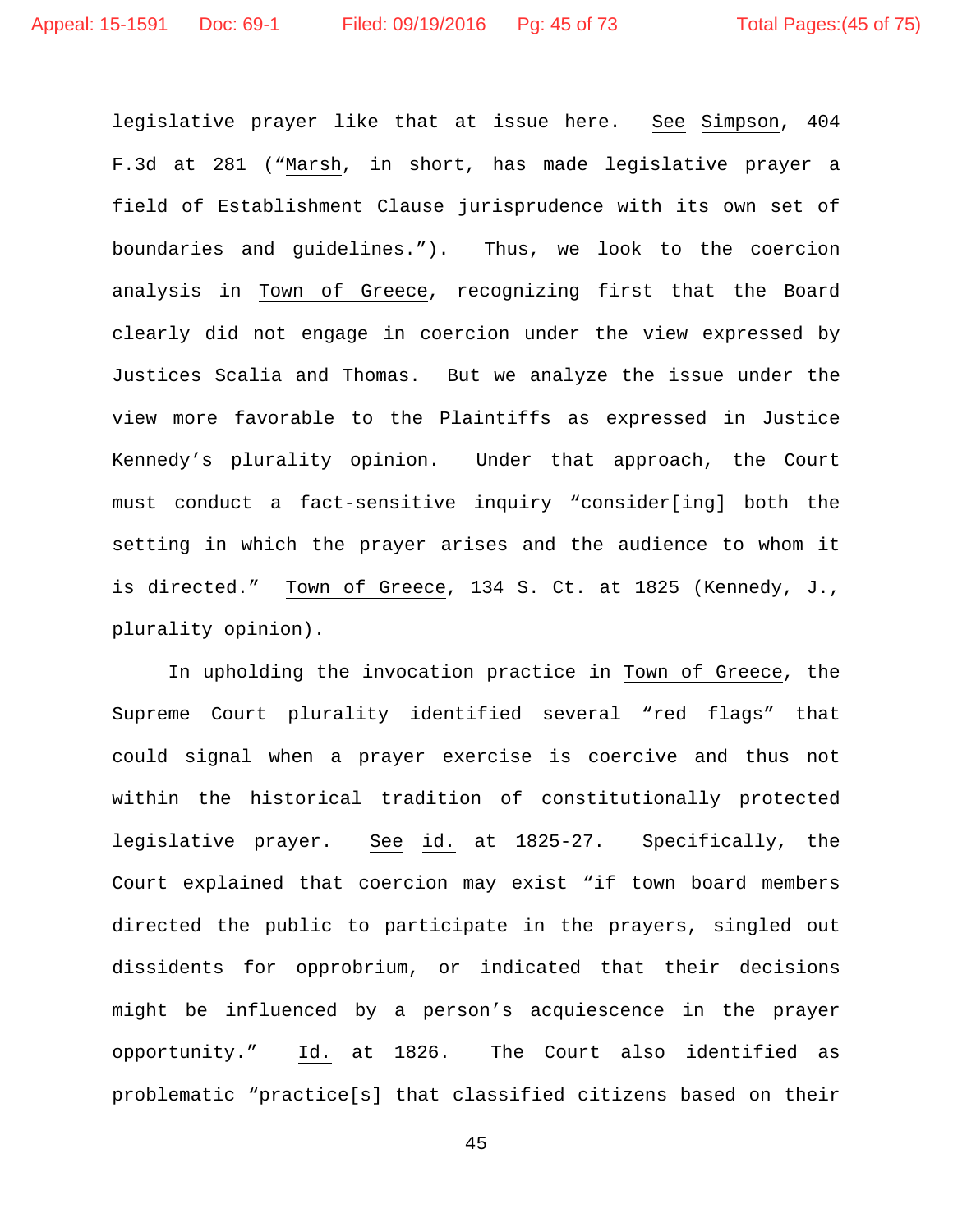religious views" or resulted in a pattern of prayers used to "intimidate" or "chastise[] dissenters." Id.

It is not difficult to understand why the Court placed the coercion bar so high in this context. As noted, adults are not presumed susceptible to religious indoctrination or pressure simply from speech they would rather not hear. Thus, there is limited risk that disenchanted listeners would be affected by mere contact with lawmaker-led legislative prayer. "Adults often encounter speech they find disagreeable; and an Establishment Clause violation is not made out any time a person experiences a sense of affront from the expression of contrary religious views[.]" Id.; see also Elk Grove Unified Sch. Dist. v. Newdow, 542 U.S. 1, 44 (2004) (O'Connor, J., concurring in the judgment) ("[T]he Constitution does not guarantee citizens a right entirely to avoid ideas with which they disagree.").

The district court erred in concluding the Board's prayer practice was coercive under this framework. The commissioners' prayers "neither chastised dissenters nor attempted lengthy disquisition on religious dogma." Town of Greece, 134 S. Ct. at 1826 (Kennedy, J., plurality opinion). Rather, as illustrated previously, the content largely followed the spirit of solemn, respectful prayer approved in Marsh and Town of Greece. Moreover, the record shows that both attendance and participation in the invocations were voluntary. The Board has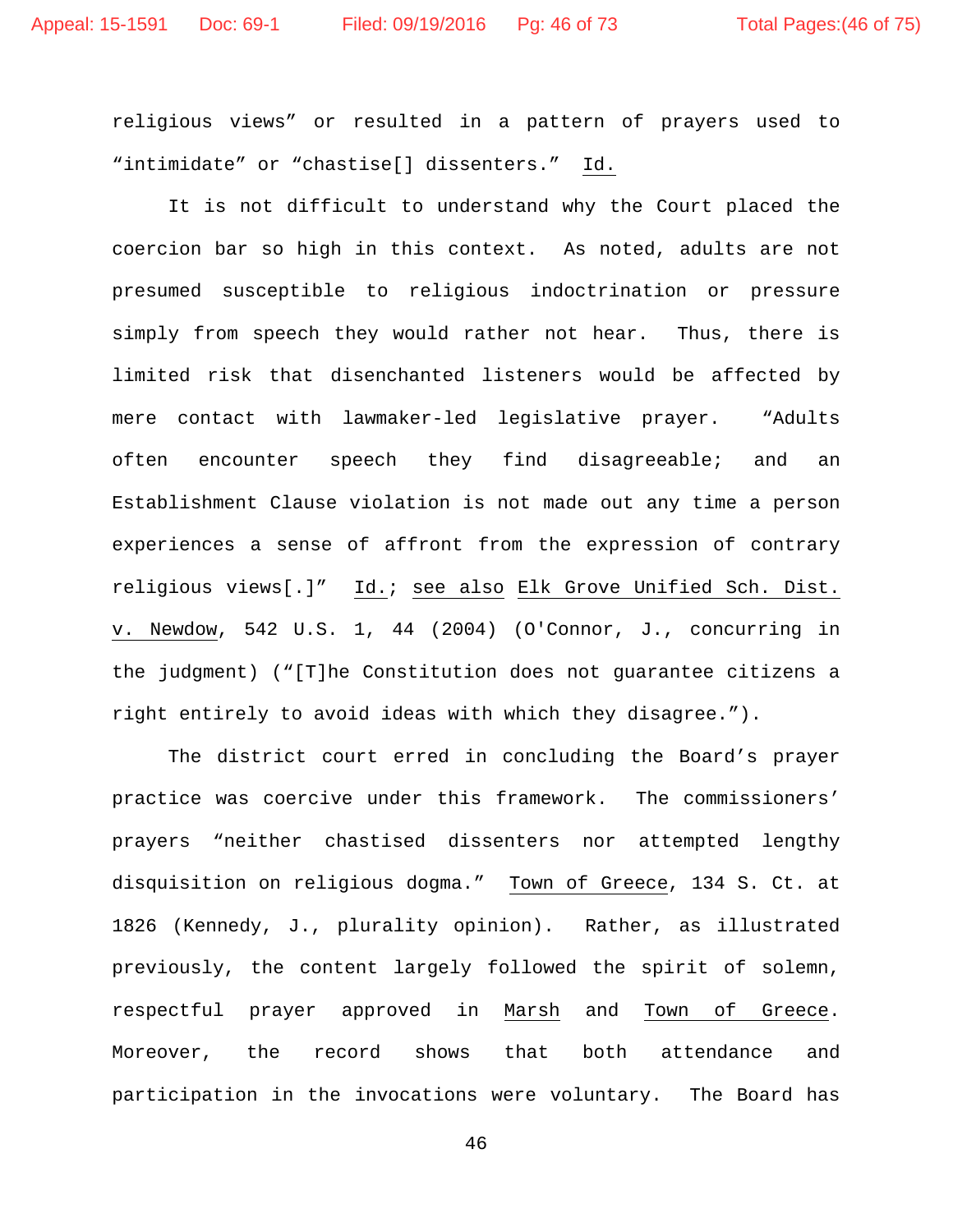represented without contradiction that members of the public were free to remain seated or otherwise "disregard the Invocation in a manner that [was] not disruptive." J.A. 277. Thus, as a practical matter, citizens attending a Board meeting who found the prayer unwanted had several options available -they could arrive after the invocation, leave for the duration of the prayer, or remain for the prayer without participating: just like the audiences in Marsh and Town of Greece. And to the extent individuals like Plaintiffs elected to stay, "their quiet acquiescence [would] not, in light of our traditions, be interpreted as an agreement with the words or ideas expressed." Town of Greece, 134 S. Ct. at 1827 (Kennedy, J., plurality opinion).

The record is similarly devoid of evidence that anyone who chose not to participate during the prayer suffered adverse consequences, that their absence was perceived as disrespectful, or was recognized by the Board in any way. To the contrary, the Board has attested that such conduct would have "no impact on [the constituent's] right to fully participate in the public meeting, including addressing the commission and participating in the agenda items in the same matter as permitted any citizen of Rowan County." J.A. 277. Plaintiffs point us to no evidence to the contrary. Thus, it is implausible on this record to suggest that Plaintiffs were "in a fair and real sense" coerced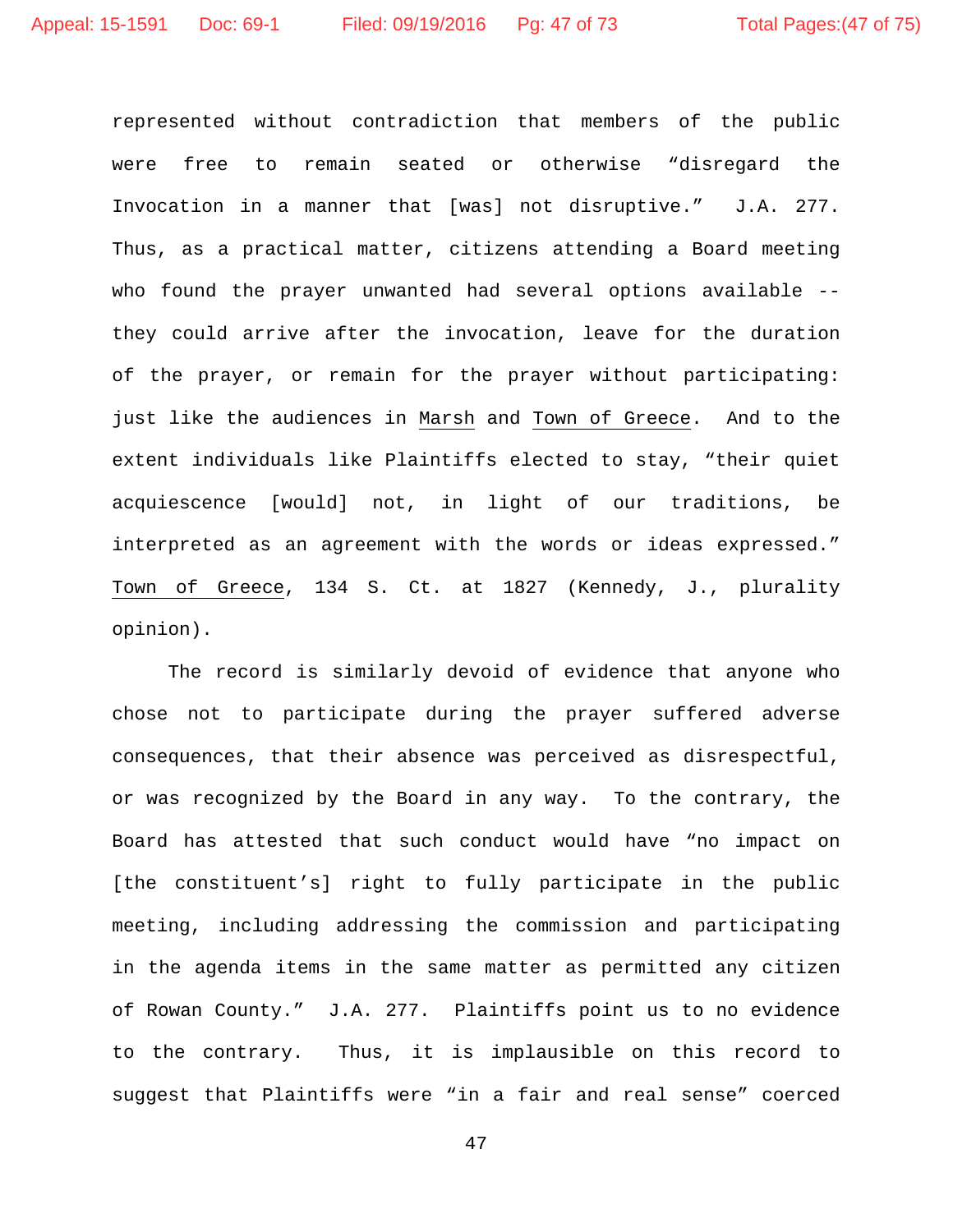to participate in the Board's exercise of legislative prayer. Lee, 505 U.S. at 586.

Plaintiffs' allegations that the prayer practice made them feel subjectively "excluded at meetings" and that the Board's "disagreement with [their] public opposition to sectarian prayer could make [them] less effective advocate[s]" does nothing to change the outcome. Lund, 130 F. Supp. 3d at 715-16. Town of Greece explicitly rejected the claim that a citizen's perceived "subtle pressure to participate in prayers that violate their beliefs in order to please the board members from whom they are about to seek a favorable ruling" constitutes coercion. 134 S. Ct. at 1825 (Kennedy, J., plurality opinion). This is true even where the legislative body may "know many of their constituents by name," making anonymity less likely for those citizens who decline to rise or otherwise participate in the invocation. Id. Likewise, merely exposing constituents to prayer they find offensive is not enough. "[I]n the general course[,] legislative bodies do not engage in impermissible coercion merely by exposing constituents to prayer they would rather not hear and in which they need not participate." Id. at 1827.

To be sure, legislative prayer may stray across the constitutional line if "town leaders allocate[e] benefits and burdens based on participation in the prayer, or that citizens were received differently depending on whether they joined the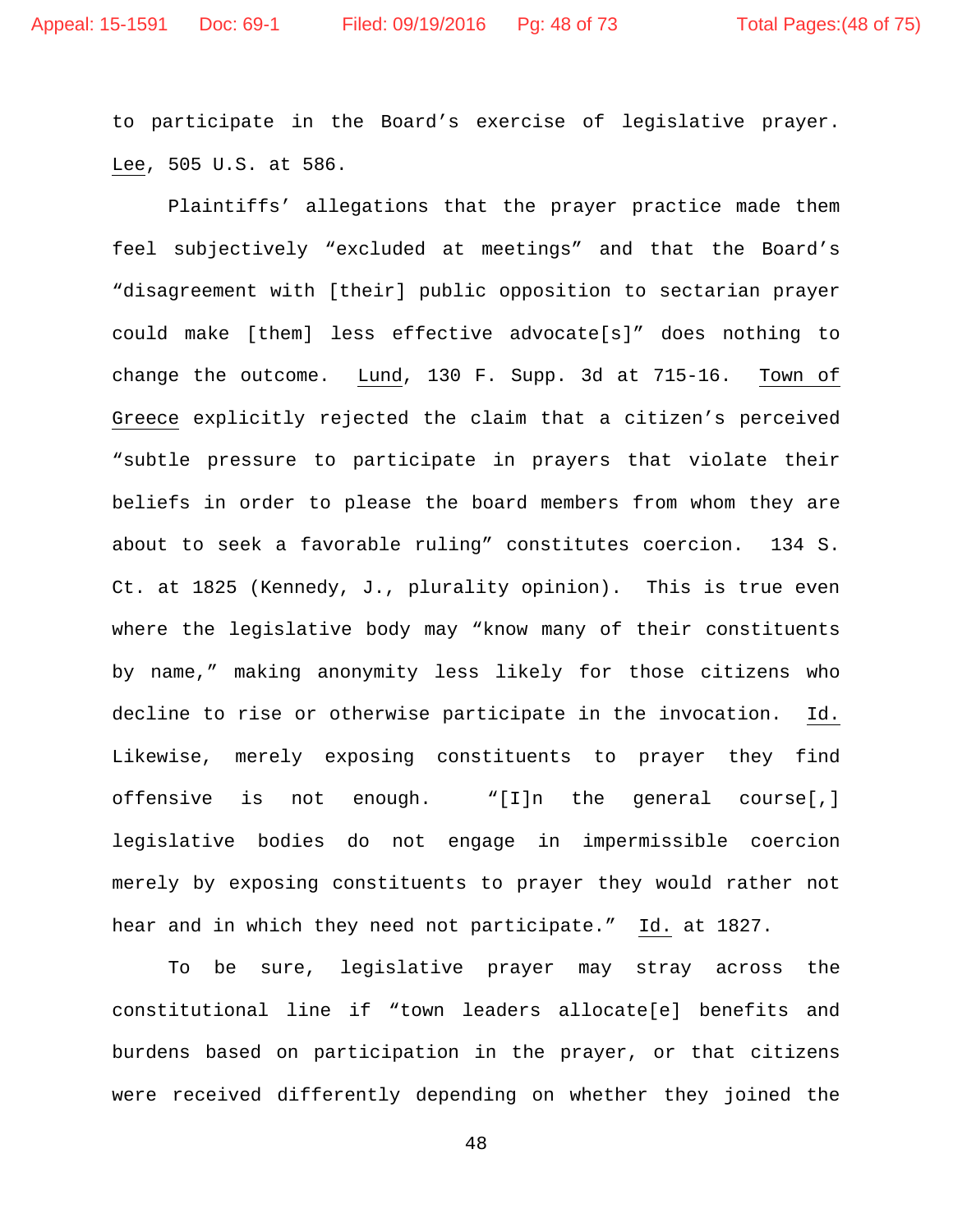invocation or quietly declined." Id. at 1826. But there must be evidence in the record to support allegations of that sort. There is no such evidence in this case.

Plaintiffs make several arguments in support of the district court's coercion ruling. They first claim that the prayer practice here was "an external act focused on the broader public," which "has a type of coercive power that the internally directed [prayers] in Town of Greece [did] not." Response Br. 8, 11. Plaintiffs point to several invocations where the commissioners offered prayers on behalf of others as well as themselves. This evidence, in Plaintiffs' view, shows that the commissioners did "not consider the prayer practice an internal act directed at one another, but rather, that it is also directed toward citizens and for the benefit of all." Id. at 11.

Town of Greece notes the internal or external nature of a prayer practice in determining whether impermissible coercion occurred. See 134 S. Ct. at 1825 (Kennedy, J., plurality opinion) ("The principal audience for these invocations is not, indeed, the public but lawmakers themselves, who may find that a moment of prayer or quiet reflection sets the mind to a higher purpose and thereby eases the task of governing."). The Supreme Court's rationale here is obvious. The probability of coercion can be heightened should the prayers be directed at those in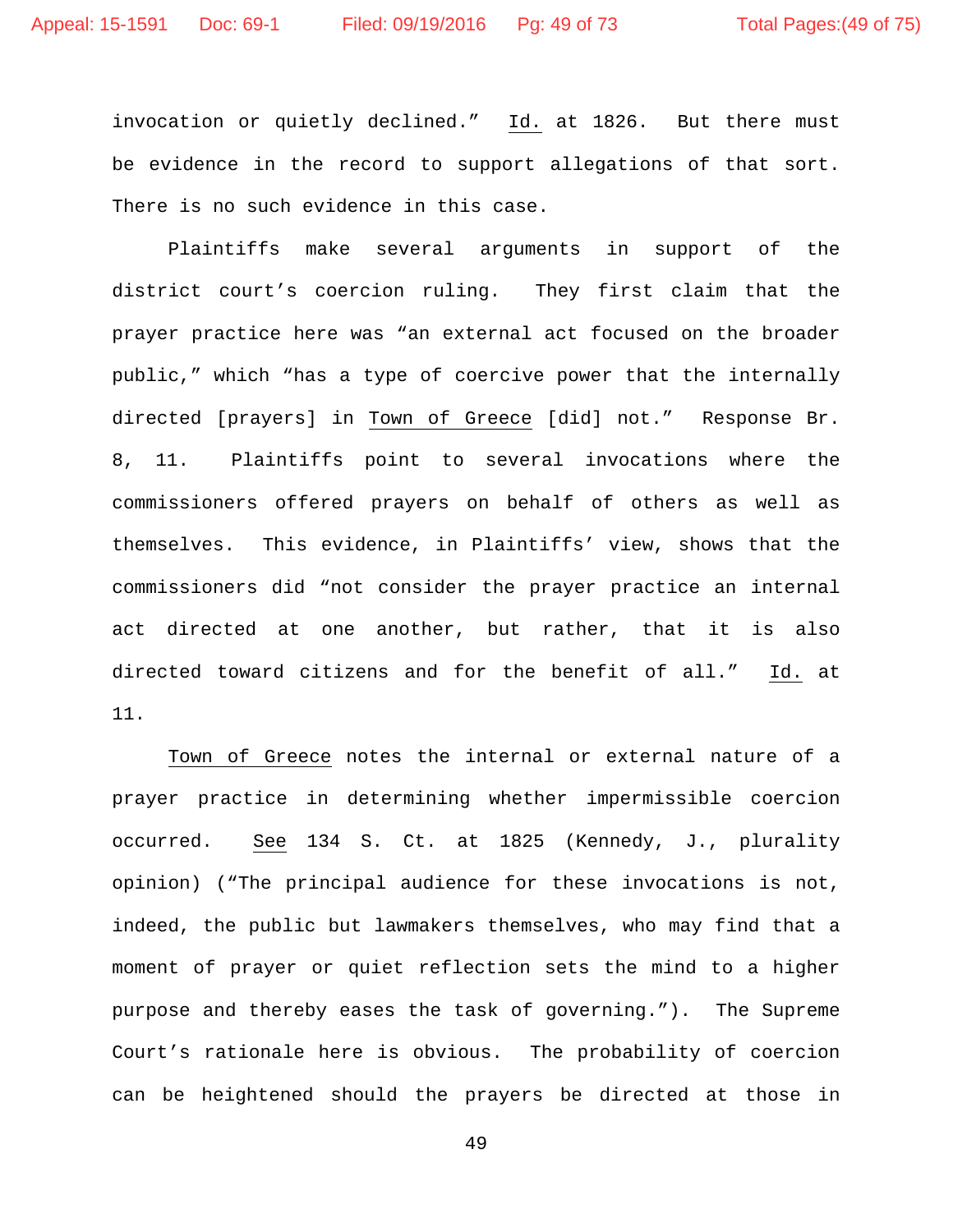attendance. Plaintiffs' argument, however, posits that any prayer referencing a person or concern beyond the members of the legislative body is externally directed and thus prohibited. That cannot be. Legislative prayer does not lose its constitutionally protected status because it includes a request for divine protection for persons other than those serving in office, such as our troops overseas or first responders. The Supreme Court has never required such a single-minded purpose. Indeed, the prayers in Town of Greece contained similar expressions focused at persons other than fellow legislators. See id. at 1824. The fact that individual commissioners here sometimes prayed that God bless, protect, and heal wounded soldiers in Iraq and injured police officers does not take the prayers outside the realm of constitutionally protected legislative prayer.<sup>[6](#page-49-0)</sup>

Plaintiffs next argue that the commissioners unacceptably directed public participation in the prayers. To reiterate, the Board's opening ceremony usually began with the chairperson asking everyone to stand "for the Invocation and Pledge of

<span id="page-49-0"></span> <sup>6</sup> Taking two of the exemplar prayers referenced by the dissent, we do not understand the connection to coercion if the gallery audience heard the Commissioner delivering the prayer ask God to "continue to bless everyone in this room, our families, our friends, and our homes" or to "forgive our pride and arrogance, heal our souls, and renew our vision." Cf. infra 70 (citing J.A. 16, 17).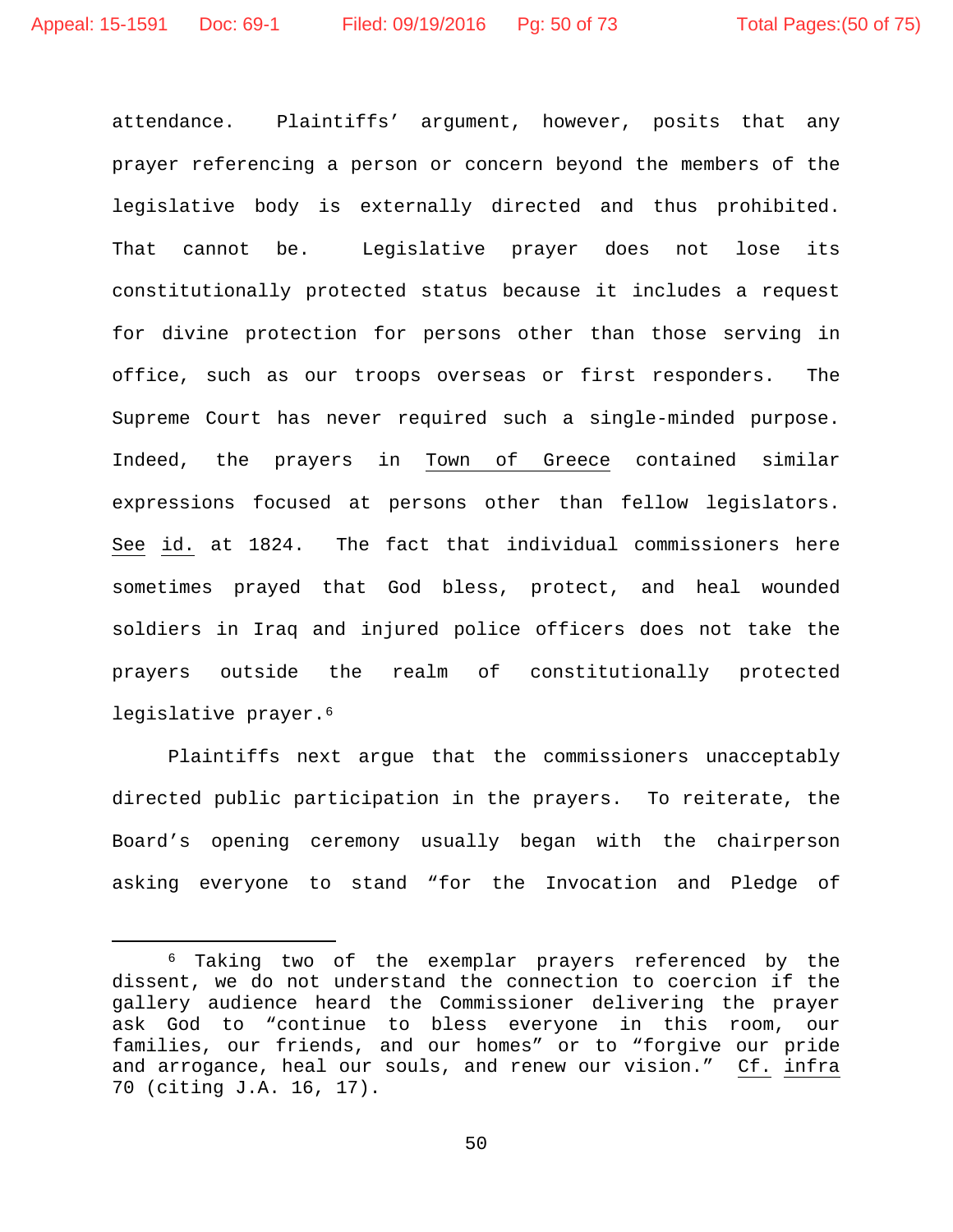Allegiance." Lund, 103 F. Supp. 3d at 714. The designated commissioner would then offer an invocation that typically started with "let us pray" or "please pray with me." Id. Plaintiffs maintain that these statements amount to unconstitutional coercion. The district court agreed, concluding the commissioners' statements "fall squarely within the realm of soliciting, asking, requesting, or directing, and thus within the territory of concern [in] Town of Greece." Id. at 728.

Again, we disagree. Similar invitations have been routinely offered for over two centuries in the U.S. Congress, the state legislatures, and countless local boards and councils. No case has ever held such a routine courtesy opening a legislative session amounts to coercion of the gallery audience. It would come as quite a shock to the Founders if it had.

When the Supreme Court in Town of Greece expressed concern about prayer-givers "direct[ing] the public to participate in the prayers," it did not have the foregoing in mind. 134 S. Ct. at 1826 (Kennedy, J., plurality opinion). Coercion is measured "against the backdrop of historical practice." Id. at 1825. "As a practice that has long endured, legislative prayer has become part of our heritage and tradition . . . similar to the Pledge of Allegiance [or] inaugural prayer[.]" Id. "It is presumed that the reasonable observer is acquainted with this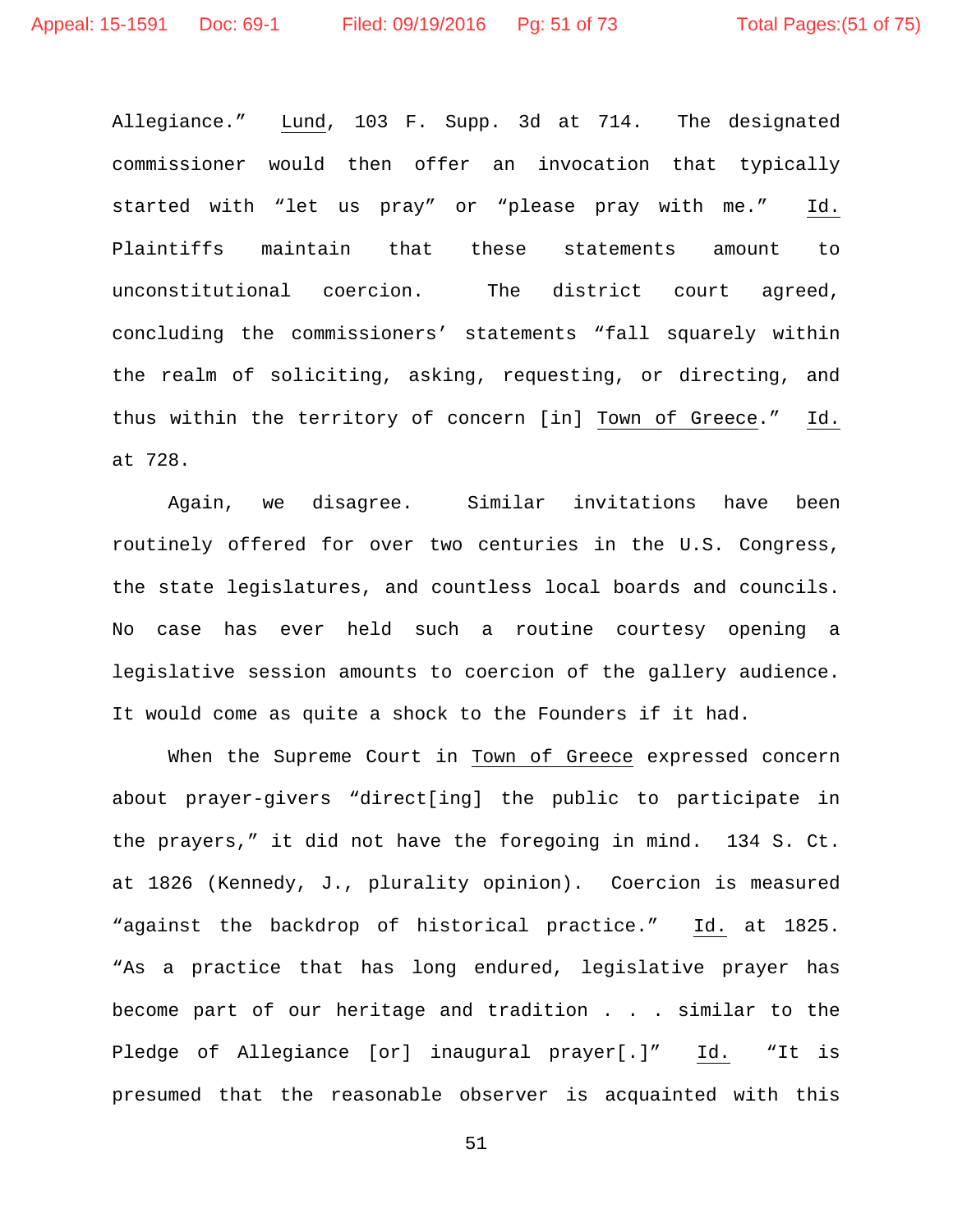tradition and understands that its purposes are to lend gravity to public proceedings and to acknowledge the place religion holds in the lives of many private citizens[.]" Id. Viewed through this lens, no reasonable person would interpret the commissioners' commonplace invitations as government directives commanding participation in the prayer. The phrase "let us pray" is a familiar and "almost reflexive" call to open an invocation that hardly compels in the rational mind thoughts of submission. Id. at 1832 (Alito, J., concurring). The same goes for the Board's request for audience members to stand. We may safely assume that mature adults, like Plaintiffs, can follow such contextual cues without the risk of religious indoctrination. See Marsh, 463 U.S. at 792. Telling here is Plaintiffs' own evidence, which indicates that some portion of the audience often chose not to participate. See J.A. 12 (noting only "most" of the audience stood). In sum, opening a legislative prayer with a short invitation to rise and join hardly amounts to "orchestrat[ing] the performance of a formal religious exercise in a fashion that practically obliges the involvement of non-participants." Myers, 418 F.3d at 406.

Lastly, Plaintiffs claim they were singled out for opprobrium by "Board members signaling their disfavor of those who did not fall in line." Response Br. 20. Plaintiffs cite to several public statements where acting commissioners were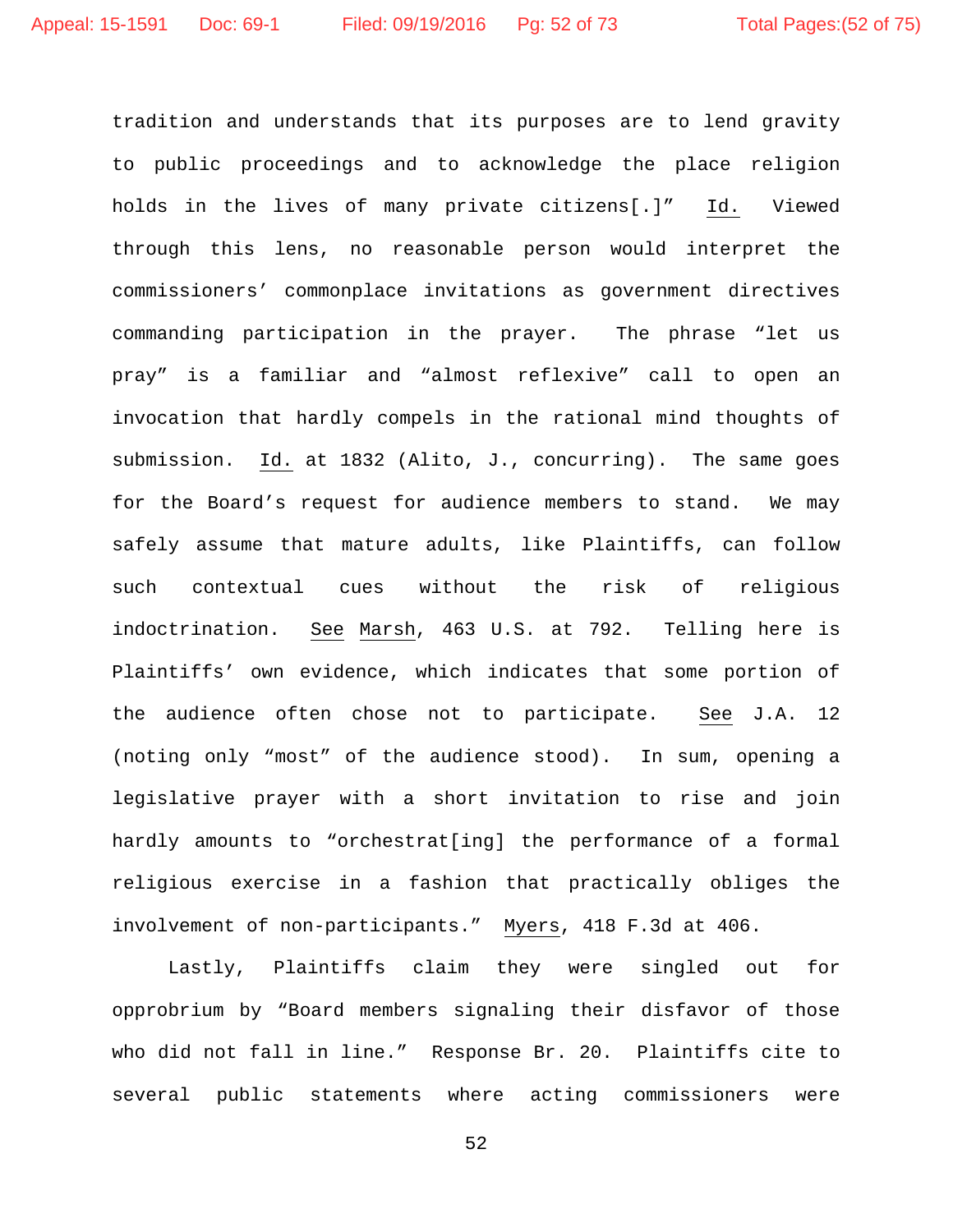critical of those in the religious minority. See, e.g., Lund, 103 F. Supp. 3d at 715. (then-chairman Jim Sides: "I am sick and tired of being told by the minority what's best for the majority. My friends, we've come a long way -- the wrong way. We call evil good and good evil."). Even giving these comments the weight Plaintiffs would like, which is itself doubtful because most came post-litigation and in response to other issues having nothing to do with legislative prayer, they are insufficient to carry the day. Such isolated incidents do not come close to showing, as Town of Greece requires, "a pattern of prayers that over time denigrate, proselytize, or betray an impermissible government purpose." 134 S. Ct. at 1824. Indeed, the comments cited here are not materially different from those referenced in Town of Greece, where several invocations referred to prayer opponents as the "minority" and "ignorant." Id. A few stray remarks are simply insufficient to "despoil a practice that on the whole reflects and embraces our tradition." Id.

Participation in the Board's opening ceremony, including the invocation, is voluntary. Yet the district court concluded that Plaintiffs are subject to unconstitutional coercion because they claim to be compelled and coerced based on their subjective speculation about how their abstention might be received. That conclusion cannot be reconciled with Town of Greece and its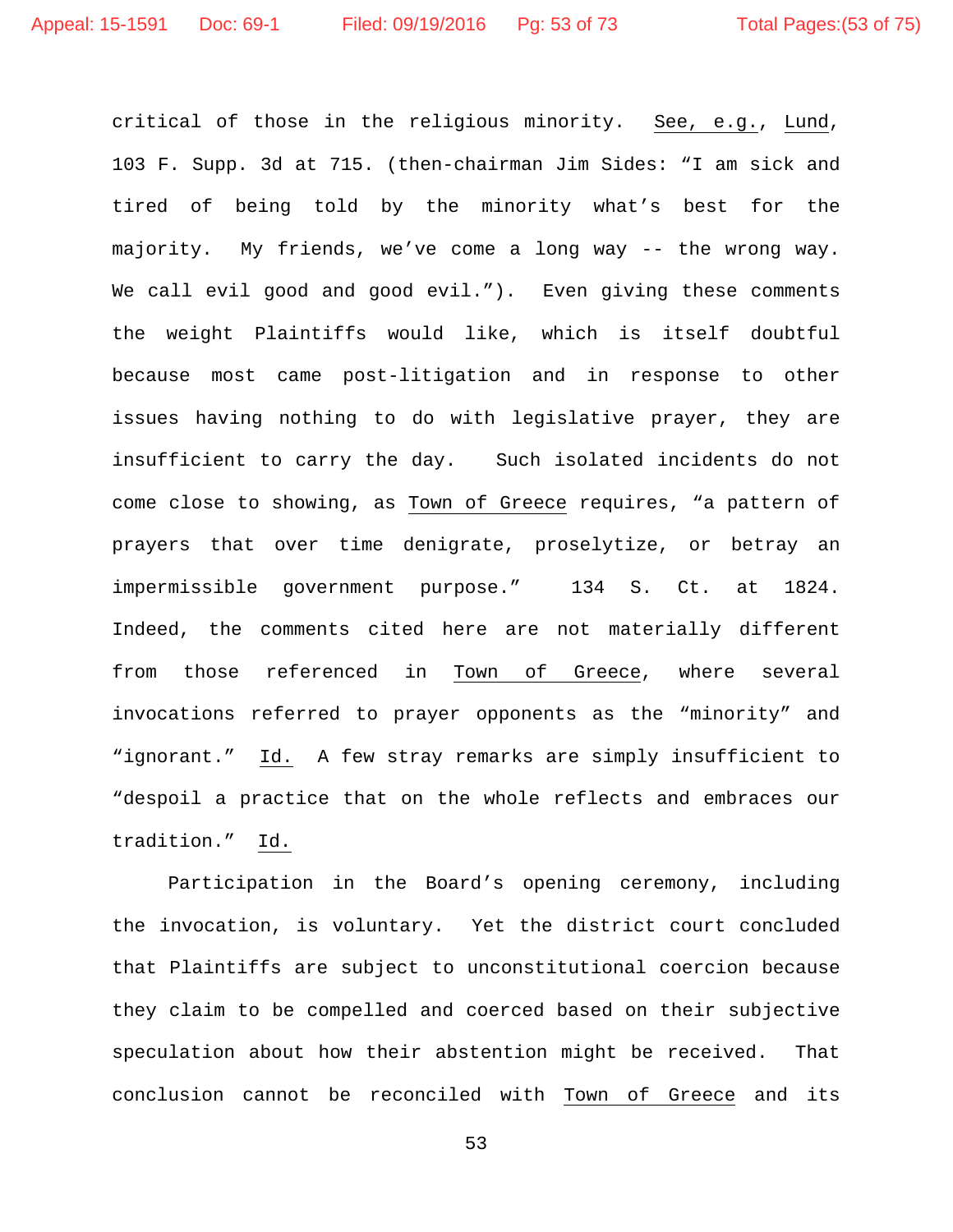rejection of the notion of coercion of adults in similar circumstances. Town of Greece identified a narrow range of exceptional circumstances that could render a legislative prayer practice coercive and outside the historical tradition of invocations that comport with the Establishment Clause. The Board's legislative prayer practice is not close to crossing that constitutional line.

#### IV.

None of the constitutional contentions raised by the Plaintiffs have validity under the facts of this case for the reasons set out above. Similarly, even taking all the Plaintiffs' claims as an amalgamated whole, they do not reflect a meritorious claim for the same reasons such claims failed in Marsh and Town of Greece.

The Board's legislative prayer practice falls within our recognized tradition and does not coerce participation by nonadherents. It is therefore constitutional. The district court erred in concluding to the contrary. Accordingly, the judgment of the district court is reversed and remanded with directions to dismiss the complaint.

# REVERSED AND REMANDED WITH DIRECTIONS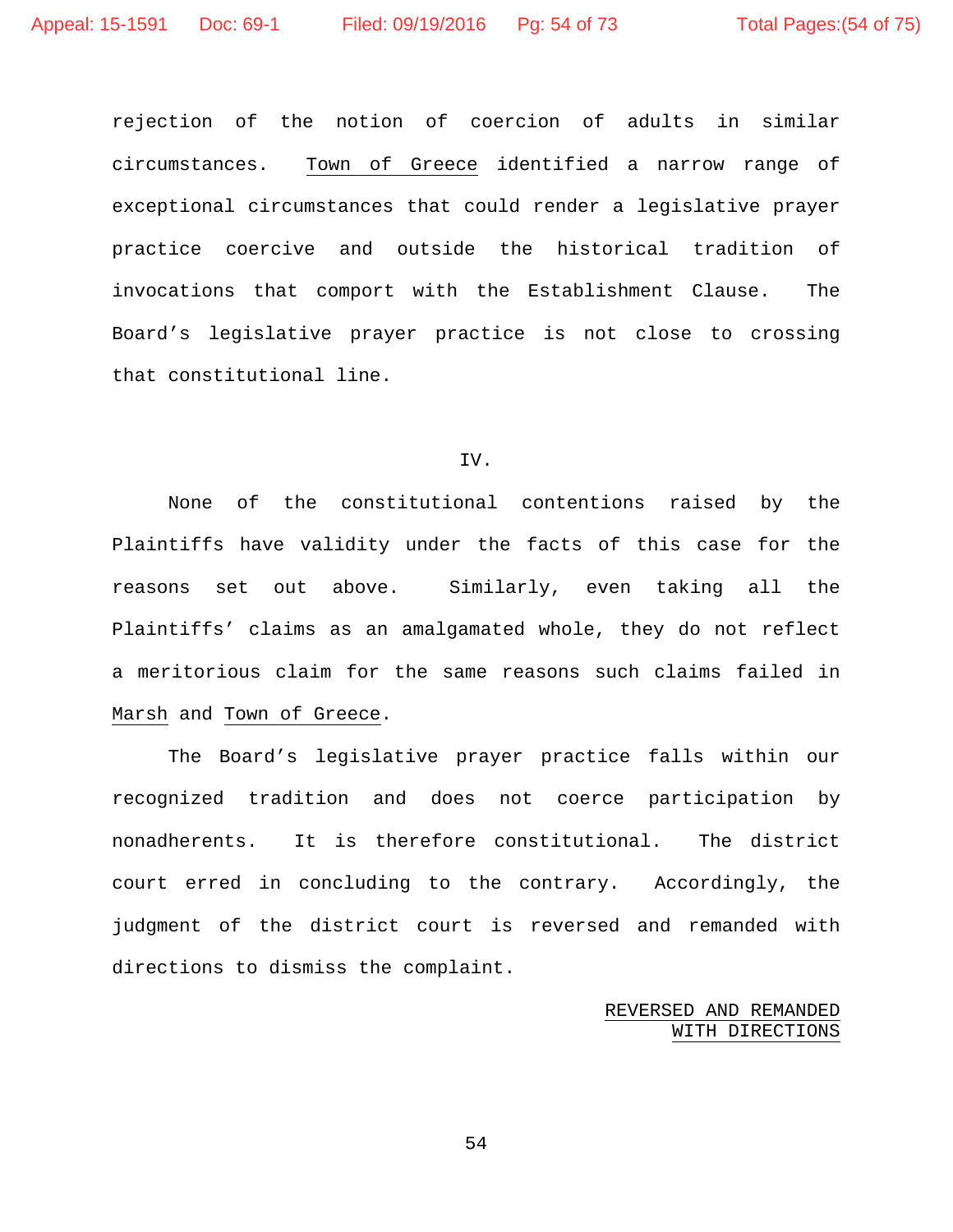WILKINSON, Circuit Judge, dissenting:

*Welcome to the meeting of the Rowan County Board of Commissioners. As many of you are aware, we customarily begin these meetings with an invocation. Those who deliver the invocation may make reference to their own religious faith as you might refer to yours when offering a prayer. We wish to emphasize, however, that members of all religious faiths are welcome not only in these meetings, but in our community as well. The participation of all our citizens in the process of self-government will help our fine county best serve the good people who live here.*

--Message of Religious Welcome

The message actually delivered in this case was not one of welcome but of exclusion. That is a pity, because even a brief prefatory statement akin to that above might have helped to set a different tone for the meetings here while not requiring the judiciary to police the content of legislative prayer.

I.

Religious faith is not only a source of personal guidance, strength, and comfort. Its observance is also a treasured communal exercise which serves in times of need as the foundation for mutual support and charitable sustenance. But when a seat of government begins to resemble a house of worship, the values of religious observance are put at risk, and the danger of religious division rises accordingly. S.A. 1-10 (affidavits of Nancy Lund, Liesa Montag-Siegel, and Robert Voelker). This, I respectfully suggest, is what is happening here. It cannot be right. This case is more than a factual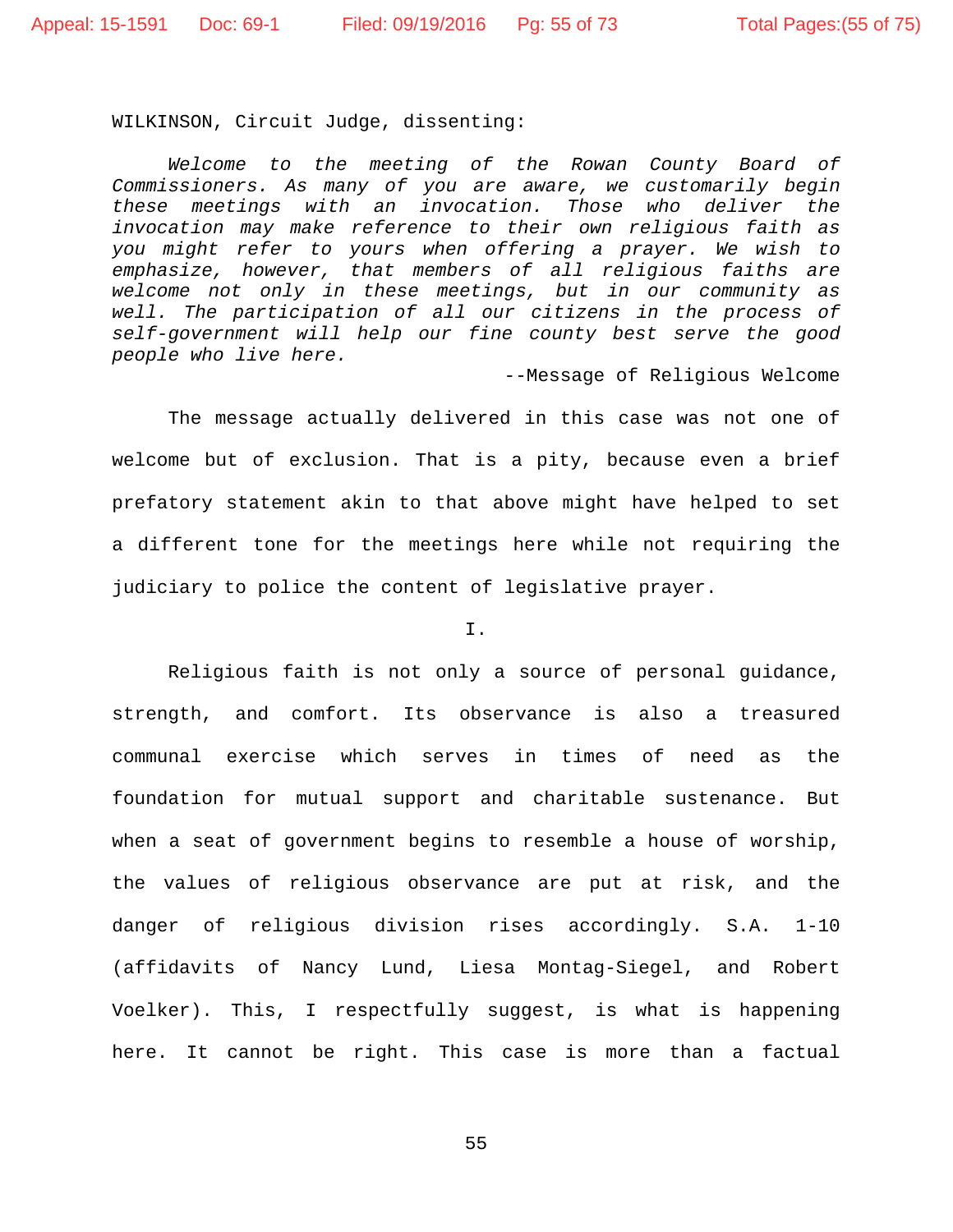wrinkle on Town of Greece v. Galloway, 134 S. Ct. 1811 (2014). It is a conceptual world apart.

Rowan County's prayer practice featured invocations week after week, month after month, year after year, with the same sectarian references. To be sure, Town of Greece ruled that sectarian prayer is not by itself unconstitutional. 134 S. Ct. at 1820-23. But the issue before us turns on more than just prayer content, the primary concern in Town of Greece. Whereas guest ministers led prayers in that case, it was public officials who exclusively delivered the invocations in Rowan County. Those prayers served to open a meeting of our most basic unit of government, a local board of commissioners that passes laws affecting citizens in the most daily aspects of their lives. The prayers, bordering at times on exhortation or proselytization, were uniformly sectarian, referencing one and only one faith though law by definition binds us all.

I have seen nothing like it. This combination of legislators as the sole prayer-givers, official invitation for audience participation, consistently sectarian prayers referencing but a single faith, and the intimacy of a local governmental setting exceeds even a broad reading of Town of Greece. That case in no way sought to dictate the outcome of every legislative prayer case. Nor did it suggest that "no constraints remain on [prayer] content." Id. at 1823. The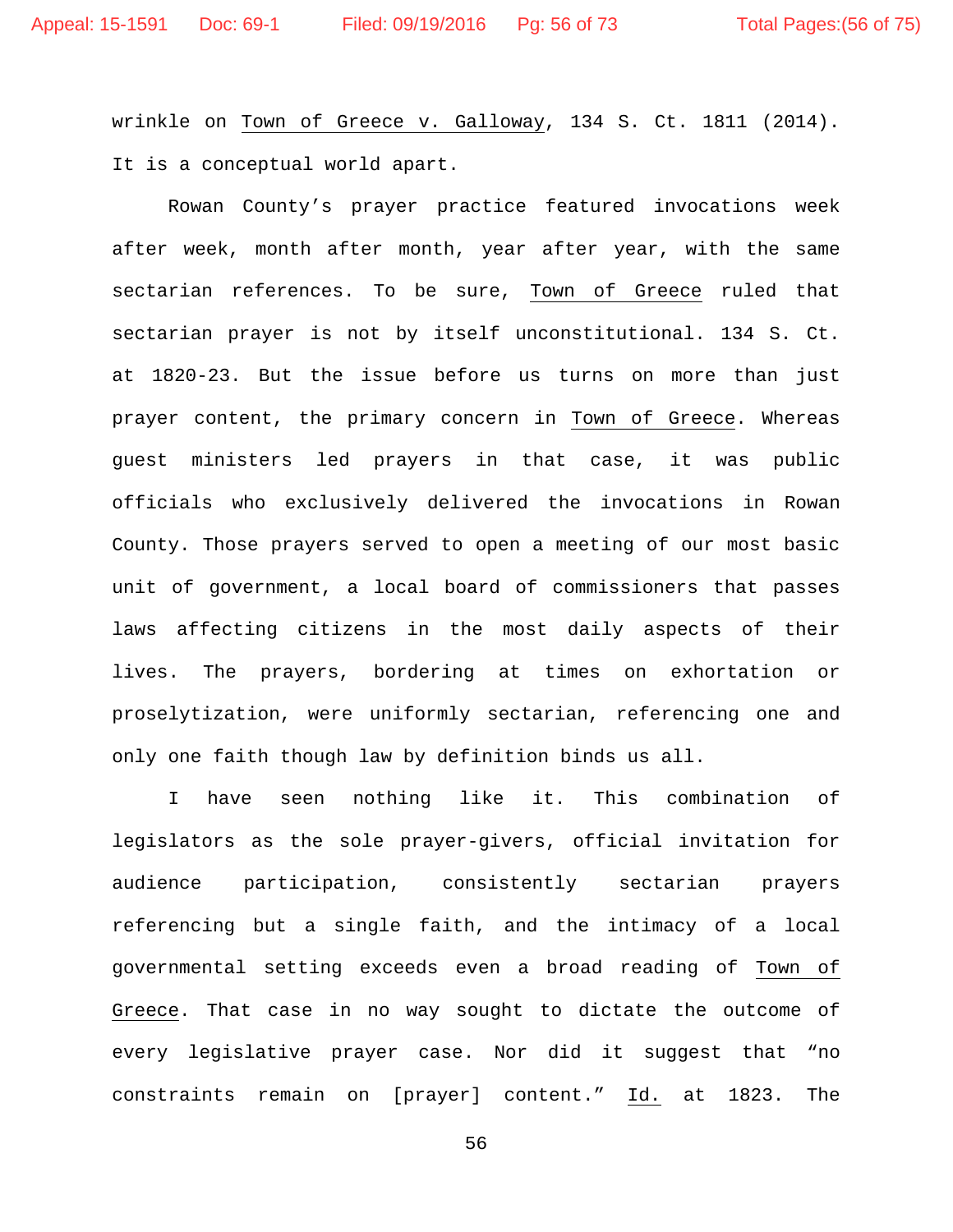Establishment Clause still cannot play host to prayers that "over time . . . denigrate nonbelievers or religious minorities, threaten damnation, or preach conversion." Id. To assess those risks, "[c]ourts remain free to review the pattern of prayers over time." Id. at 1826-27.

Above all, the Supreme Court stressed that "[t]he inquiry [into legislative prayer] remains a fact-sensitive one that considers both the setting in which the prayer arises and the audience to whom it is directed." Id. at 1825 (emphasis added). The parties have not cited any legislative prayer decision combining the particular speakers, audience involvement, prayer content, and local government setting presented here. Rowan County's counsel conceded during oral argument that this case is without precedent. Oral Argument at 9:20-10:08, Lund v. Rowan Cty. (No. 15-1591). I am left to wonder what limits, if any, to sectarian invocations at meetings of local government appellants would be prepared to recognize.

No one disputes that localities enjoy considerable latitude in opening their meetings with invocations and prayers. But the legislative prayer practice here pushes every envelope. I would not welcome this exceptional set of circumstances into the constitutional fold without considering its implications. A ruling for the County bears unfortunate consequences for American pluralism, for a nation whose very penny envisions one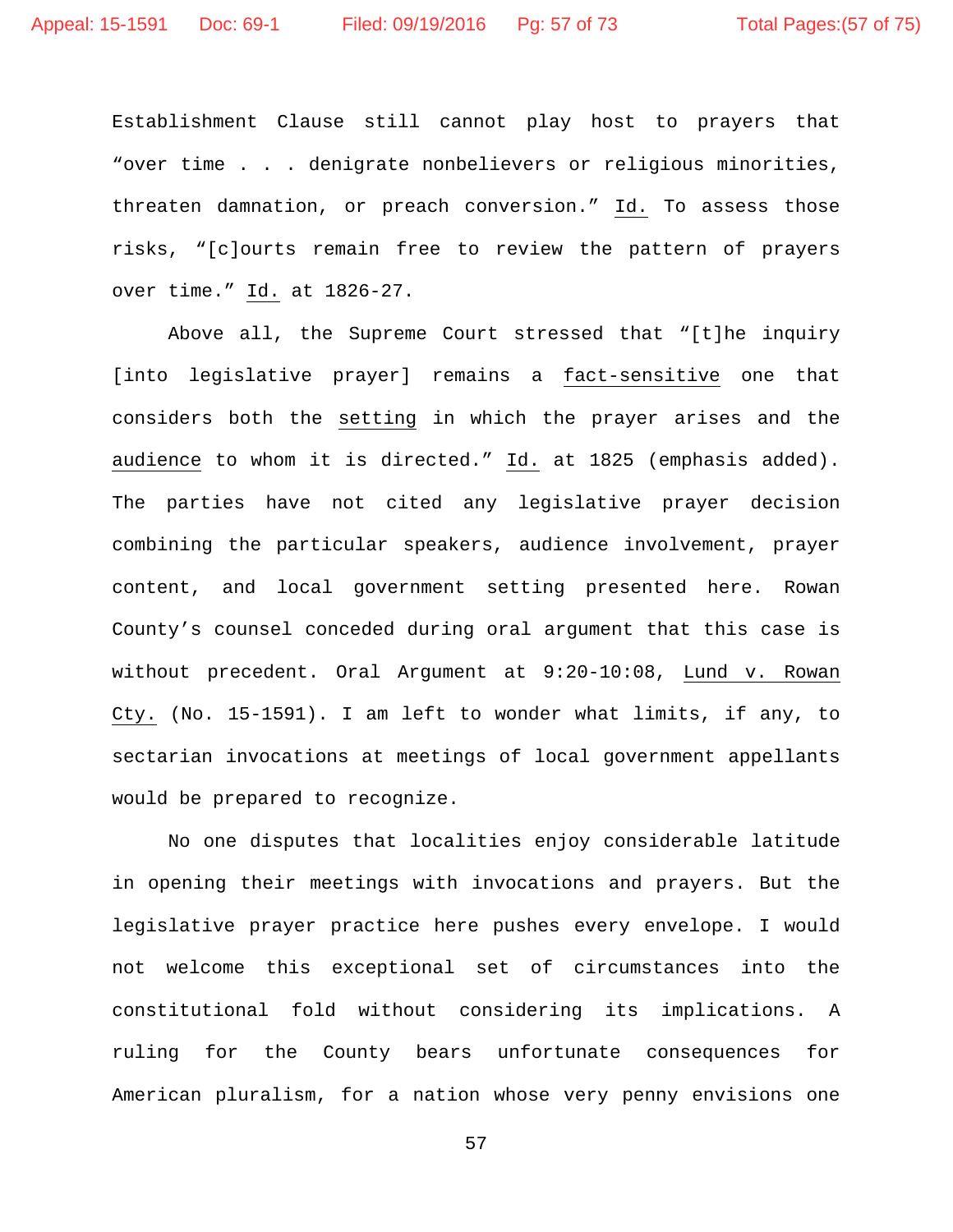out of many, a nation whose surpassing orthodoxy belongs in its constitutional respect for all beliefs and faiths, a nation which enshrined in the First and Fourteenth Amendments the conviction that diversity in all of its dimensions is our abiding strength.

#### II.

Though the majority treats this case as all but resolved by Town of Greece, that decision did not touch upon the combination of factors presented here, particularly the question of legislator-led prayer. Indeed, prayers by public officials form a distinct minority within Establishment Clause case law. The great majority of legislative prayer cases have not involved legislators at all, but invocations by guest ministers or local religious leaders. E.g., Marsh v. Chambers, 463 U.S. 783, 784-85 (1983) (invocation by a chaplain paid by the state at the opening of state legislative sessions); Joyner v. Forsyth Cty., 653 F.3d 341, 343 (4th Cir. 2011) (prayers by leaders of local congregations at county commission meetings). The invocations in Town of Greece were likewise delivered solely by ministers from local congregations. 134 S. Ct. at 1816-17. Nearly all the congregations were Christian, and every minister selected during an eight-year period came from that faith. Id. But crucially, no public officials delivered prayers or influenced their content in any way. Id. As the district court noted, Town of Greece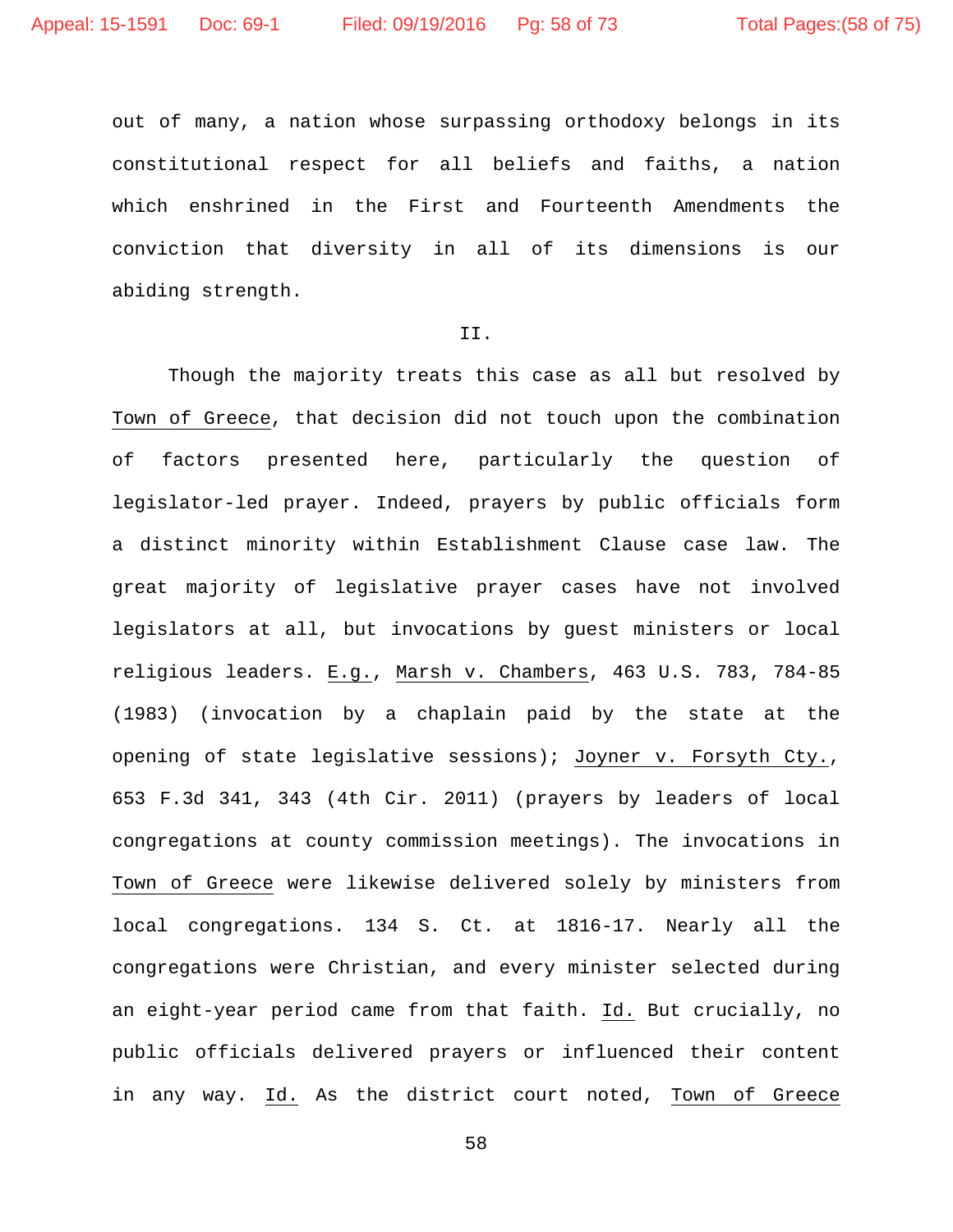"consistently discussed legislative prayer practices in terms of invited ministers, clergy, or volunteers providing the prayer, and not once described a situation in which the legislators themselves gave the invocation." Lund, 103 F. Supp. 3d at 722.

By contrast, the only eligible prayer-givers at Rowan County commission meetings were the five board commissioners, each of whom took up the responsibility in turn. Not only did they lead the prayers, but they also composed all the invocations "according to their personal faiths," which were uniformly Christian denominations. Id. at 724; J.A. 275-94 (affidavits of the five Rowan County commissioners). Compared to Town of Greece, the "much greater and more intimate government involvement" by the Rowan County board led the district court to find its prayer practice unconstitutional. Lund, 103 F. Supp. at 723.

Of course, the prayer practice was not infirm simply because it was led by the commissioners. As the majority and the states' amicus brief rightly remind, there exists a robust tradition of prayers delivered by legislators. According to a national survey and amici's own research, all but two state legislative bodies engage in legislative prayer or a moment of silence. Br. of Amici Curiae State of West Virginia and 12 Other States at 13. Lawmakers lead at least some legislative prayers in just over half of those states, including seven of the ten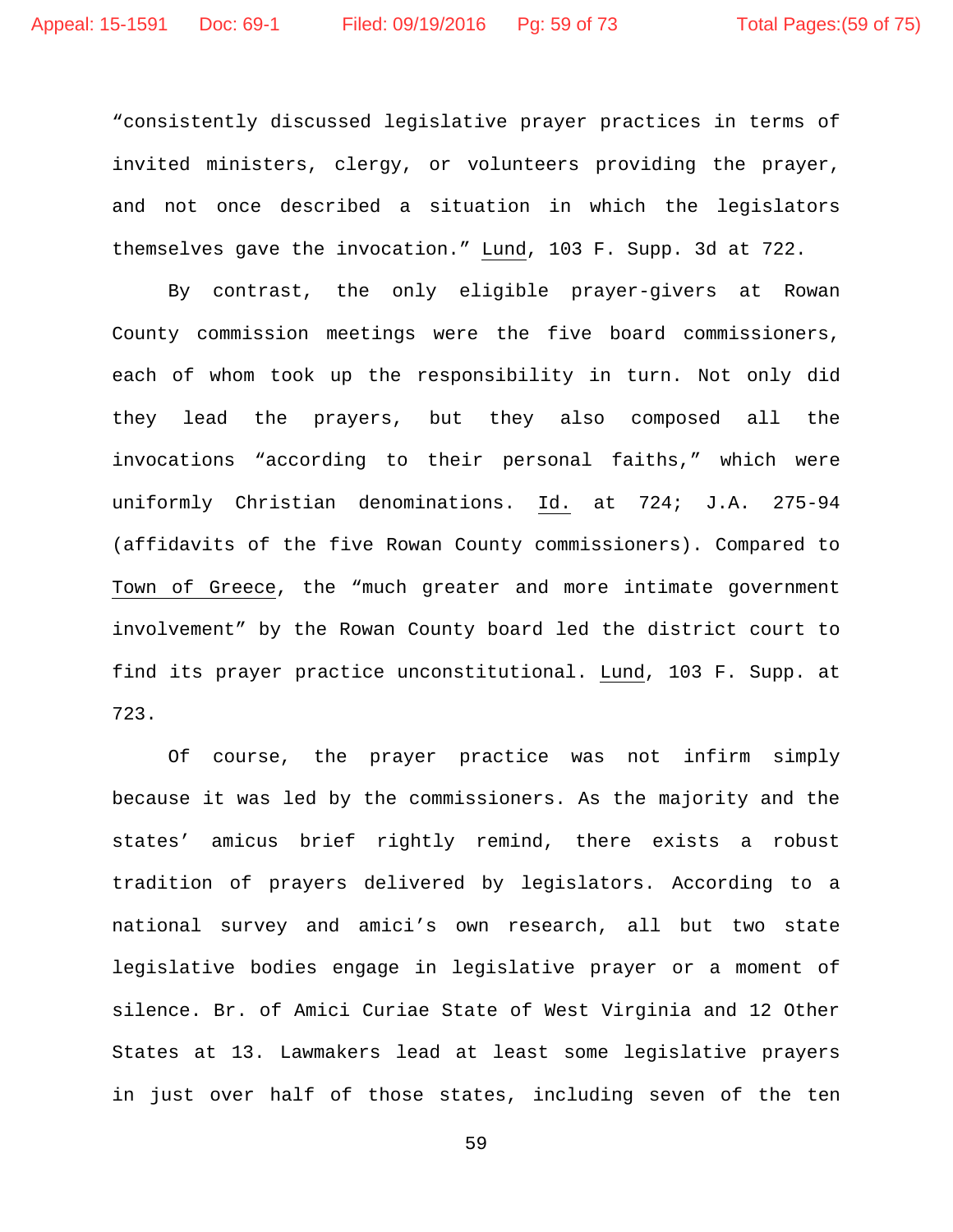state legislative chambers within our circuit. Id. at 13-14. Many county and city governments also call upon elected officials to give prayer. Id. at 15.

The tradition of prayer by legislators is but one indicator of how unrealistic it would be to divorce democratic life from religious practice. We see their intertwined nature whenever candidates for all levels of political office proclaim their faith on the campaign trail. Voters may understandably wish to factor the religious devotion of those they elect into their political assessments. It could not be otherwise. As Justice William O. Douglas aptly observed, "We are a religious people whose institutions presuppose a Supreme Being." Zorach v. Clauson, 343 U.S. 306, 313 (1952).

The Supreme Court thus recognized that "a moment of prayer or quiet reflection sets the mind[s] [of legislators] to a higher purpose and thereby eases the task of governing." Town of Greece, 134 S. Ct. at 1825. The solemnizing effect for lawmakers is likely heightened when they personally utter the prayer. In deference to that purpose, I would not for a moment cast all legislator-led prayer as constitutionally suspect. As the Supreme Court has emphasized, "[L]egislative prayer lends gravity to public business, reminds lawmakers to transcend petty differences in pursuit of a higher purpose, and expresses a common aspiration to a just and peaceful society." Id. at 1818.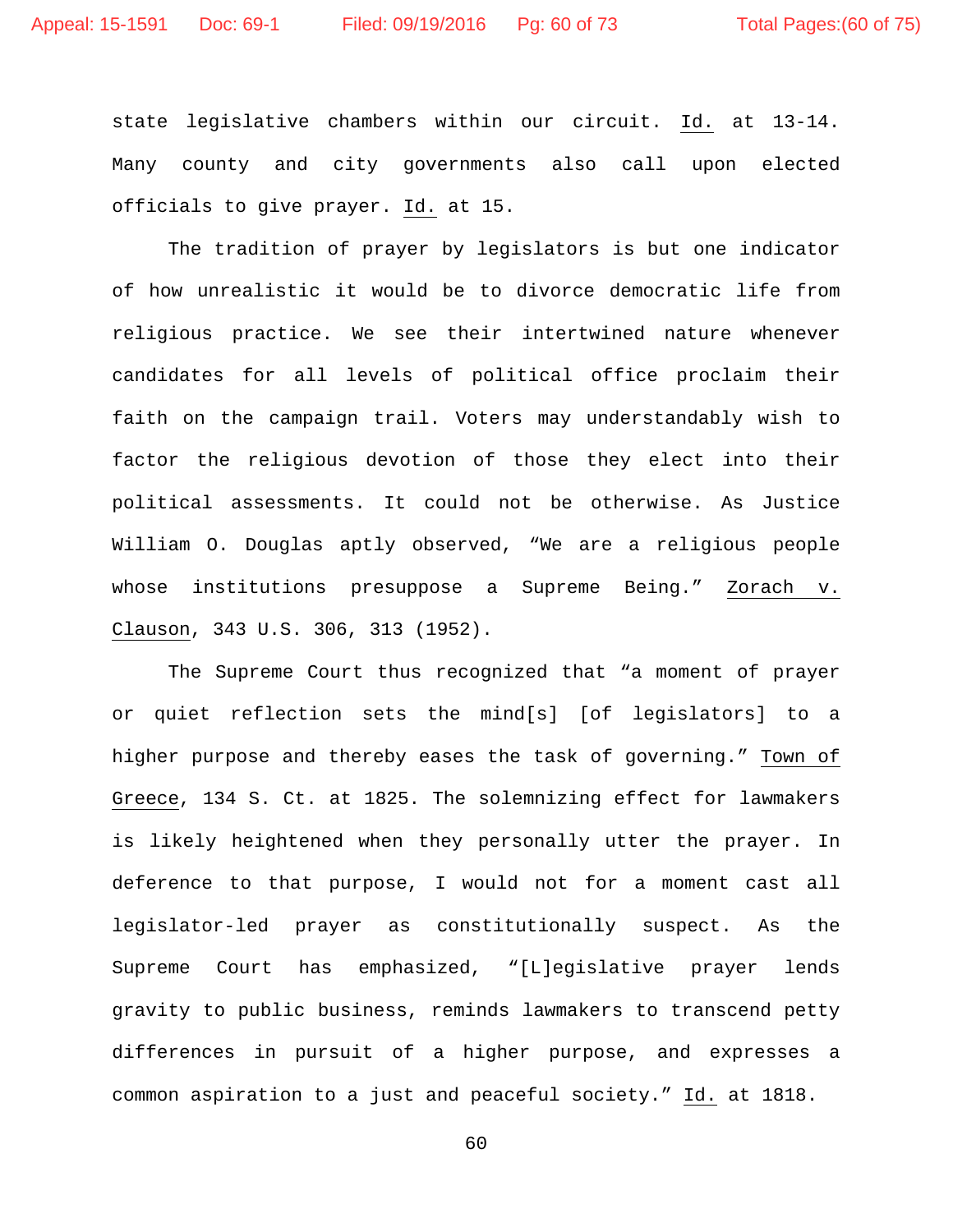Prayers delivered by legislators, however, are themselves quite diverse. We cannot discern from the general survey proffered by amici which prayers were primarily for the benefit of legislators or commissioners as in Town of Greece and which focused, as the prayers did here, on requesting the citizens at the meeting to pray. Nor do we know from the survey what percentage of prayers given by elected officials generally contain sectarian references or proselytizing exhortations, or which are non-denominational or delivered by legislators of diverse faiths. And in fact, the very survey on which the majority and amici rely takes care to note that highly sectarian prayers represent "not only a breach of etiquette," but also an "insensitivity to the faith of others." National Conference of State Legislatures, Inside the Legislative Process 5-145 (2002) [hereinafter NCSL Survey]; see Maj. Op. at 24; Br. of Amici Curiae State of West Virginia and 12 Other States at 13. Further, the survey cautions, the prayer-giver "should be especially sensitive to expressions that may be unsuitable to members of some faiths." NCSL Survey at 5-146.

We should focus then not on any general survey but on the interaction among elements specific to this case -- legislative prayer-givers exclusively of one faith, legislative invitation to the citizens before them to participate, and exclusively sectarian prayers referencing a single faith in every regular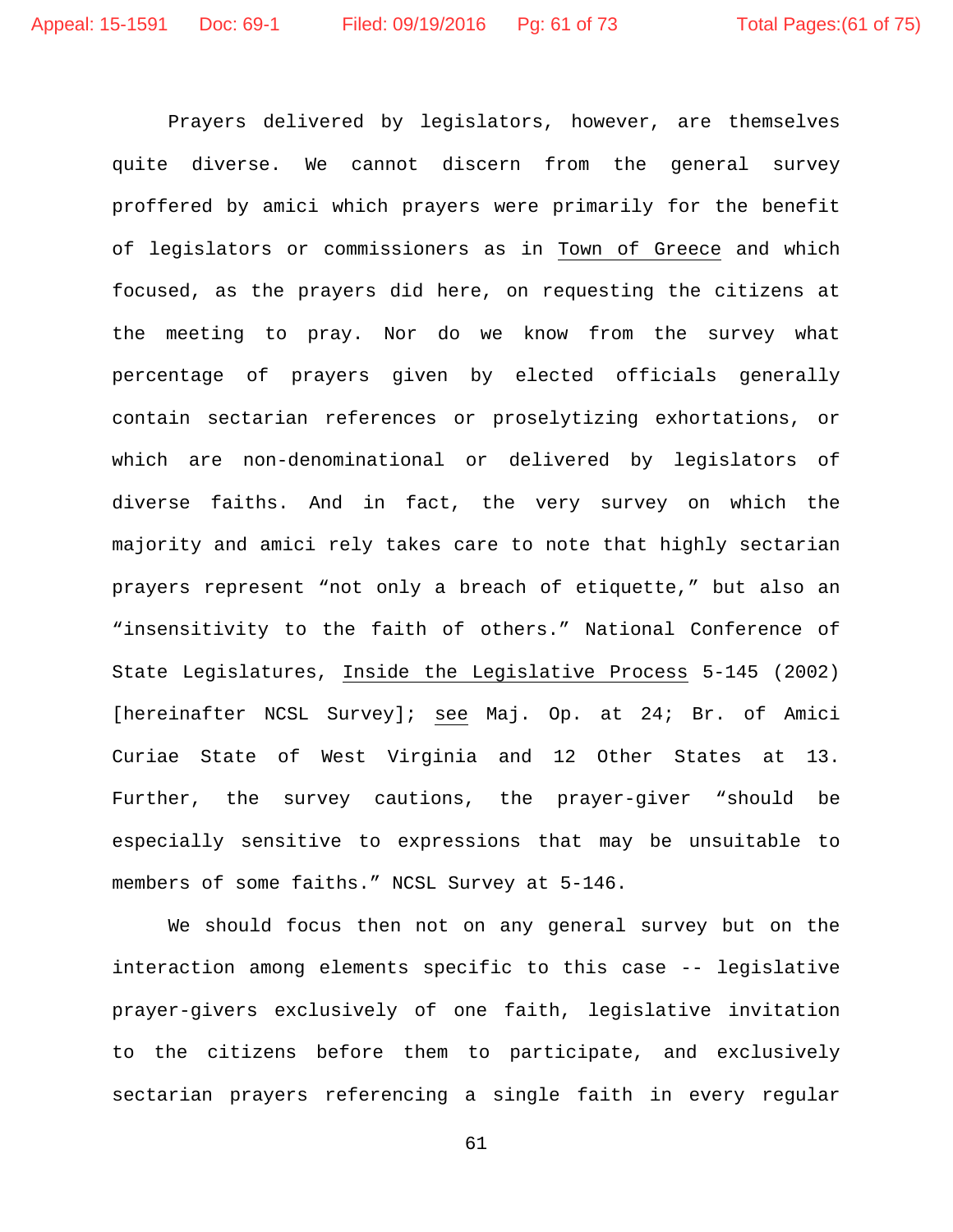meeting of a local governing body over a period of many years. At a certain point, the interaction of these elements rises to the level of coercion that Town of Greece condemned. Id. at 1823.

III.

#### A.

I shall discuss each of the aforementioned elements in turn, beginning with the fact that the commissioners themselves delivered the invocations. Legislator-led prayer, when combined with the other elements, poses a danger not present when ministers lead prayers. The Rowan County commissioners, when assembled in their regular public meetings, are the very embodiment of the state. From November 2007, when the county began recording its board meetings, to the start of this lawsuit in March 2013, 139 out of 143 meetings, or 97%, began with legislators delivering prayers explicitly referencing Christianity. Lund, 103 F. Supp. 3d at 714; see also Lee v. Weisman, 505 U.S. 577, 588 (1992) (defining sectarian prayer as "us[ing] ideas or images identified with a particular religion"). The vast majority of those 139 prayers closed with some variant of "in Jesus' name." S.A. 12-38 (transcript of all Rowan County prayers on record). Only four invocations, given by the same now-retired commissioner, were non-sectarian, J.A. 296 & n.2, and no prayer mentioned a religion other than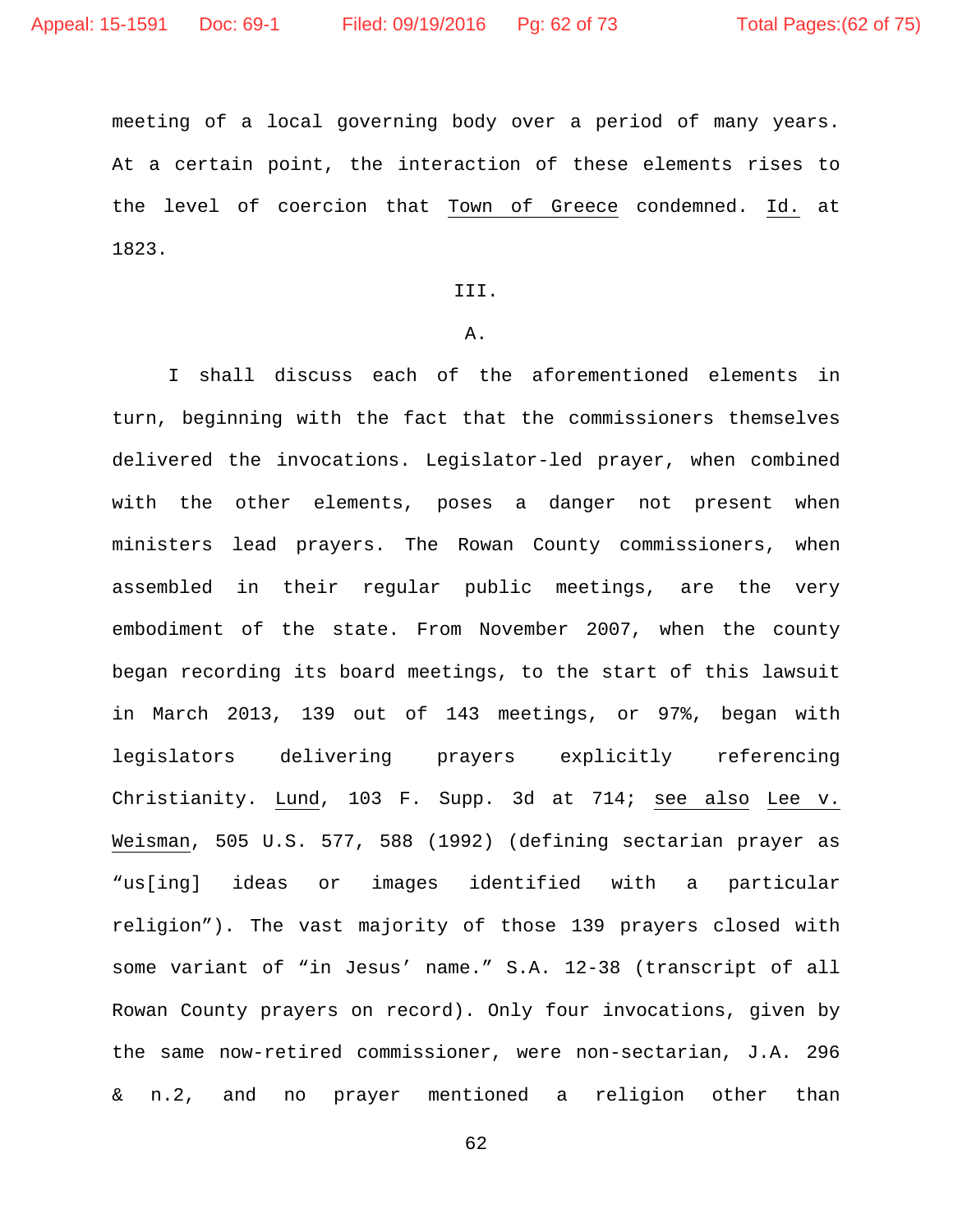Christianity in five-and-a-half years, Lund, 103 F. Supp. 3d at 714.

The five commissioners, all Christian, "maintain[ed] exclusive and complete control over the content of the prayers." Lund, 103 F. Supp. 3d at 733. At times, the prayers seemed to blend into their legislative role. As one commissioner put it, "Lord, we represent you and we represent the taxpayers of Rowan County." S.A. 16. When the state's representatives so emphatically evoke a single religion in nearly every prayer over a period of many years, that faith comes to be perceived as the one true faith, not merely of individual prayer-givers, but of government itself. The board's rules and regulations bind residents of all faiths, Christian, Hindu, Jewish, Muslim, and many other believers and non-believers as well. And yet those laws that govern members of every faith are passed in meetings where government overtly embraces only one. That singular embrace runs up against "[t]he clearest command of the Establishment Clause," that "one religious denomination cannot be officially preferred over another." Larson v. Valente, 456 U.S. 228, 244 (1982).

An equally clear command is that "each separate government in this country should stay out of the business of writing or sanctioning official prayers." Engel v. Vitale, 370 U.S. 421, 435 (1962). Town of Greece echoed that principle even as it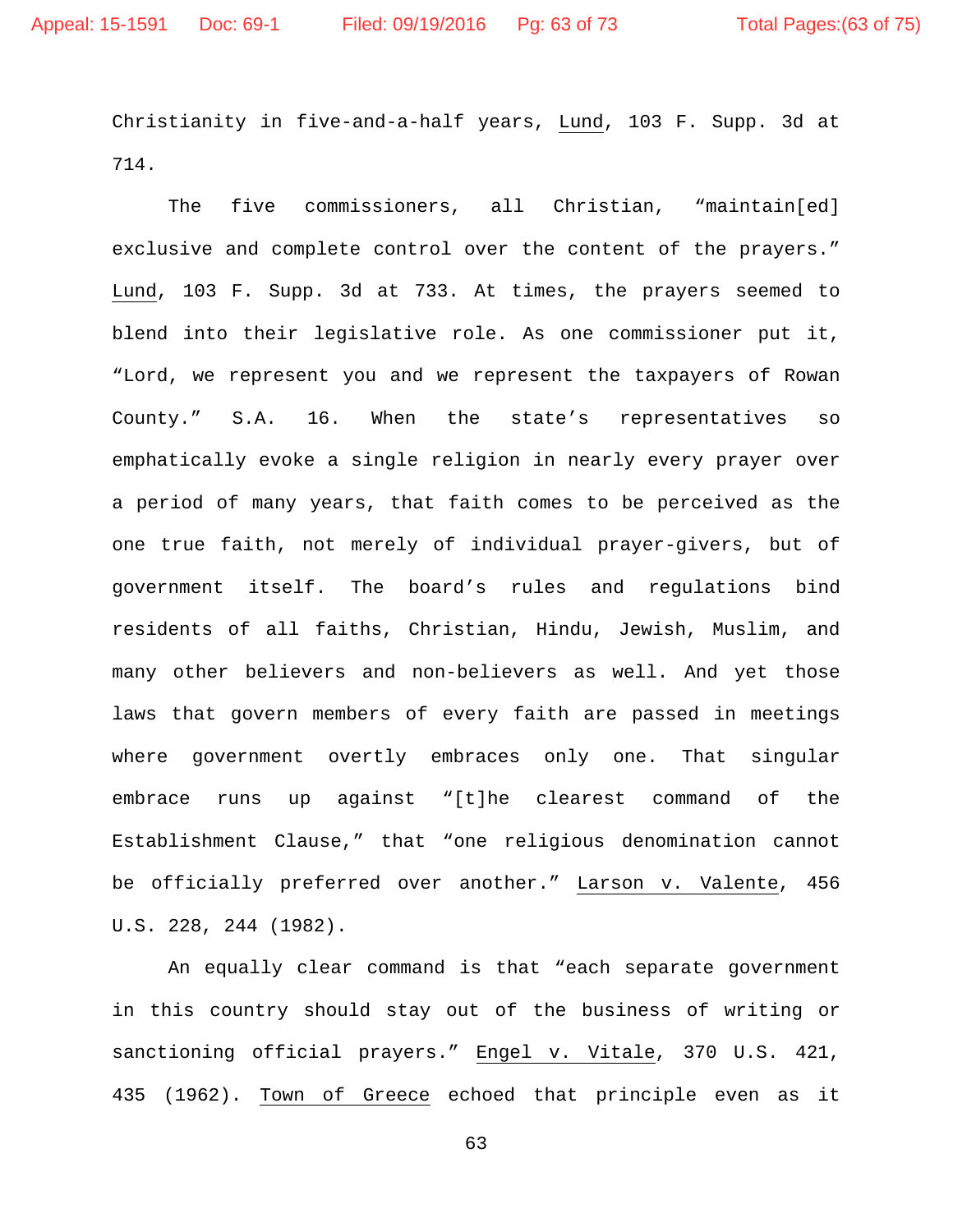upheld legislative prayer: "Our Government is prohibited from prescribing prayers to be recited in our public institutions in order to promote a preferred system of belief or code of moral behavior." 134 S. Ct. at 1822. These age-old warnings have apparently fallen on deaf ears here. By instituting its elected officials as the sole proclaimers of the sole faith, Rowan County is elbow-deep in the activities banned by the Establishment Clause -- selecting and prescribing sectarian prayers. Although the county contends that the prayer practice reflects only the desire of individual members of the board, Appellant's Reply Br. at 8-9, it is hard to believe that a practice observed so uniformly over so many years was not by any practical yardstick reflective of board policy.

Further, the prayer-giver's identity affects the range of religions represented in legislative prayer. Because only commissioners could give the invocation, potential prayer-givers in Rowan County came from a "closed-universe" dependent solely on electoral outcomes. Lund, 103 F. Supp. 3d at 723. Appellant frames this as a benefit. The election process, it says, which welcomes candidates of all faiths or no faith, holds greater promise of diversity than the selection of ministers by government officials, which, the county points out, resulted in the same chaplain for sixteen years in the case of Marsh v. Chambers. Appellant's Br. at 26.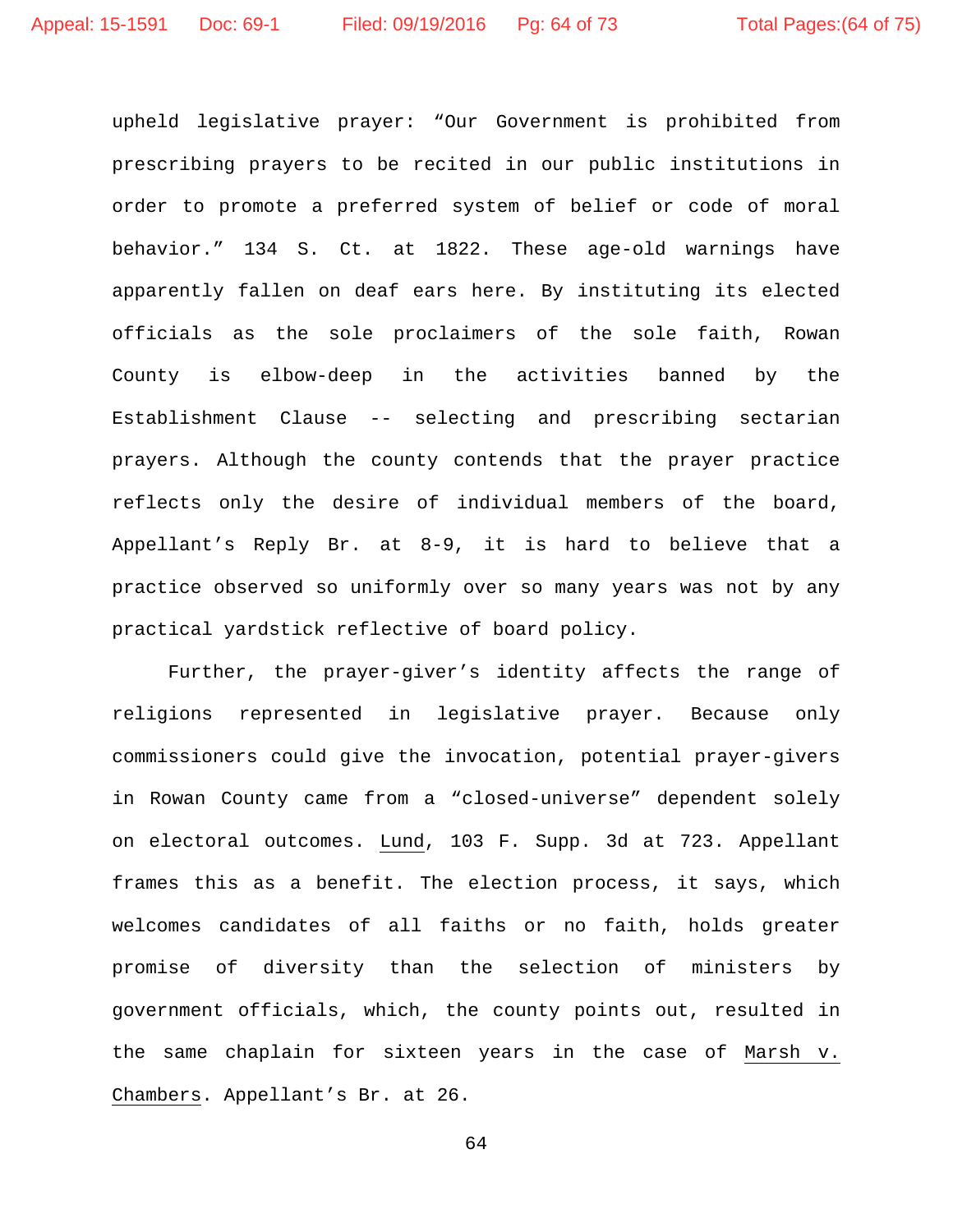But the county is comparing apples and oranges. While a small group of legislators can diversify their appointment of prayer-givers at will, it may be more difficult to expect voters to elect representatives of minority religious faiths. For instance, after residents in the town of Greece complained about the pervasive Christian prayers, local officials granted a Jewish layman, a Baha'i practitioner, and a Wiccan priestess the opportunity to lead prayers. Town of Greece, 134 S. Ct. at 1817. The Court took comfort in the fact that "any member of the public is welcome in turn to offer an invocation reflecting his or her own convictions." Id. at 1826. But no guest ministers or clergy and no member of the public delivered an invocation here, that being reserved for the commissioners belonging to the faith that dominates the electorate.

Entrenching this single faith reality takes us one step closer to a de facto religious litmus test for public office. When delivering the same sectarian prayers becomes embedded legislative custom, voters may wonder what kind of prayer a candidate of a minority religious persuasion would select if elected. Failure to pray in the name of the prevailing faith risks becoming a campaign issue or a tacit political debit, which in turn deters those of minority faiths from seeking office. It should not be so.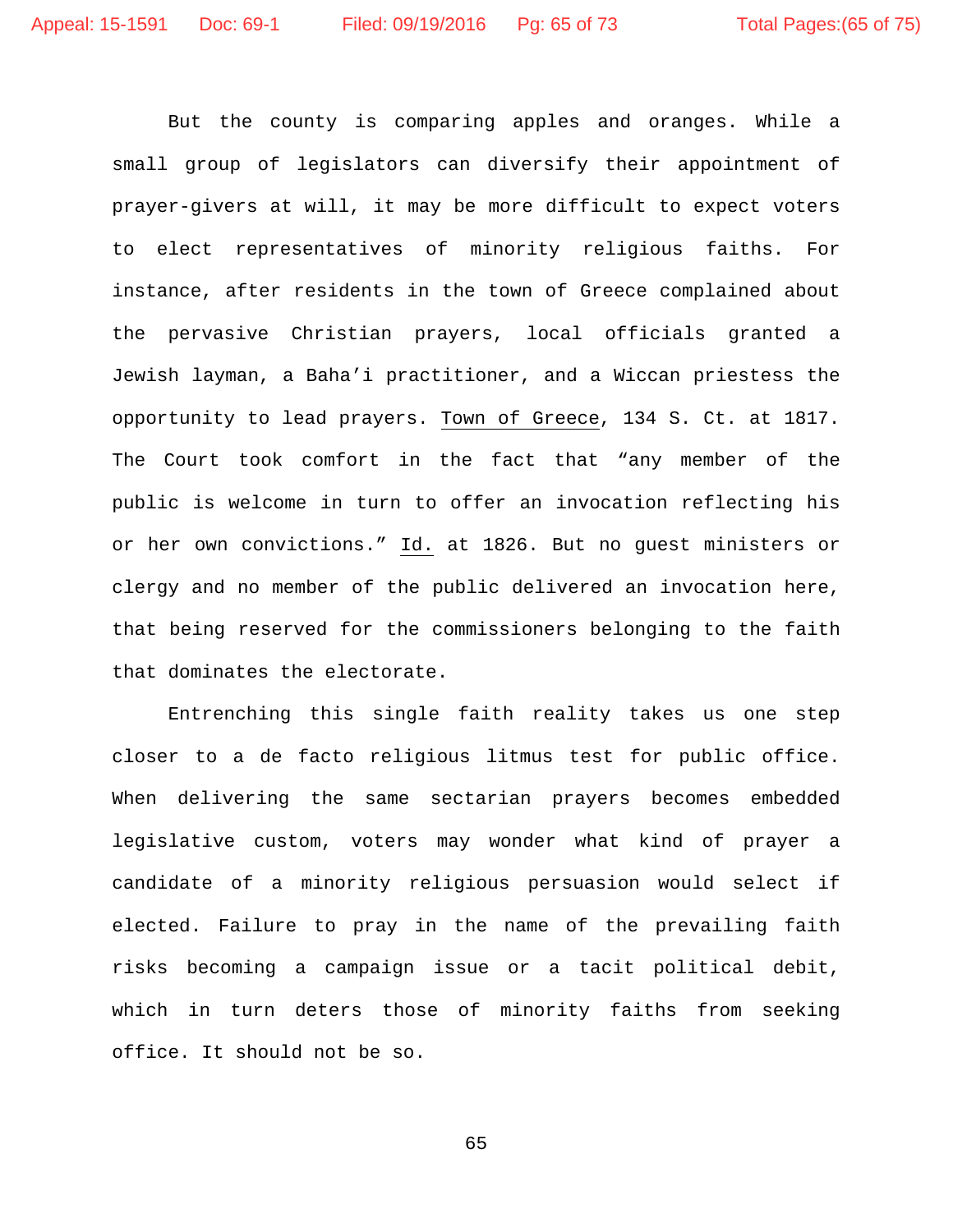None of this is to imply a need for "religious balancing" among candidates, elected officials, or legislative prayers. Id. at 1824. Without going so far, we still must contend with the far-reaching implications of an unremitting record- overwhelmingly sectarian prayers led solely by legislators through many meetings over many years. No single aspect or consequence of this case alone creates an Establishment Clause problem. Rather, it is the combination of the role of the commissioners, their instructions to the audience, their invocation of a single faith, and the local governmental setting that threatens to blur the line between church and state to a degree unimaginable in Town of Greece.

## B.

That brings us to the second problematic element in this case: the fact that the prayers of the commissioners were preceded by a request or encouragement for audience participation. Town of Greece reminds us to look to the effect of legislative prayer on the audience, not merely the actions of the prayer-givers. See 134 S. Ct. at 1825-26. Here the effect is apparent. The attendees at Rowan County board meetings, upon hearing the invocations uttered by the state's representatives day in and day out, must have grasped the obvious: the Rowan County commission favors one faith and one faith only. In the eyes and ears of the attendees, that approval sets the tone for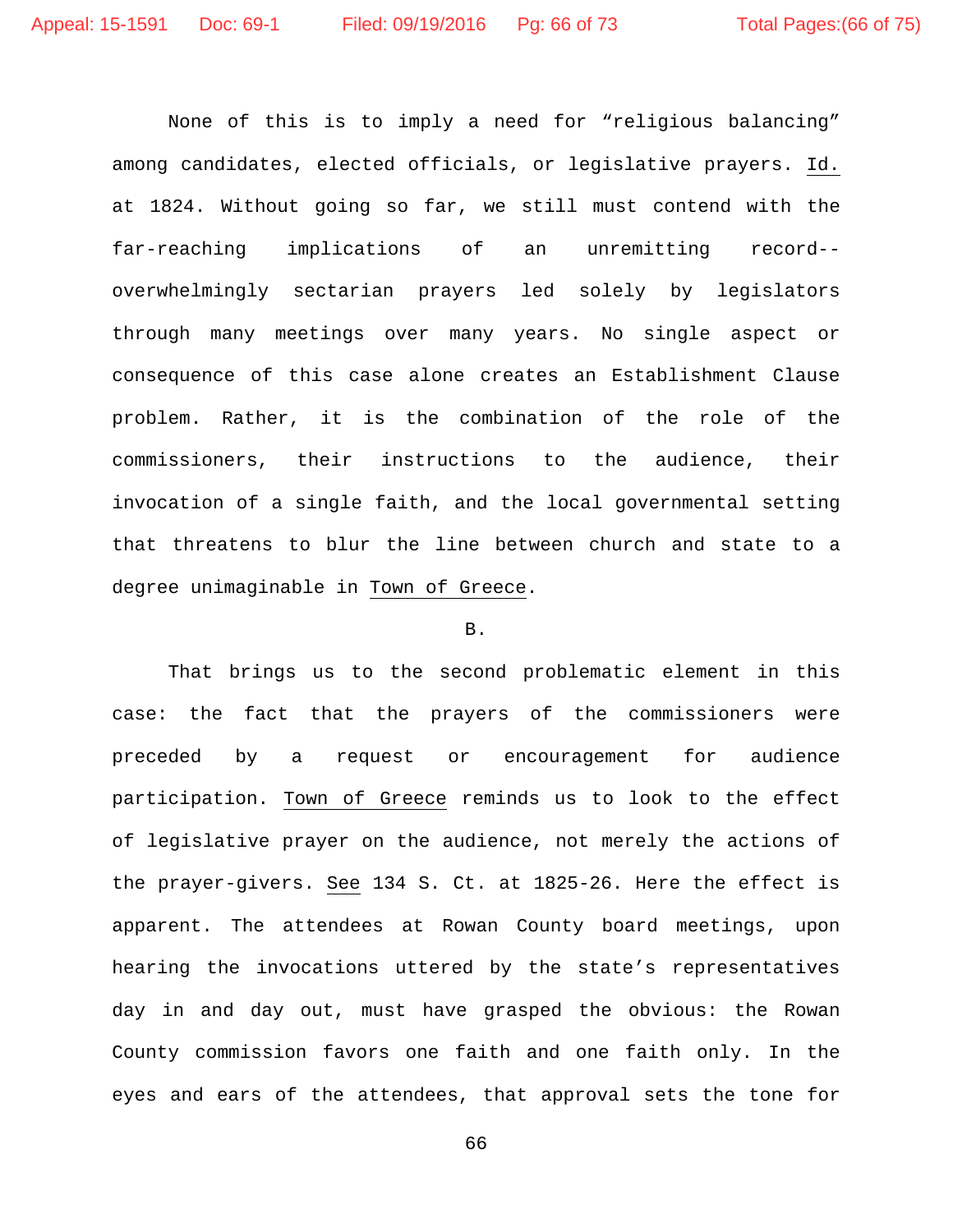the meetings to follow. As expressed by one plaintiff in this case, "[T]he prayers sent a message that the County and Board favors Christians and that non-Christians, like [her], are outsiders." S.A. 5 (affidavit of Liesa Montag-Siegel).

This message was amplified by frequent exhortations. Commissioners spoke directly to the attendees during prayer, asking them to stand and leading with phrases like "Let us pray" or "Please pray with me." Lund, 103 F. Supp. 3d at 714, 727. The record reflects that the great majority of attendees did in fact "join the Board in standing and bowing their heads," id. at 714, and that plaintiffs themselves "[a]s a result of the [Board] Chair's instructions" felt "compelled to stand" so that they would not stand out, S.A. 1-10 (plaintiffs' affidavits). When reviewing phrases like "Let us pray" or "Please pray with me," Town of Greece underscored that the requests "came not from town leaders but from the guest ministers." 134 S. Ct. at 1826. The Court noted that its "analysis would be different if town board members directed the public to participate in the prayers." Id. (emphasis added). Here they did. "[T]he Board's statements," the district court noted, "fall squarely within the realm of soliciting, asking, requesting, or directing . . . of concern to the Town of Greece plurality." Lund, 103 F. Supp. 3d at 728.

A request to an audience to stand or pray carries special weight when conveyed in an official capacity by an elected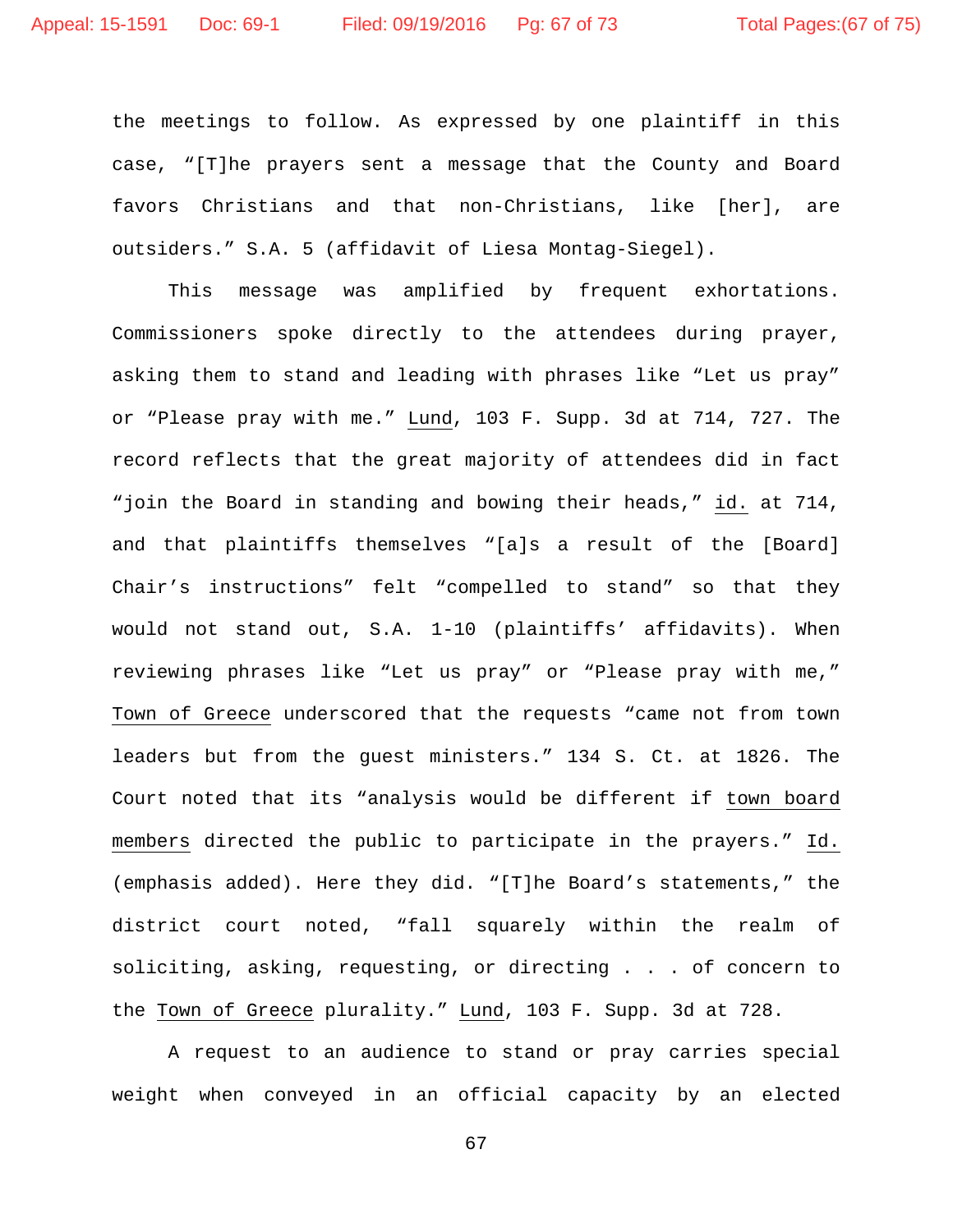commissioner facing his constituents, with his board arrayed behind or beside him, directly before discharging his official duties. Id. County board decisions affect both property and livelihood, including zoning laws and variances, school funding, police protection, fire prevention and sanitation budgets, and the location of parks and other areas of recreation. Br. of Amici Curiae Religious Liberty Orgs. at 25. I do not at all suggest that commissioners would base their decisions on who prays and who doesn't. I do note, however, that the close proximity of participatory sectarian exercises to citizen petitions for the many benefits that local boards can withhold or dispense presents, to say the least, the opportunity for abuse.

# C.

Nothing about the constitutional drawbacks of Rowan County's prayer practice should be construed as disparaging the prayers themselves, which were moving and beautiful on many levels. Each invocation was luminous in the language that many millions of Americans have used over many generations to proclaim the Christian faith. The constitutional challenge directed at the invocations is in no sense a commentary on the worth and value of prayer or on the devotion of the citizens of Rowan County and their elected officials to their faith.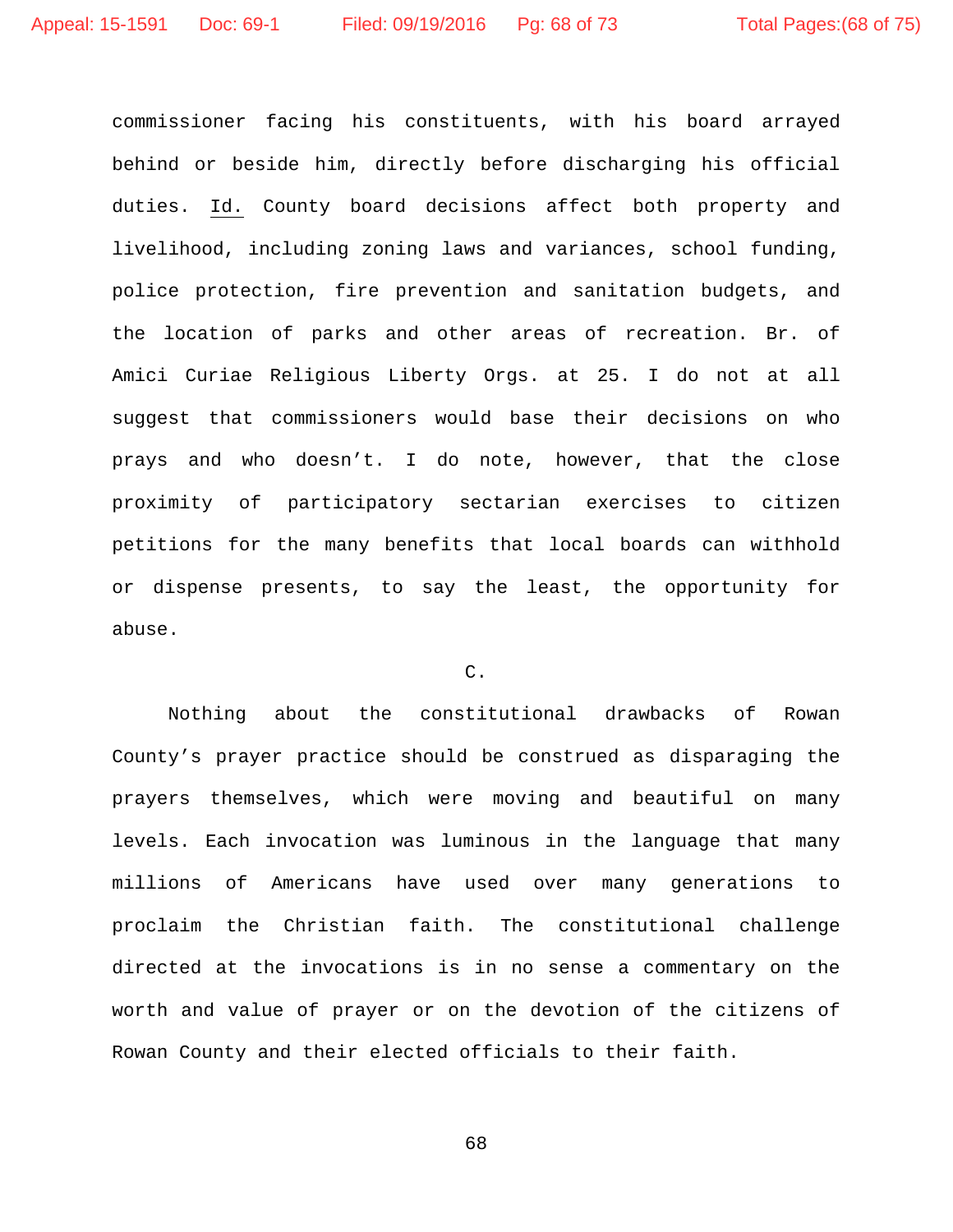The prayers here, which would be so welcome in many a setting, cannot be divorced from the proceedings in which they were spoken. It is not the prayers but the context that invites constitutional scrutiny. Establishment Clause questions are by their nature "matter[s] of degree," which indicates some acceptable practices and others that cross the line. Van Orden v. Perry, 545 U.S. 677, 704 (2005) (Breyer, J., concurring in judgment). For the average citizen of Rowan County, these meetings might well have been the closest interaction he or she would have with government at any level. To reserve that setting for an embrace of one and only one faith over a period of years goes too far.

This is especially so where prayers have on occasion veered from invocation to proselytization. Even with the greater latitude afforded in Town of Greece, legislative prayer still cannot be "exploited to proselytize or advance any one . . . faith or belief." 134 S. Ct. at 1823 (quoting Marsh, 463 U.S. at 794-95). Plaintiffs, all non-Christians, cited examples that they found overtly sectarian or proselytizing:

- "As we get ready to celebrate the Christmas season, we'd like to thank you for the Virgin Birth, we'd like to thank you for the Cross at Calvary, and we'd like to thank you for the resurrection. Because we do believe that there is only one way to salvation, and that is Jesus Christ." J.A. 16 (prayer of December 3, 2007).
- "Our Heavenly Father, we will never, ever forget that we are not alive unless your life is in us. We are the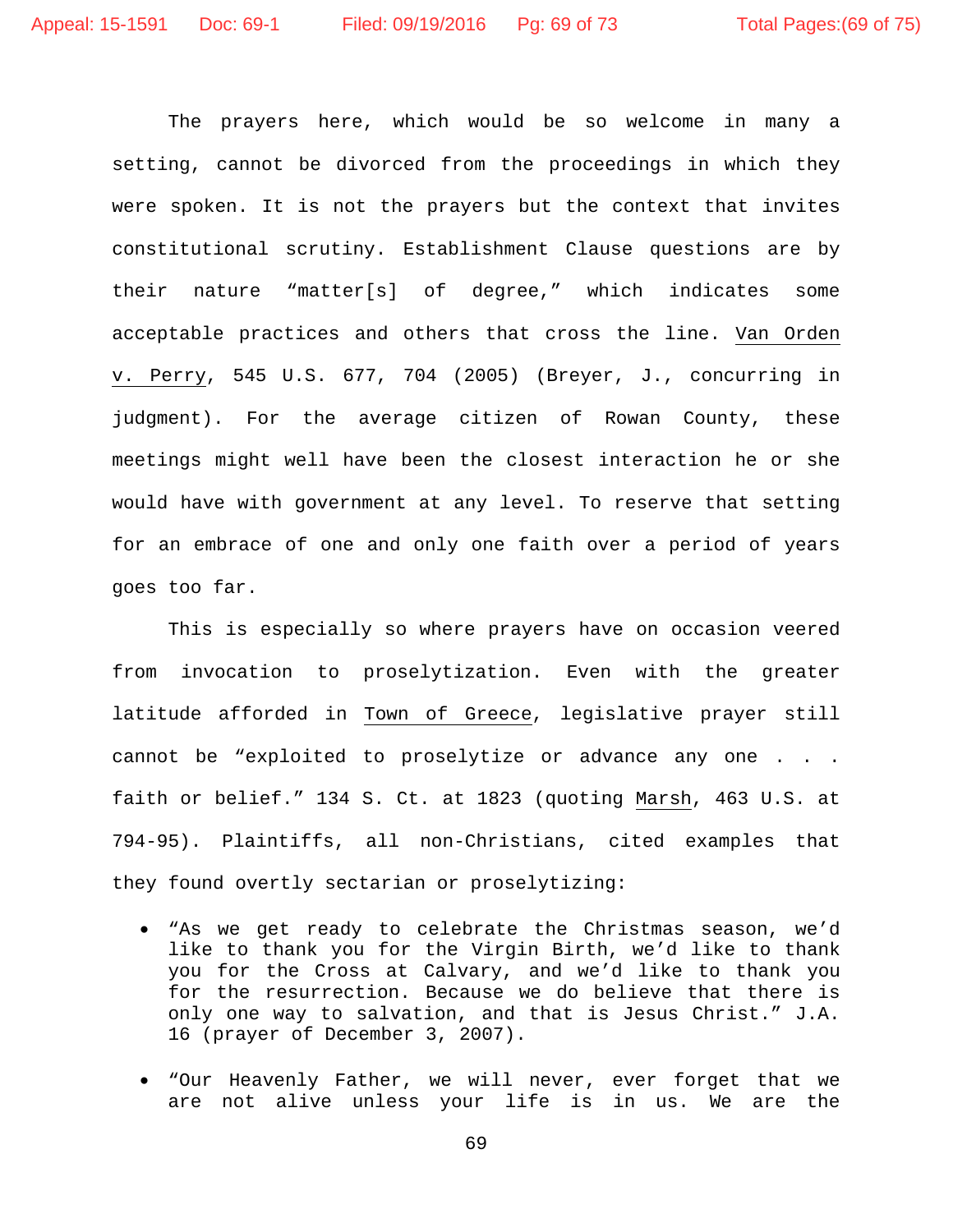recipients of your immeasurable grace. We can't be defeated, we can't be destroyed, and we won't be denied, because of our salvation through the Lord Jesus Christ. I ask you to be with us as we conduct the business of Rowan County this evening, and continue to bless everyone in this room, our families, our friends, and our homes. I ask all these things in the name of Jesus, Amen." Id. (prayer of May 18, 2009).

- "Let us pray. Holy Spirit, open our hearts to Christ's teachings, and enable us to spread His message amongst the people we know and love through the applying of the sacred words in our everyday lives. In Jesus' name I pray. Amen." Id. at 17 (prayer of March 7, 2011).
- "Let us pray. Merciful God, although you made all people in your image, we confess that we live with deep division. Although you sent Jesus to be Savior of the world, we confess that we treat Him as our own personal God. Although you are one, and the body of Christ is one, we fail to display that unity in our worship, our mission, and our fellowship. Forgive our pride and arrogance, heal our souls, and renew our vision. For the sake of your Son, our Savior, the Lord Jesus Christ, Amen." Id. (prayer of October 3, 2011).

The point here is not to pick apart these prayers or to measure objectively their proselytizing content. It is to consider how this language might fall on the ears of Hindu attendees, Jewish attendees, Muslim attendees, or others who do not share the commissioners' particular view of salvation or their religious beliefs. It is not right to think that adherents of minority faiths are "hypersensitive." Maj. Op. at 33. If we Christians were a religious minority, we would surely be sensitive to the invariable commencement of town hall meetings through invocation of a faith to which we did not subscribe. And if religious faith was not a matter of sensitivity, then why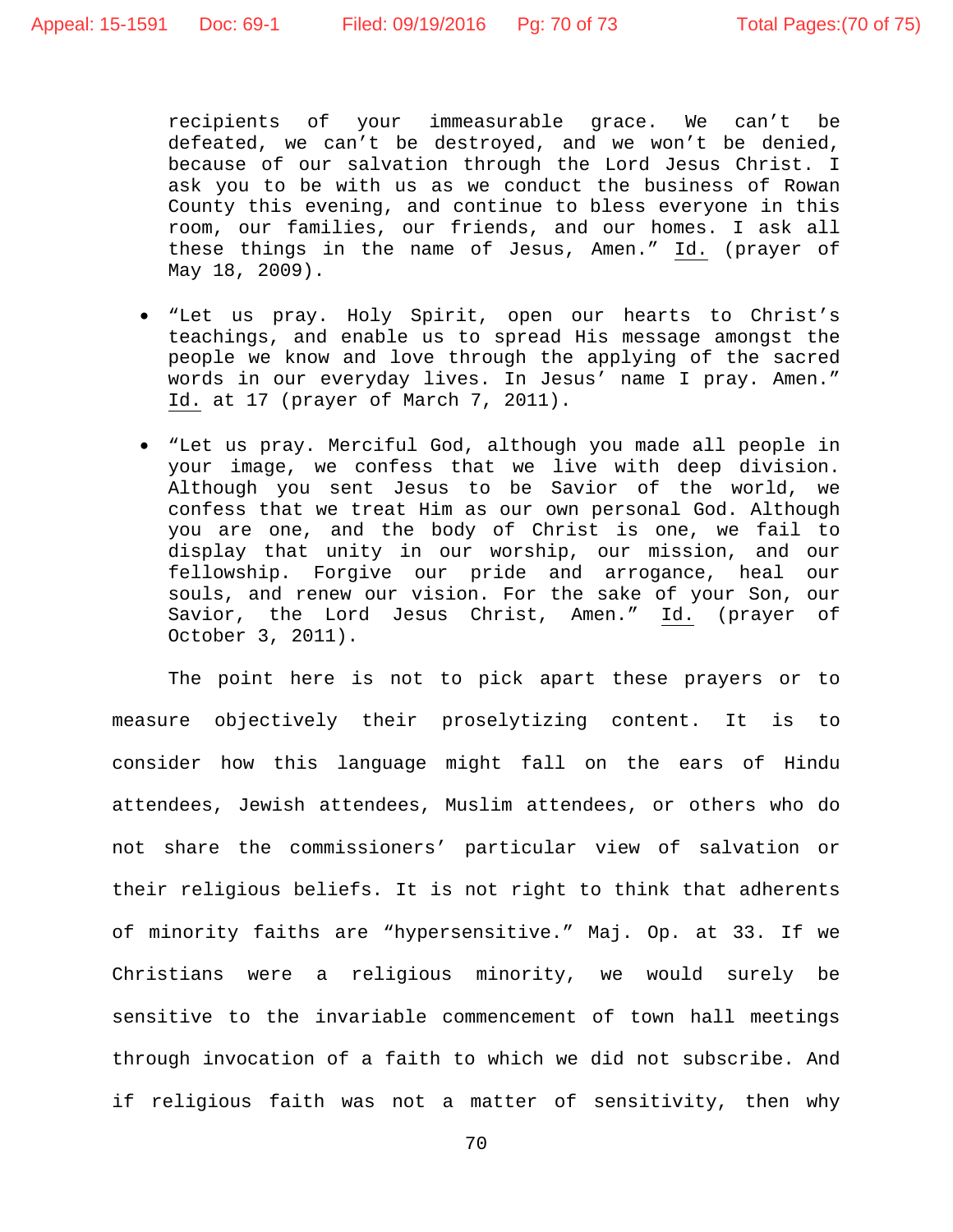would two of our Constitution's best known and most prominent provisions have been devoted to it?

The invocations here can sound like an invitation to take up the tenets of Christian doctrine. And an invitation can take on tones of exhortation when issued from the lips of county leaders. Although those attending the board meeting may have "had several options available -- they could arrive after the invocation, leave for the duration of the prayer, or remain for the prayer without participating," maj. op. at 47, such options served only to marginalize.

Indeed, to speak of options masks important differences. People often go to church or join groups and organizations out of a sense of choice. It is the faith they have chosen or it is a group to which they wish to belong. But people often go to local government meetings in their capacity as citizens in order to assert their views or defend their rights vis-à-vis an entity with legal and coercive powers. These are two very different forms of attendance. In board meetings, it fell to non-Christian attendees, facing their elected representatives and surrounded by bowed heads, to choose "between staying seated and unobservant, or acquiescing to the prayer practice." Lund, 103 F. Supp. 3d at 732. It is no trivial choice, involving, as it does, the pressures of civic life and the intimate precincts of the spirit.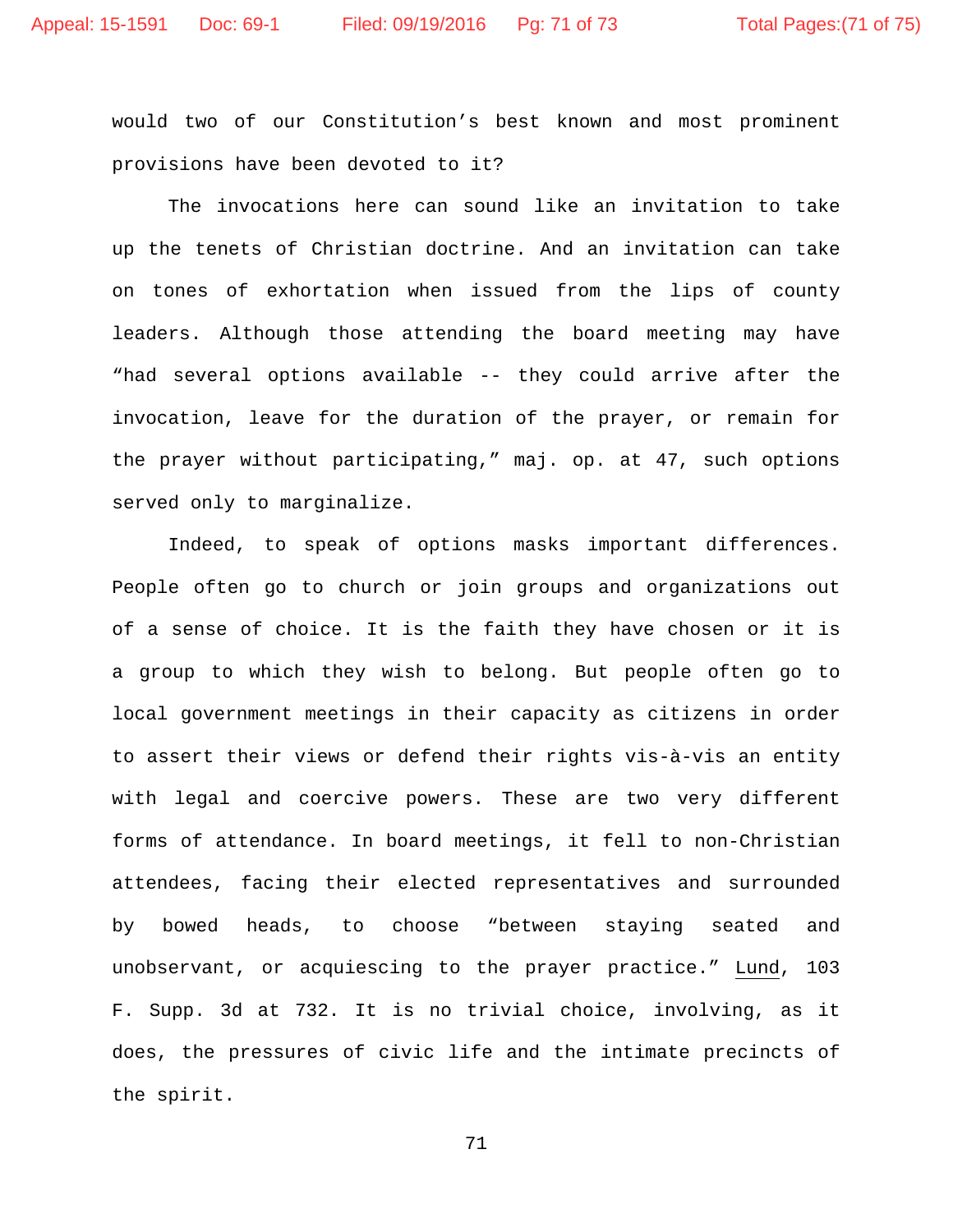The Rowan County board can solemnize its meetings without creating such tensions. The desire of this fine county for prayer at the opening of its public sessions can be realized in many ways, such as non-denominational prayers or diverse prayergivers. Another possibility, open to legislators of any faith, might be the Message of Religious Welcome described above. Such an expression of religious freedom and inclusion would promote the core idea behind legislative prayer, "that people of many faiths may be united in a community of tolerance and devotion." Town of Greece, 134 S. Ct. at 1823. A Message of Religious Welcome separate from the invocation itself also reduces the risk that courts will "act as supervisors and censors" of prayer language, a major concern voiced by the Supreme Court. Id. at 1822. Indeed, the availability of so many inclusive alternatives throws into relief the unfortunate confluence of factors in the county's practice. For the county to insist on uniformly sectarian prayer led by legislators of one faith in a closed and purely governmental space carries us far from the central premise of the Establishment Clause.

#### IV.

By pairing the Free Exercise Clause with the Establishment Clause in the First Amendment, the Framers struck a careful balance. Americans are encouraged to practice and celebrate their faith but not to establish it through the state. See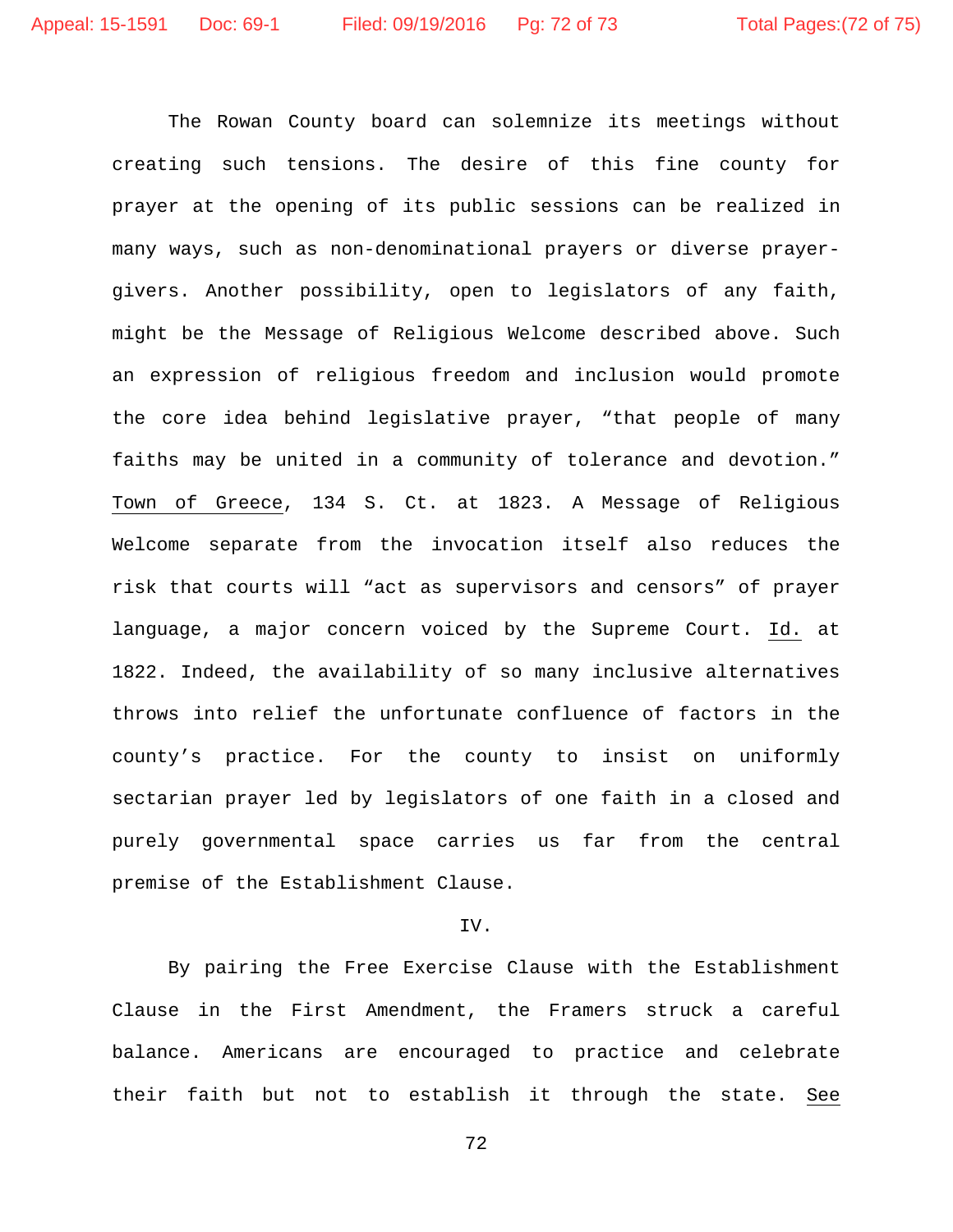Engel, 370 U.S. at 429-34 (discussing the historic roots of the Establishment Clause as it relates to the Free Exercise Clause). This seems an inapt moment to upset that ancient balance. The violent sectarian tensions in the Middle East are only the most visible religious divisions now roiling the globe. Are such levels of hostility likely here? Probably not, but it behooves us not to take our relative religious peace for granted and to recognize that the balance struck by our two great religion clauses just may have played a part in it. In venues large and small, a message of religious welcome becomes our nation's great weapon, never to be sheathed in this or any other global struggle. Believing that legislative prayer in Rowan County can further both religious exercise and religious tolerance, I respectfully dissent.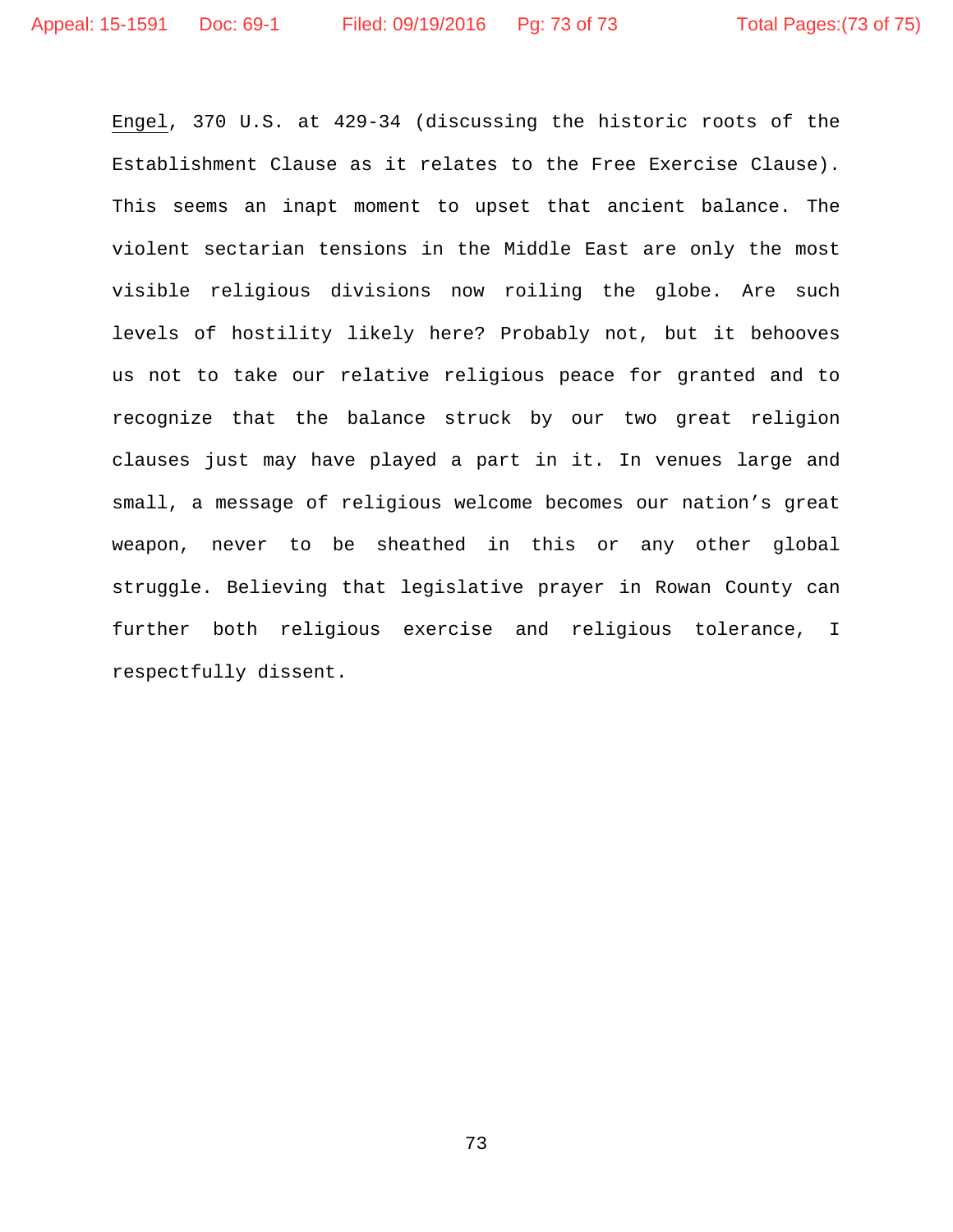<span id="page-73-0"></span>Charles Pinckney chosen President. American Bill of Rights, as declared by the Continental Congress, epproved. The Association approved. Thanks to the Continental Congress, for their wise and spirit...<br>Appeal: 15-1591 DOC:



*Resolved*, That this Congress do approve the Declaration of *American* Rights, as framed by the Continental Congress.

*Ordered*, That the Association formed by the late Continental Congress, be taken into immediate consideration.

The Association was then read, and, after long debate, its was

## **v1:1111**

*Resolved*, That this Congress do approve the *American* Association.

*Ordered*, That the Resolutions of the late Continental Congress, on the 10th of *September* last, and the first, second, fourth, and sixth Resolutions of the said Congress, on the 14th of *October* last, be taken into immediate consideration.

*Resolved*, That this Congress do approve the above Resolutions of the Continental Congress.

*Ordered*, That the President do return the most cordial and grateful thanks of this Congress to each of the late Delegates from this Colony to the late Continental Congress, for their able and faithful discharge, in the said Congress, of the high trust reposed in them by their country. And the same was done accordingly.

*Resolved*, That the unfeigned thanks of every *American* are justly due to the worthy and patriotick Members of the

## **v1:1112**

late Continental Congress, held at *Philadelphia*, for their wise and spirited exertions in behalf of *American* Liberty: and the Representatives of this Colony, now met in Provincial Congress, do hereby, in behalf of themselves, and in the names of their constituents, unanimously express their sense of the great services rendered them by those important proceedings. *Ordered*, That the Reverend Mr˙ *Turquand*, a Member, be desired to celebrate divine service in